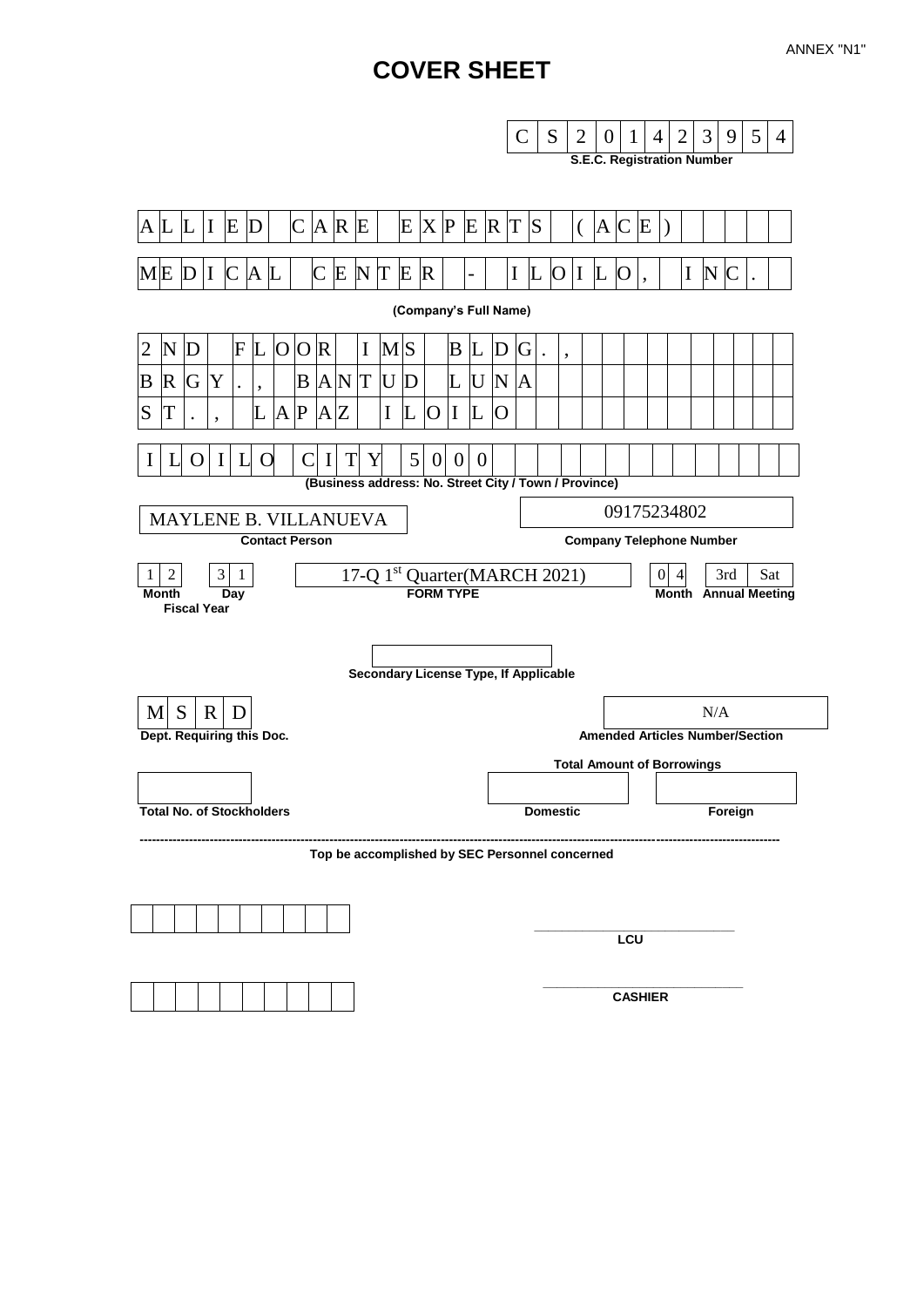#### SECURITIES AND EXCHANGE COMMISSION

#### **SEC FORM 17-Q**

### QUARTERLY REPORT PURSUANT TO SECTION 17 OF THE SECURITIES REGULATION CODE AND SRC RULE 17(2)(b) THEREUNDER

- 1. For the quarterly period ended March 31, 2021
- 2. Commission identification number CS201423954 3. BIR Tax Identification No: 008-922-703.

#### ALLIED CARE EXPERTS (ACE) MEDICAL CENTER - ILOILO, INC.

4. Exact name of issuer as specified in its charter

# **Hollo City, Philippines**

- 5. Province, country or other jurisdiction of incorporation or organization
- 6. Industry Classification Code: (SEC Use Only)

llollo Medical Society, Brgy, Bantud Luna St. La Paz, floilo City

7. Address of issuer's principal office

6000 Postal Code

8. Issuer's telephone number, including area code: (033) 3215748

9. Former name, former address and former fiscal year, if changed since last report - Not Applicable

10. Securities registered pursuant to Sections 8 and 12 of the Code, or Sections 4 and 8 of the RSA

| <b>Title of each Class</b> | <b>Number of Shares</b><br>Outstanding | <b>Amount of Debt</b> |
|----------------------------|----------------------------------------|-----------------------|
| <b>Founder Shares</b>      | 600                                    |                       |
| Common Shares              | 234,440                                |                       |
| Debt Outstanding           |                                        | P 982,910,898         |

11. Are any or all of the securities listed on a Stock Exchange?

Yes  $[ ]$  No  $[ \angle ]$ 

If yes, state the name of such Stock Exchange and the class/es of securities listed therein:

#### 12. Indicate by check mark whether the registrant:

(a) has filed all reports required to be filed by Section 17 of the Code and SRC Rule 17 thereunder or Sections 11 of the RSA and RSA Rule 11(a)-1 thereunder, and Sections 26 and 141 of the Corporation Code of the Philippines, during the preceding twelve (12) months (or for such shorter period the registrant was required to file such reports)

Yes  $K$  Mo [ ]

ACEMC Ilo 1Q 2021 17Q SEC Report (2)March 2021 February 2001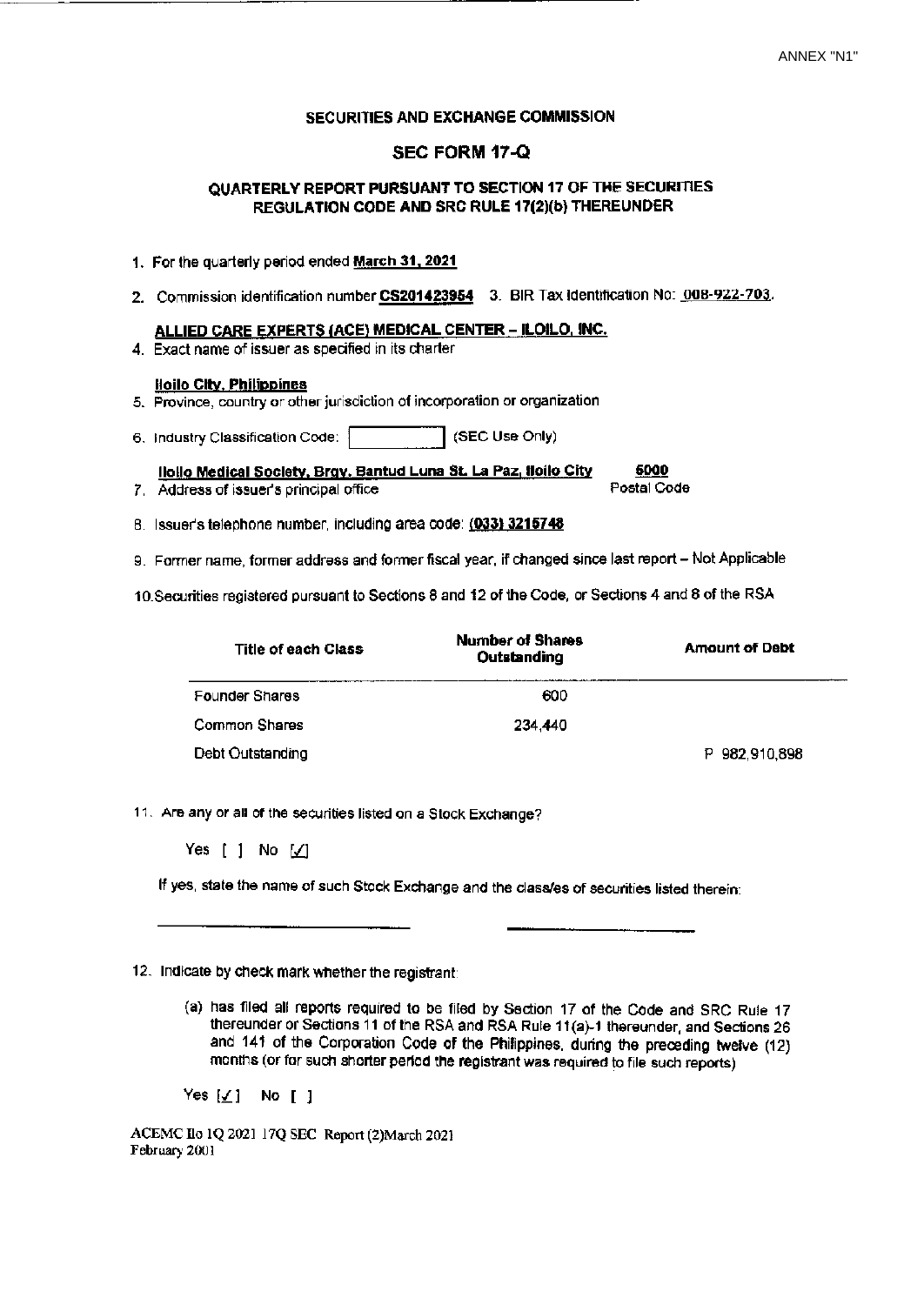(b) has been subject to such filing requirements for the past ninety (90) days.

Yes  $[\angle]$  No []

#### **PART I--FINANCIAL INFORMATION**

#### Item 1. Financial Statements.

The Financial Statements (FS) of the Company as of and for the nine months ended March 31, 2021 is incorporated herein. (see Annex A)

#### item 2. Management's Discussion and Analysis of Financial Condition and Results of Operations.

#### Management Discussions and Analysis (MD&A) or Plan of Operations

#### RESULTS OF OPERATIONS (March 31, 2021 vs March 31, 2020)

|                                                                    | For the Quarter Ended<br><b>Horizontal Analysis</b> |                  |             | Vertyical<br><b>Analysis</b> |           |           |
|--------------------------------------------------------------------|-----------------------------------------------------|------------------|-------------|------------------------------|-----------|-----------|
|                                                                    | Mar. 31.<br>2021                                    | Mar. 31.<br>2020 | Inc/[Dec]   | %                            | 2021      | 2020      |
| Revenue                                                            | D                                                   | 0                | o           | 0%                           | NA.       | NA.       |
| Direct Cost                                                        | O                                                   | $\mathbf 0$      | 0           | 0%                           | NA        | NA        |
| Gross Profit<br>Other                                              | 0                                                   | 0                | $\bf{0}$    | 0%                           | NΑ        | <b>NA</b> |
| income                                                             | 15,044                                              | 34,445           | (19, 401)   | -56%                         | <b>NA</b> | <b>NA</b> |
| Gross<br>Income                                                    | 15,044                                              | 34,445           | (19, 401)   | -56%                         | <b>NA</b> | NA.       |
| General and Admin Expenses                                         | 3,914,075                                           | 5,997,548        | (2,083,473) | $-35%$                       | NA.       | NA        |
| Loss From Operations<br>Finance                                    | (3.899.031)                                         | (5.963, 103)     | 2,064,072   | -35%                         | NA.       | <b>NA</b> |
| Cost                                                               | ٥                                                   | 3,348,956        | (3.348.956) | 0%                           | NA.       | NA        |
| Net Loss Before Income Tax                                         | (3.899.031)                                         | (9, 312, 059)    | 5,413,028   | -58%                         | <b>NA</b> | <b>NA</b> |
| Income Tax Expense                                                 | 0                                                   | 0                | 0           | 0%                           | <b>NA</b> | <b>NA</b> |
| Net Loss for The Year<br>Other Comprehensive Income/(Loss) for the | (3,899.034)                                         | (9.312.059)      | 5.413.028   | $-58%$                       | <b>NA</b> | NA.       |
| Year                                                               | 0                                                   | o                | ٥           | 0%                           | NA.       | NA        |
| Total Comprehensive Loss for the Period                            | (3,899,031)                                         | (9,312,059)      | 5,413,028   | -56%                         | ΝA.       | NA        |

#### Other Income

The company reports other income in March 31, 2021 amounting to P11K. These are income earned from bank interests. Additional income came from sale of scraps (P4.0K). These are the only income recognized by the company as of the moment because it is not yet operating.

 $\overline{c}$ 

#### **Expenses**

#### **General and Administrative Expenses**

ACEMC Ilo 1Q 2021 17Q SEC Report (2)March 2021 February 2001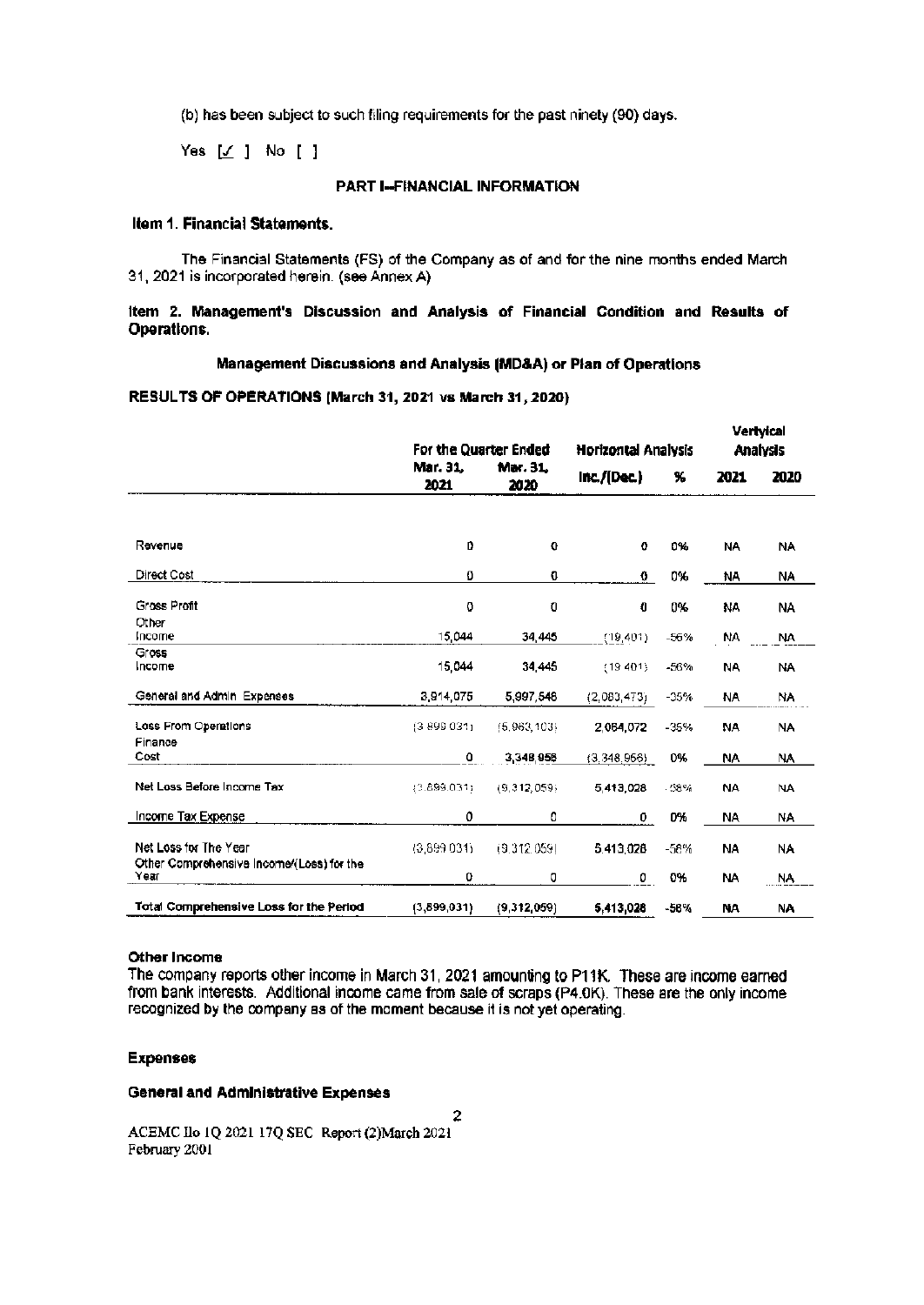Though not yet operating, the company already maintains an office to facilitate all the requirements needed in the construction and other things pertinent to the opening and future operations of the hospital, thus the general and administrative expenses. As at the end of March, 2021, the company incurred a total of P3.9M expenses. Compared to the previous year of the same period. This year is 35% lower (P2.083M). During the period, we had less travels and no mass gatherings were allowed. This may have positively affected the decrease in the total expenses.

|                                   |              | For the Quarter Ended | <b>Horizontal Analysis</b> |         |
|-----------------------------------|--------------|-----------------------|----------------------------|---------|
|                                   | Mar 31, 2021 | Mar 31, 2020          | Inc./(Dec.)                | %       |
| Salaries and Allowances           | 2.279.679    | 2.836.119             | (556.440)                  | -20%    |
| Board Meetings and Meals          | 17,729       | 18,997                | (1,268)                    | $-7%$   |
| Professional Fees and Legal Fees  | 405,676      | 916,132               | (510, 456)                 | -56%    |
| Security Services                 | 457,756      | 349,681               | 108,075                    | 31%     |
| <b>Taxes and Licenses</b>         | 174,169      | 486,492               | (312, 323)                 | $-64%$  |
| Insurance Expense                 | 150,147      | 198,118               | (47,971)                   | 24%     |
| <b>Utilities</b>                  | 0            | 96,182                | (96, 182)                  | $-100%$ |
| SSS, PHIC, and HDMF Contributions | 140,567      | 142.430               | (1,863)                    | $-1%$   |
| Depreciation                      | 122,426      | 91,875                | 30.551                     | 33%     |
| Amortization of Intangible Asset  | 4,167        | 0                     | 4.167                      |         |
| <b>Transportation and Travel</b>  | 13,591       | 345,737               | (332, 146)                 | -96%    |
| Communication Expenses            | 42.682       | 0                     | 42,682                     |         |
| <b>Trainings and Seminars</b>     | 30.000       | 0                     | 30,000                     |         |
| Postage                           | 2.478        | 0                     | 2.478                      |         |
| Rentals                           | 20,151       | 392,800               | (3/2, 649)                 | -95%    |
| Office Supplies                   | 36,096       | 67,559                | (31, 463)                  | -47%    |
| <b>Advertising Expenses</b>       | 6,396        | 40,000                | (33.604)                   | 0%      |
| Repairs and Maintenance           | 7.214        | 7.025                 | 189                        | 3%      |
| <b>Bank Services</b>              | 3,150        | 0                     | 3,150                      |         |
| Miscellaneous                     | 0            | 8,402                 | (8, 402)                   | $-100%$ |
| <b>TOTALS</b>                     | 3,914,075    | 5,997,549             | (2,083,474)                | $-35%$  |

#### GENERAL & ADMINISTRATIVE EXPENSES (March 31, 2021 vs March 31, 2020)

#### **Loss for the Period**

The company recorded a loss of P 3.9M at the end of March 2021. Given that the company is not yet operating, it is quite imperative that a loss will be recognized because we are not yet generating income.

#### FINANCIAL CONDITION (March 31, 2021 vs March 31, 2020)

|                                | Mar. 31, 2021 | Mar. 31, 2020 | <b>Horizontal Analysis</b> |                       | <b>Vertical Analysis</b> |           |
|--------------------------------|---------------|---------------|----------------------------|-----------------------|--------------------------|-----------|
| <b>ASSETS</b>                  |               |               | Inc./(Dec.)                | $\boldsymbol{\kappa}$ | 3/31/2021                | 3/31/2020 |
| <b>CURRENT ASSETS</b>          |               |               |                            |                       |                          |           |
| Cash                           | 21,431,524    | 50,556,455    | (29, 124, 931)             | -57 61%               | 1.20%                    | 3.22%     |
| Receivables - Others           | 6,637,021     | 111.740       | 6,525,281                  | 5839.70%              | 0.37%                    | 0.01%     |
| <b>Unused Office Supplies</b>  | 11.834        | 0             | 11,835                     |                       | 0.00%                    | 0.00%     |
| Advances to Related Party      | 32,063,203    | 194.302.686   | (162.239.483)              | $-83.50\%$            | 1.79%                    | 12.37%    |
| <b>Advances to Contractors</b> | 52.553.346    | 40.952.770    | 11,600,576                 | 28.33%                | 2.94%                    | 2.61%     |
|                                |               | 3             |                            |                       |                          |           |

ACEMC IIo 1Q 2021 17Q SEC Report (2)March 2021 February 2001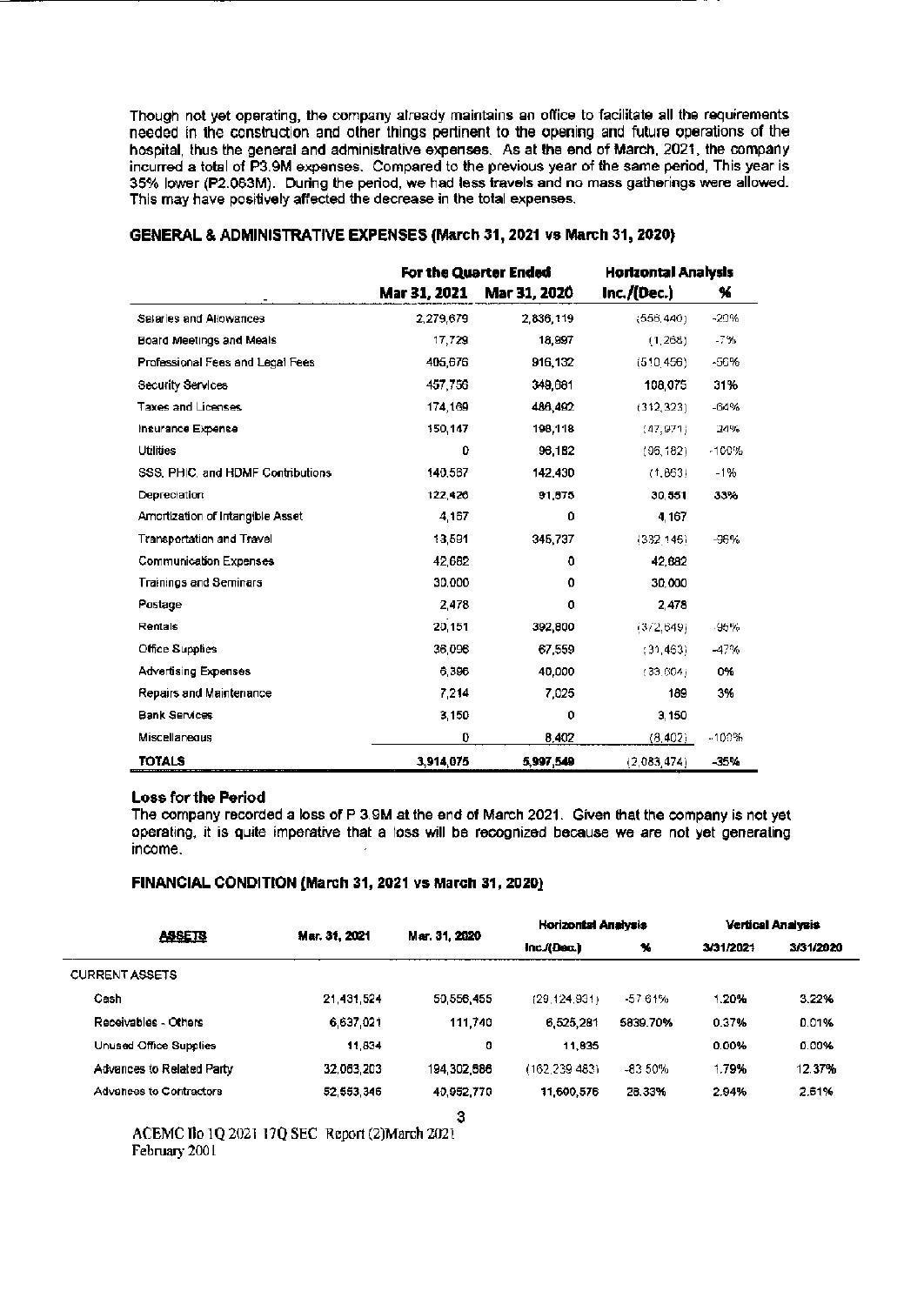| Advances to Suppliers                                     | 7,286,084     | 3,515,904      | 3,770,180           | 107.23%     | 0.41%     | 0.22%             |
|-----------------------------------------------------------|---------------|----------------|---------------------|-------------|-----------|-------------------|
| Prepayments                                               | 63,711        | 97,515         | (33, 804)           | -34.67%     | 0.00%     | 0.01%             |
|                                                           | 120,046,723   | 289,537,070    | (169, 490, 347)     | $-58.54%$   | 6.71%     | 18.43%            |
| NON-CURRENT ASSETS                                        |               |                |                     |             |           |                   |
| Property and Equipment (net)                              | 416,600,157   | 252,007,517    | 164,592,640         | 65.31%      | 23.27%    | 18.04%            |
| Construction-In-Progress                                  | 1,248,504,669 | 1,029,537,806  | 218,966,863         | 21.27%      | 69.74%    | 65.52%            |
| Intangible Asset (net)                                    | 45 833        | 0              | 45,833              |             | 0.00%     | 0.00%             |
| Other Non-Current Assets                                  | 5,015,228     | 280,000        | 4,735,228           | 1691 15%    | 0.28%     | 0.02%             |
|                                                           | 1,670,165,887 | 1,281,825,323  | 388,340,564         | 30.30%      | 93.29%    | 81.57%            |
| TOTAL ASSETS                                              | 1,790,212,610 | 1,571,362,393  | 218,850,217         | 13.93%      | 100.00%   | 100.00%           |
|                                                           |               |                | Horizontal Analysis |             |           | Vertical Analysis |
| <b>LIABILITY AND EQUITY</b>                               | Mar. 31, 2021 | Mar. 31, 2020  | Inc.ADec.)          | У.          | 3/31/2021 | 3/31/2020         |
| <b>CURRENT LIABILITIES</b>                                |               |                |                     |             |           |                   |
| Accounts Payable and Other<br>Liabilities                 | 80,109,370    | 71,647,862     | 8,461,508           | 11.81%      | 4.47%     | 4.56%             |
| Income Tax Payable                                        | 228           | 0              | 220                 |             | 0.00%     | 0.00%             |
| Loans Payable to individuals                              | 26,411,220    | 75,250,000     | (48, 838, 780)      | -64.90%     | 1.48%     | 4.79%             |
| Notes Payable - Current Portion                           | 19, 393, 250  | 17,970,720     | 1,422,530           | 7.92%       | 1.08%     | 1.14%             |
|                                                           | 125,914,066   | 164,868,582    | (38, 954, 514)      | -23.63%     | 7.03%     | 10.49%            |
| NON-CURRENT LIABILITIES<br>Notes Payable - net of Current |               |                |                     |             |           |                   |
| Portion                                                   | 856,996,830   | 763,357,760    | 93,639,070          | 12.27%      | 47.87%    | 48.58%            |
| Advances from Shareholders                                | 0             | 116,300,566    | (116.300.566)       | $-100.00\%$ | 0.00%     | 7.40%             |
|                                                           | 856.996.830   | 879,658,326    | $(22.66 \pm 496)$   | -2.58%      | 47.87%    | 55.98%            |
| <b>TOTAL LIABILITIES</b>                                  | 982,910,898   | 1.044.526.908  | (61616,010)         | -5.90%      | 54.90%    | 66.47%            |
| EQUITY                                                    |               |                |                     |             |           |                   |
| Share Capital (net)                                       | 235,040,000   | 169,240,000    | 65,800,000          | 38.88%      | 13.13%    | 10.77%            |
| Share Premium                                             | 686,802,409   | 434,180,000    | 252,622,409         | 58.18%      | 38.36%    | 27.63%            |
| Deficit                                                   | (114,540.697) | (76, 584, 515) | (37.956, 182)       | 49.56%      | $-6.40%$  | -487%             |
|                                                           | 807,301,712   | 526,835,485    | 280,850,217         | 53.24%      | 45.10%    | 33.53%            |
| TOTAL LIABILITIES AND EQUITY                              | 1,790,212,610 | 1,571,362,393  | 218,850,217         | 13.93%      | 100.00%   | 100.00%           |

# **ASSETS**

Cash

The most used resources of the company, now that the hospital is almost done, is cash. All the monies coming in from whatever sources are automatically disbursed basically to finance the construction. Comparing to the previous year of the same period, total cash was lower by P29.1M<br>or 57.61%. The comparing to the previous year of the same period, total cash was lower by P29.1M

ACEMC IIo 1Q 2021 17Q SEC Report (2)March 2021 February 2001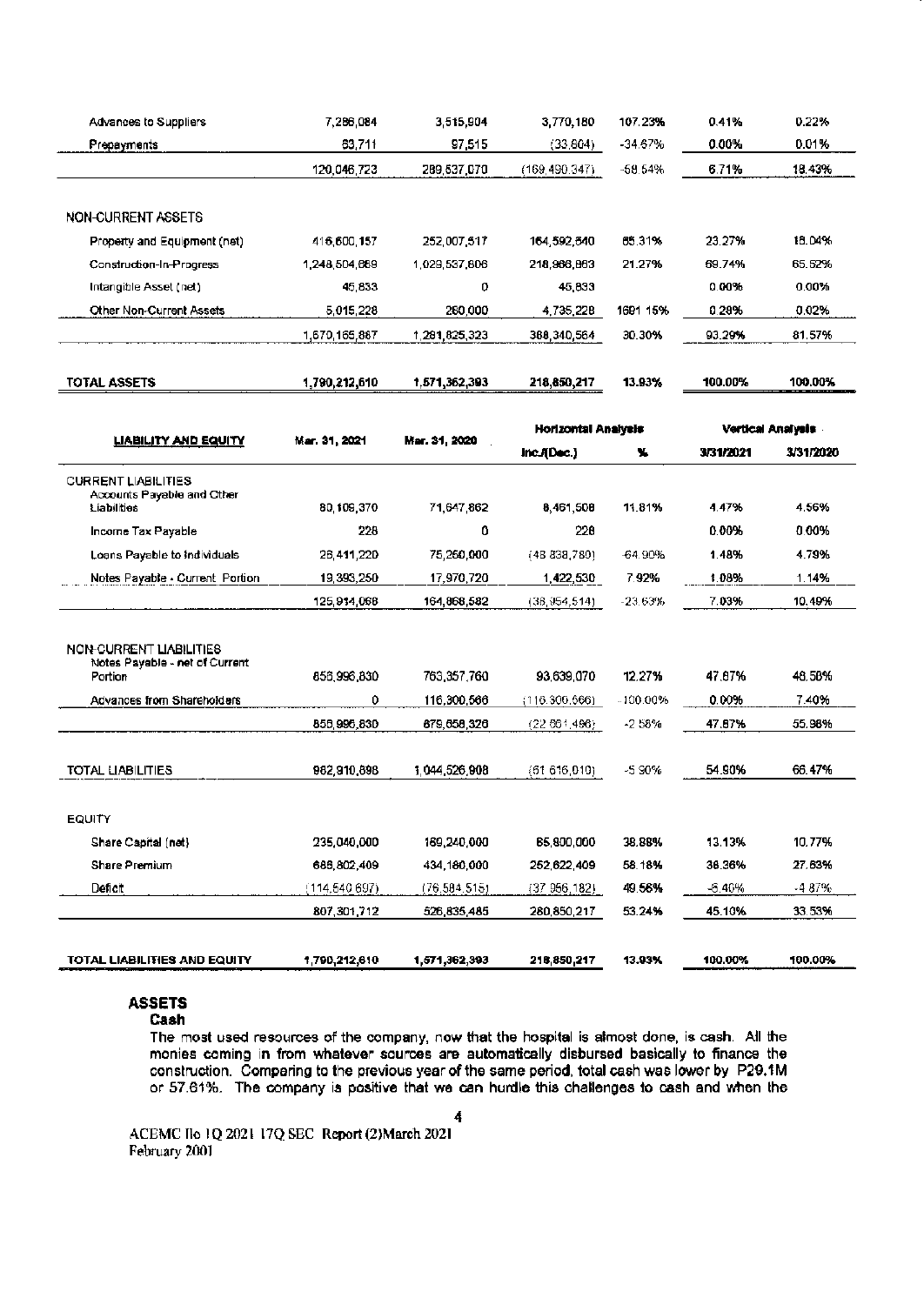hospital opens, things will be different.

#### Receivables and Advances from Contractors and Suppliers

These are the amounts advanced by the company as down payments to contractors and/or suppliers. These are gradually recovered thru billings as the construction progresses.

#### **Unused Office Supplies**

In preparation of the opening of the hospital, we have created the unused office supplies to properly account the stationeries and office supplies that we are using in the office and soon for the whole hospital.

#### **Prepayments**

This is the unused portion of the insurance purchased by the company for the building and equipment.

#### **Property and Equipment (net)**

To date, the company recorded in its books a total of P416.6M PPEs. This is 6531% higher than the balance reported last year (P252.0M). These equipment and machineries are now at the hospital ready for use in case our doors will be opened to the public.

#### **Construction in Progress**

We are nearing the finish line. Building construction is said to be 94.47% done as of end of March 2021. Total construction cost as of the period stands at P1.25M.

#### **Intangible Assets**

The company temporarily employed XERO for its accounting system. This will eventually be replaced by another system custom made for hospital operations.

Other Non-Current Assets

The account stands at P5.015M. This is composed of the following: P5.0M deposit for MORE Power Corporation; P15.0K rental deposit for IMS.

#### **LIABILITIES**

Accounts Payable, Income Taxes and Other Liabilities

Recorded among the accounts payable of the company as of the end of March 2021 are as follows:

| Retention Payable        | 38,794,607 |
|--------------------------|------------|
| Accrued Interest Payable | 30.806,165 |
| Governmental Liabilities | 1.028.076  |
| Other Payables           | 9,460,750  |

This is 18.34% higher than last year's P67.7M.

#### **Loans Payable to Individuals**

The account is gradually liquidated. As soon as there is available fund to spare, the founders are being paid for this obligation. To date, 64.9% (P48.8M) have been paid of the amount recorded as payable the previous year.

#### **Notes Pavable**

Total financial assistance received from Land Bank of the Philippines totaled P876.4M. This is 11.6% higher than last periods P785.3M total.

#### **Advances from Shareholders**

Paid in full as of end of 2020

#### **EQUITY**

#### **Share Capital**

Beginning 2019, the company was authorized by SEC to sell securities to the public. This has been a big help to the company, especially in the construction of the hospital. To date, the

ACEMC Ilo 1Q 2021 17Q SEC Report (2)March 2021 February 2001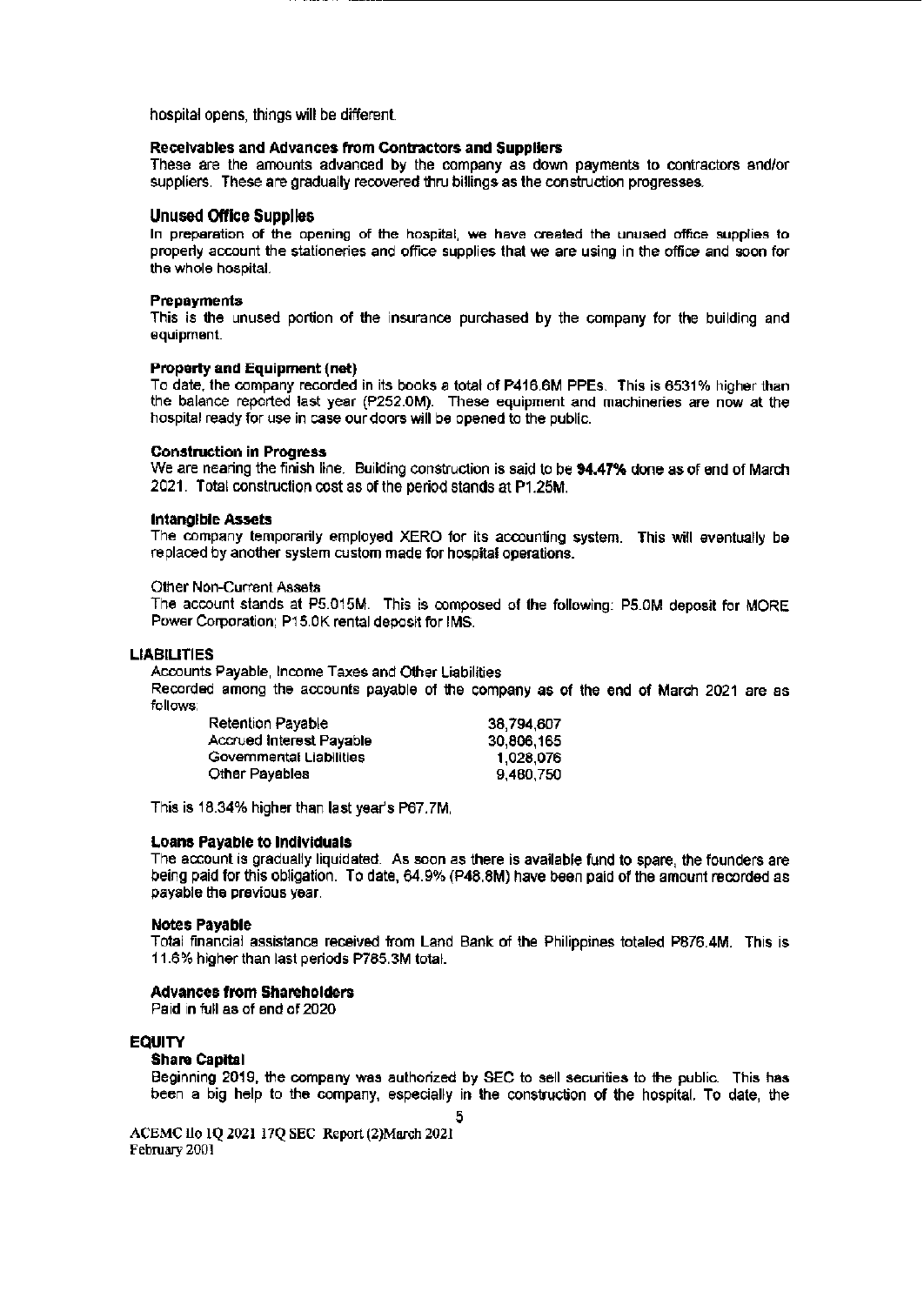company was able to sell 31,040 of the 36,000 shares it is intending to sell. This is on top of the shares that the founder has subscribed to. Total paid up capital as of quarter end is P235,040M.

#### Share premium

The shares being sold by the company to the public is sold at a premium. Amounts in excess of par value are considered share premiums. As of the end of March 2021 stands at P686.8M. This is P252.6M higher than what was recorded last March 31, 2020.

#### Deficit

The deficit reflected in the statement of financial condition is due to the expenses incurred by the company especially that as of now, the hospital is not yet operational and not generating any income other than bank interests.

Key Performance Indicators

|                                                                             | March 31, 2021                                                        | March 31, 2020                                                                                                                                                                                                                                                                                                                                                                                                                                                                                                                                                                                       |
|-----------------------------------------------------------------------------|-----------------------------------------------------------------------|------------------------------------------------------------------------------------------------------------------------------------------------------------------------------------------------------------------------------------------------------------------------------------------------------------------------------------------------------------------------------------------------------------------------------------------------------------------------------------------------------------------------------------------------------------------------------------------------------|
| <b>LIQUIDITY</b>                                                            |                                                                       |                                                                                                                                                                                                                                                                                                                                                                                                                                                                                                                                                                                                      |
| <b>Quick Asset Ratio</b>                                                    | 0.95:1<br><b>March 2021.</b>                                          | 1.80 : 1<br>The hospital is in its finishing stage. Given this, most of the resources<br>of the company, especially cash, is being used for construction. This is<br>why the quick asset ratio of the company is reflected only at 95% in                                                                                                                                                                                                                                                                                                                                                            |
| <b>Current Ratio</b>                                                        | 0.95:1<br>accounts.                                                   | 1.80:1<br>The current ratio of the company stands at 95%. It means that the<br>company is not liquid enough to cover its current obligations in case<br>the need arise for it to be demanded for payment. But this is because<br>the hospital is almost finishing and usually it is during this time where<br>the company's quick assets are being utilized the fullest. If you check<br>the PPEs and the construction in progress you would notice that it is<br>getting bigger because most of the expenses are directed to these                                                                  |
| <b>SOLVENCY</b>                                                             |                                                                       |                                                                                                                                                                                                                                                                                                                                                                                                                                                                                                                                                                                                      |
| Debt to Equity Ratio                                                        | 1.22:1<br>loan forged with a local bank.                              | 1.98:1<br>The debt to equity ratio of the company is slowly getting better.<br>Comparing it with the March 2020 data, for every 2 units of loan<br>amount there is 1 unit of equity. Now, the obligation of the company is<br>only a quarter more than 1 unit of equity. It is understandable though<br>because the company is just constructing the hospital and it has<br>always been open that the funding of the construction comes from the<br>It is important that the debt to equity ratio is sound because it is used<br>to evaluate the company's financial capabilities. This measures the |
|                                                                             | debts or via wholly owned funds.                                      | degree of which the company is financing its operations whether thru                                                                                                                                                                                                                                                                                                                                                                                                                                                                                                                                 |
| <b>PROFITABILITY</b><br><b>Net Profit Margin</b><br><b>Return on Equity</b> | the construction stage, thus, not yet operational.                    | No data is available as of the moment because the hospital is still in                                                                                                                                                                                                                                                                                                                                                                                                                                                                                                                               |
| LEVERAGE                                                                    |                                                                       |                                                                                                                                                                                                                                                                                                                                                                                                                                                                                                                                                                                                      |
| Debt to Asset Ratio                                                         | 0.55:1<br>we still have to ensure the quality of assets that we have. | 0.66:1<br>The company's debt is showed at 55% of its total assets. This figure is<br>getting better as compared to that of the previous year because the<br>percentage of the company's obligation has become smaller. Although                                                                                                                                                                                                                                                                                                                                                                      |
| ACEMC Ilo 1Q 2021 17Q SEC Report (2)March 2021                              | 6                                                                     |                                                                                                                                                                                                                                                                                                                                                                                                                                                                                                                                                                                                      |

February 2001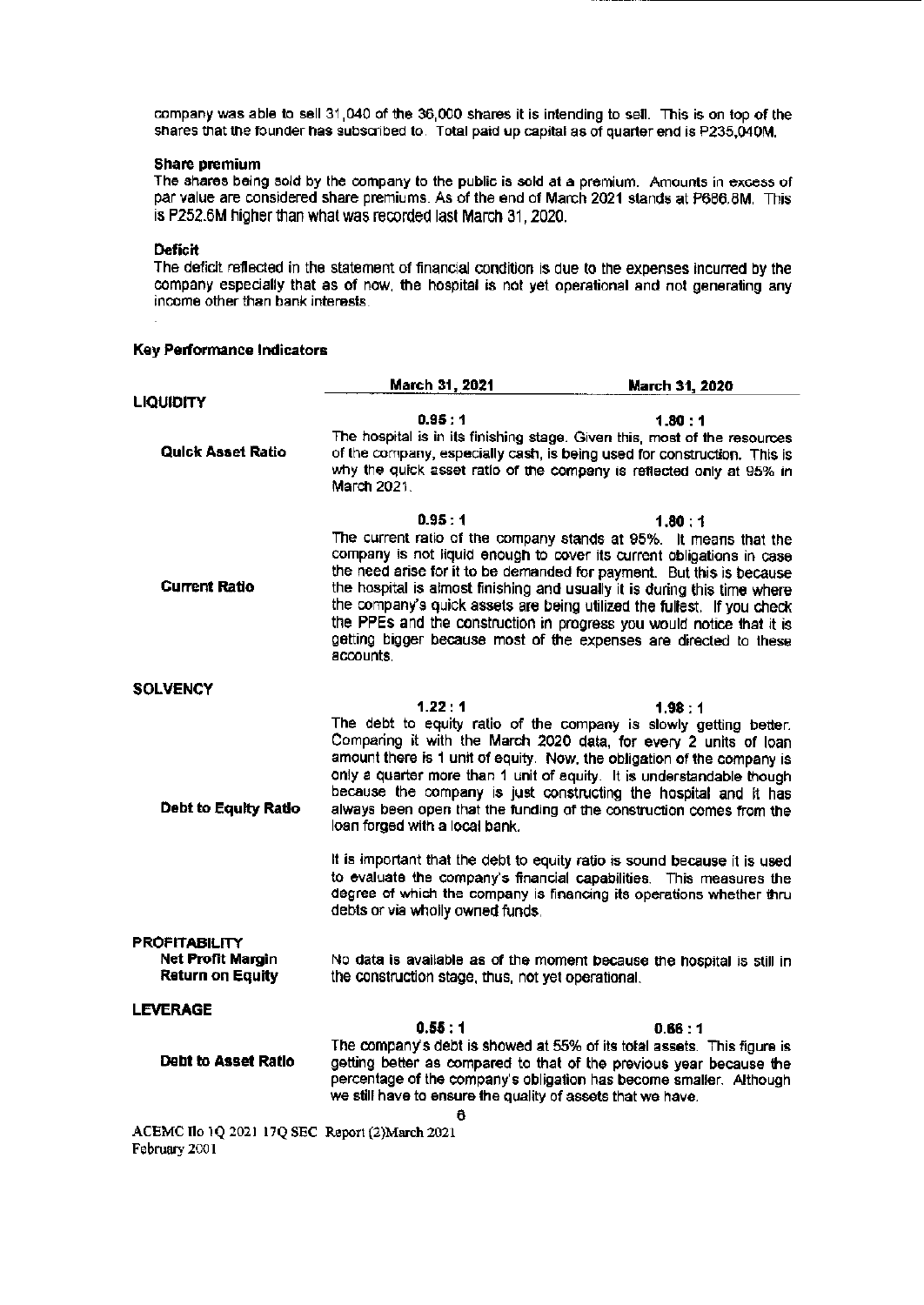$2.22:1$ 

#### $2.98:1$

|                       | <i>L.LL</i> : 1                                                          | 2.98 ° T |
|-----------------------|--------------------------------------------------------------------------|----------|
|                       | The figures show a positive mark for the company. Its equity is getting  |          |
| Asset to Equity Ratio | bigger. Continuous selling of securities would surely help better the    |          |
|                       | asset to equity ratio. Hopefully, the opening of the hospital could give |          |
|                       | a good forward push for the company.                                     |          |
|                       |                                                                          |          |

#### **INTEREST RATE COVERAGE**

| Interest Rate  | No data is available as of the moment because the hospital is still in |
|----------------|------------------------------------------------------------------------|
| Coverage Ratio | the construction stage, thus, not yet operational.                     |

#### Trends, Events or Uncertainties that have had or that are reasonably expected to affect revenues or income

#### As at March 31, 2021:

- 1. There are no known material commitments for capital expenditure. But the hospital now is trying to complete its equipment and machineries so as to be ready for the upcoming opening.
- 2. There are no known trends, events or uncertainties that have had an impact on net operational revenues or income since the hospital has not opened yet.

The CoVID 19 pandemic is very much around, and it is not expected to end soon. It has affected a lot of lives and businesses. Because of restrictions to travels and gatherings. a lot of transactions have been pending or in worst cases dissolved.

Though vaccines have been out and a number of folks have already been vaccinated, the scare brought about by the pandemic continue to haunt everyone, regardless of economic or social or health status. Given this, it may reasonably impact the hospital's revenues when it opens.

Since the start of the pandemic, hospital admissions, elective surgical operations and outpatient consultations and diagnostic procedures have dropped down. The Pandemic and the stringent protocols of the hospitals in screening patients entering the healthcare facilities, though aimed to mitigate virus transmission, has changed the attitude and practice of the community as regards their sick and well patient family members to go to the hospitals. Nevertheless, the engineering modifications of our hospital to accommodate COVID 19 will indeed answer the need for more ideal rooms for COVID cases and importantly address the safety issues of healthcare workers of the hospital.

Furthermore, more than 500 doctor-investors of the hospital likely guarantee a stable number of hospital clients once the operations start,

- 3. There are no seasonal aspects that had a material impact on the results of operations of the Company
- 4. There are no events or any default or acceleration of an obligation that will trigger direct or contingent financial obligation that is material to the Company
- 5. There are no off-balance sheet transactions, arrangements, obligations (including contingent obligations) and other relationships of the Company with unconsolidated entities or other persons created during the period
- 6. The Company is not a party to any lawsuit or claims arising from the ordinary course of business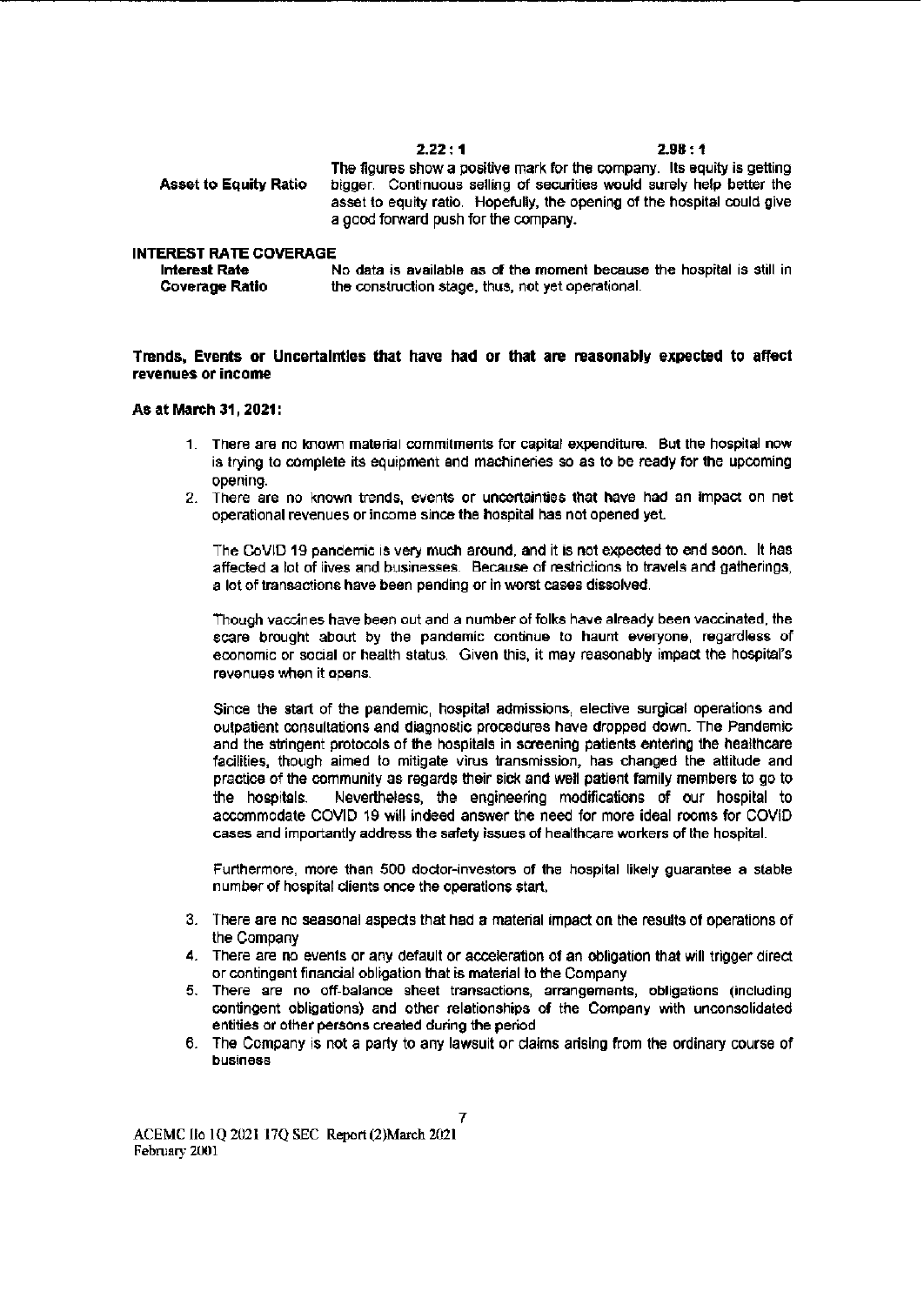#### **SIGNATURES**

Pursuant to the requirements of the Securities Regulation Code, the issuer has duly caused this report to be signed on its behalf by the undersigned thereunto duly authorized.

ATTY, MAYLENE VILLANUEVA<br>CORPORATE SECRETARY<br>Dafe: .May 17, 2021

**ELMI** oro CHI NCE OFFICER Date: 200

(For two signature Pages)

SEC Form 17-Q<br>February 2001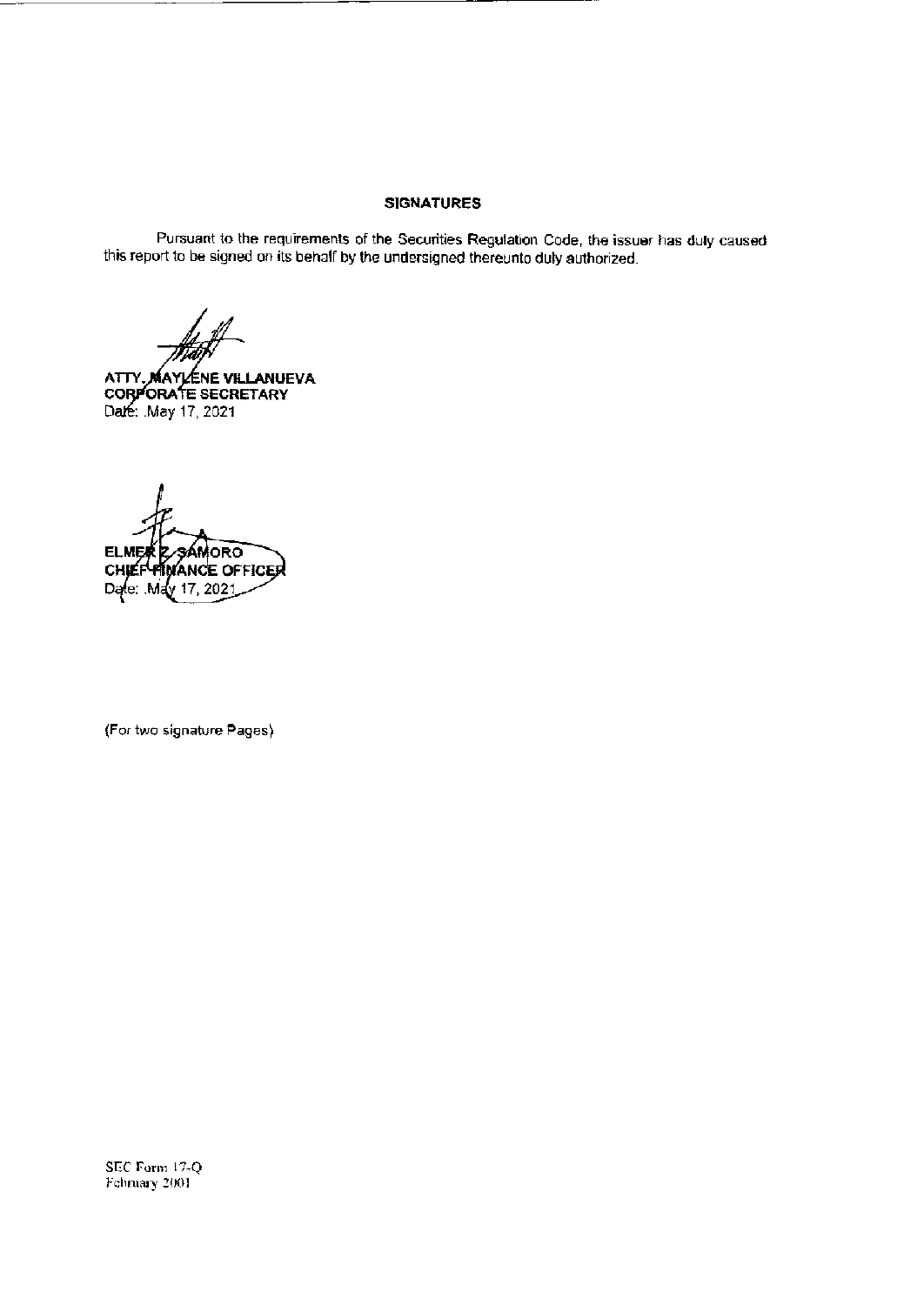# **ALLIED CARE EXPERTS (ACE) MEDICAL CENTER – ILOILO INC.**

**NOTES TO FINANCIAL STATEMENTS**

As at March 31, 2021 and March 31, 2020 (Amounts in Philippine Peso)

# **NOTE 1 - CORPORATE INFORMATION AND STATUS OF OPERATIONS**

### *Corporate Information*

**ALLIED CARE EXPERTS (ACE) MEDICAL CENTER–ILOILO INC.** (the "Company") was incorporated as a domestic corporation under Philippine laws and was duly registered with the Securities and Exchange Commission (SEC) under registration No. CS201423954 on December 10, 2014.

The Company's primary purpose is to establish, maintain, operate, own and manage hospitals, medical and related healthcare facilities and businesses such as but without restriction to clinical laboratories, diagnostic centers, ambulatory clinics, condo-hospitals, scientific research institutions and other allied undertakings and services which shall provide medical, surgical, nursing, therapeutic, paramedic or similar care, provided that purely professional, medical or surgical services shall be performed by duly qualified and licensed physicians or surgeons who may or may not be connected with the hospitals and whose services shall be freely and individually contracted by the patients.

On December 27, 2018, the SEC En Banc under SEC MSRD Order No.37 approved effective the registration statement of the Company for 240,000 shares broken down as follows: the primary offering to be sold by way of initial public offering for 36,000 shares equivalent to 3,600 blocks or 10 shares per block at an offer price ranging from ₱250,000 up to ₱400,000 per block. Issued and outstanding Founder shares (600) and common shares(203,400) are not included in the offer. These shares have been registered and may now be offered for sale or sold to the public subject to full compliance with the provisions of the Securities Regulation Code and its Amended Implementing Rules and Regulations, Revised Code of Corporation Governance, and other applicable laws and orders as may be issued by the Commission.

The registered office of the Company is located in 2<sup>nd</sup> floor, Iloilo Medical Society Building, Luna Street, Brgy. Bantud, Lapaz, Iloilo City.

# *Status of Operations*

Currently, the Company is constructing a multidisciplinary medical facility (hospital) which was expected to be fully completed by December 2018. However, due to circumstances beyond the control of Management, this was moved to April 2021 in which the hospital is estimated to be fully completed and operational.

# **NOTE 2 - FINANCIAL REPORTING FRAMEWORK AND BASIS OF PREPARATION AND PRESENTATION**

# **Statement of Compliance**

The financial statements of the Company have been prepared in accordance with Philippine Financial Reporting Standards (PFRS), which includes all applicable PFRS, Philippine Accounting Standards(PAS), and interpretations issued by the International Financial Reporting Interpretations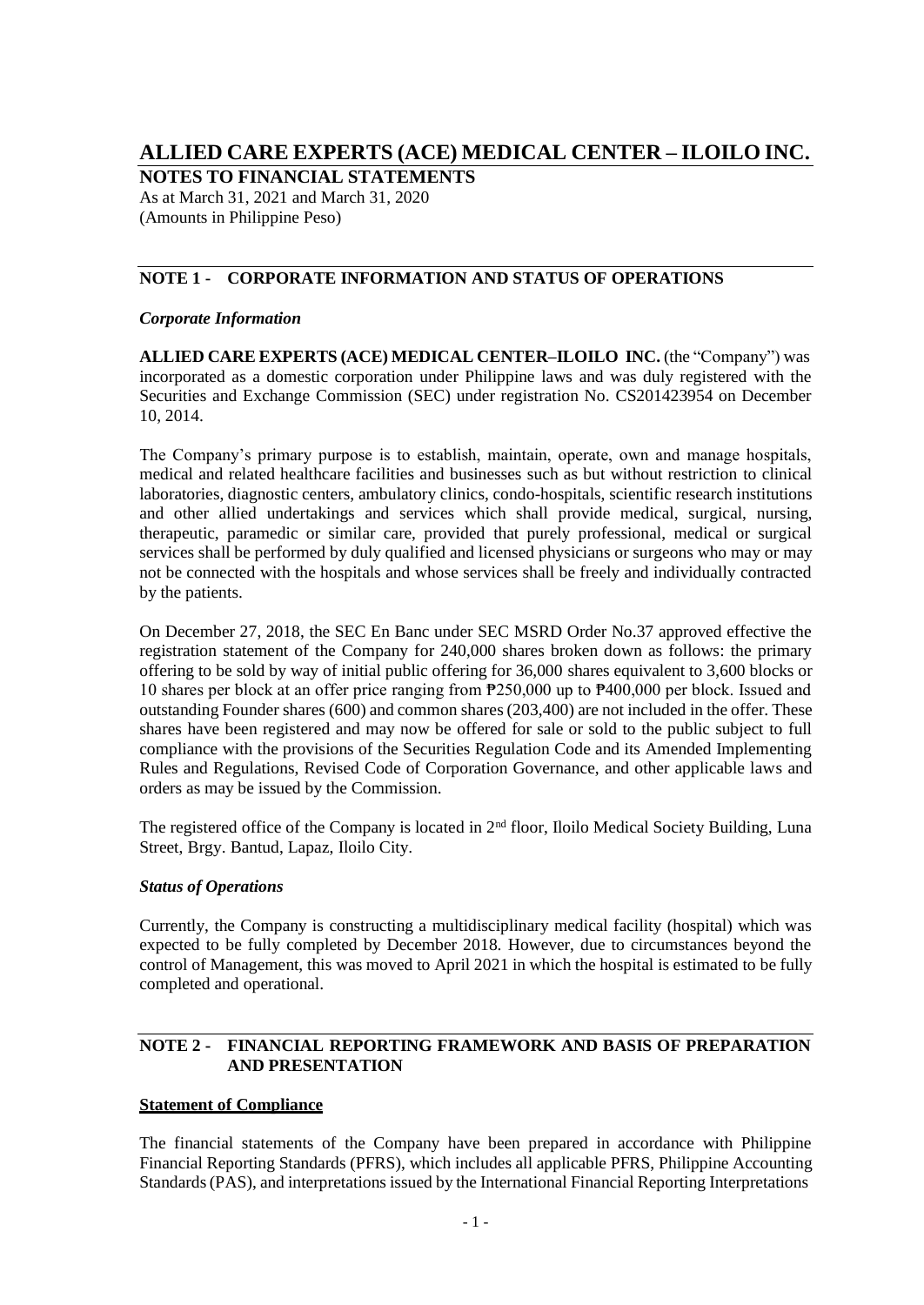Committee (IFRIC), Philippine Interpretation Committee (PIC) and Standing Interpretations Committee (SIC) as approved by the Financial Reporting Standards Council (FRSC) and Board of Accountancy (BOA) and adopted by the SEC.

### **Basis of Preparation and Presentation**

The financial statements have been prepared on the historical cost basis, except for certain financial instruments carried at amortized costs, if any.

### **Functional and Presentation Currency**

These financial statements are presented in Philippine Peso (₱), the currency of the primary economic environment in which the Company operates. All amounts are rounded to the nearest peso, except when otherwise indicated.

# **NOTE 3 - ADOPTION OF NEW AND REVISED ACCOUNTING STANDARD**

### **Adoption of New and Revised Accounting Standards Effective in 2020**

The accounting policies adopted are consistent with those of the previous financial year, except that the Company has adopted the following new standards and amendments starting January 1, 2020. The adoption of these new standards and amendments did not have any significant impact on the Company's financial statements.

### **Amendments to PFRS 3,** *Definition of Business*

The amendments are to:

- clarify that to be considered a business, an acquired set of activities and assets must include, at a minimum, an input and a substantive process that together significantly contribute to the ability to create outputs;
- narrow the definitions of a business and of outputs by focusing on goods and services provided to customers and by removing the reference to an ability to reduce costs;
- add guidance and illustrative examples to help entities assess whether a substantive process has been acquired;
- remove the assessment of whether market participants are capable of replacing any missing inputs or processes and continuing to produce outputs; and
- add an optional concentration test that permits a simplified assessment of whether an acquired set of activities and assets is not a business.

The amendments are effective for business combinations for which the acquisition date is on or after the beginning of the first annual reporting period beginning on or after January 1, 2020 and to asset acquisitions that occur on or after the beginning of that period.

The amendments will not have an impact on the Company's financial statements as the Company did not acquire a business.

### **Amendments to PFRS 7,** *Financial Instruments: Disclosures* **and PFRS 9,** *Financial Instruments, Interest Rate Benchmark Reform*

The amendments to PFRS 9 provide a number of reliefs, which apply to all hedging relationships that re directly affected by the interest rate benchmark reform. A hedging relationship is affected if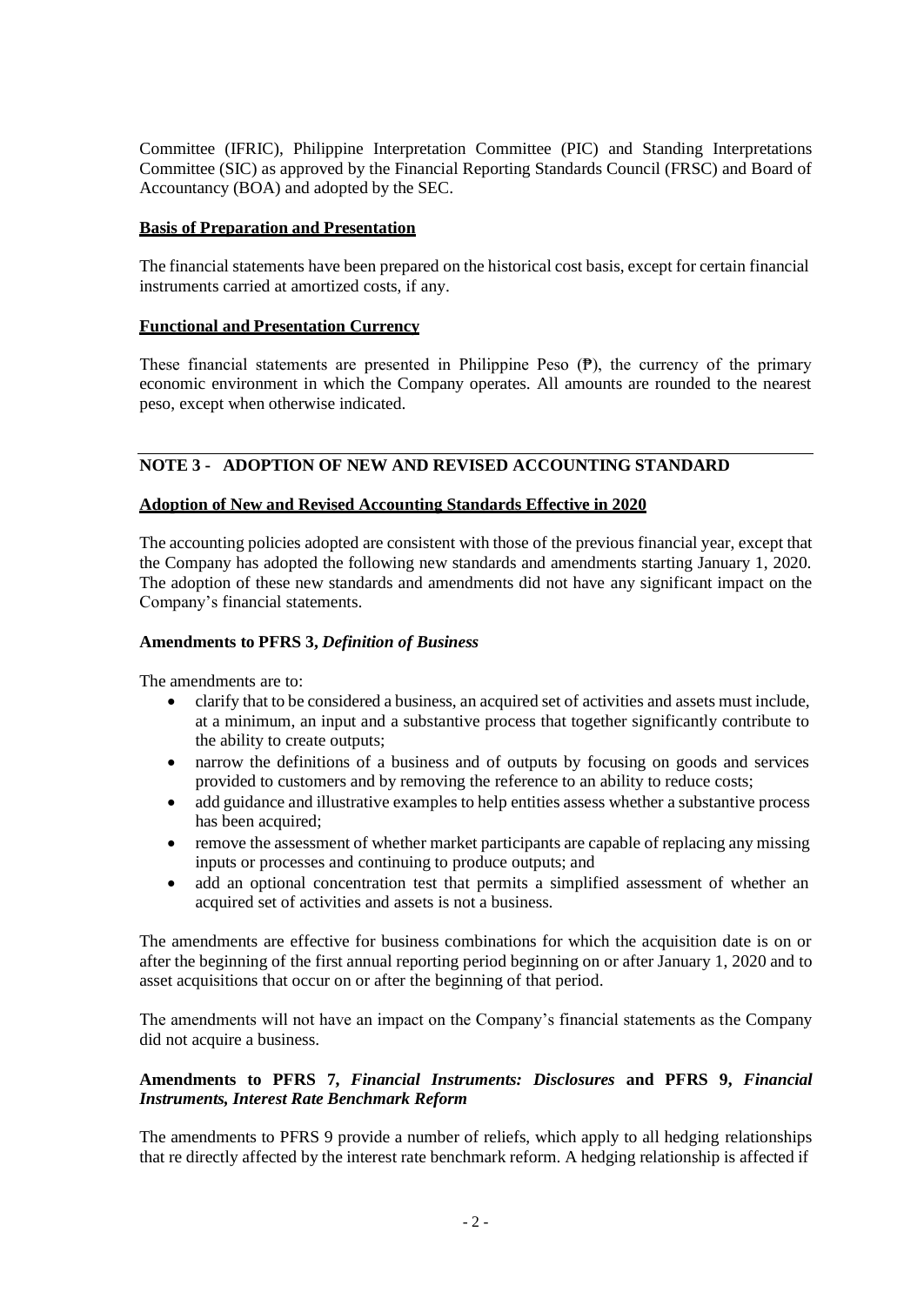the reform gives rise to uncertainties about the timing and or amount of benchmark-based cash flows of the hedged item or the hedging instrument.

These amendments do have a significant effect on the Company.

# **Amendments to PAS 1 and PAS 8,** *Definition of Material*

The amendments relate to a revised definition of "material":

"Information is material if omitting, misstating or obscuring it could reasonably be expected to influence decisions that the primary users of general-purpose financial statements make on the basis of those financial statements, which provide financial information about a specific reporting entity." Three new aspects of the new definition include (i) obscuring; (ii) could reasonably be expected to influence; and (iii) primary users.

The amendments stress especially five ways material information can be obscured:

- if the language regarding a material item, transaction or other event is vague or unclear;
- if information regarding a material item, transaction or other event is scattered in different places in the financial statements;
- if dissimilar items, transactions or other events are inappropriately aggregated;
- if similar items, transactions or other events are inappropriately disaggregated; and
- if material information is hidden by immaterial information to the extent that it becomes unclear what information is material.

The amendments are effective for periods beginning on or after January 01, 2020. Earlier application is permitted.

The application of these amendments has no significant impact in the Company's financial statements.

### **Amendments to PFRS 16,** *COVID-19-Related Rent Concessions*

Amendment to PFRS 16 provides practical relief to lessees in accounting for rent concessions occurring as a direct consequence of COVID-19, by introducing a practical expedient to PFRS 16. The practical expedient permits a lessee to elect not to assess whether a COVID-19-related rent concession is a lease modification. A lessee that makes this election shall account for any change in lease payments resulting from the COVID-19-related rent concession the same way it would account for the change applying PFRS 16 if the change were not a lease modification.

The practical expedient applies only to rent concessions occurring as a direct consequence of COVID-19 and only if all of the following conditions are met:

- a) The change in lease payments results in revised consideration for the lease that is substantially the same as, or lessthan, the consideration for the lease immediately preceding the change;
- b) Any reduction in lease payments affects only payments originally due on or before 30 June 2021 (a rent concession meets this condition if it results in reduced lease payments on or before 30 June 2021 and increased lease payments that extend beyond 30 June 2021); and
- c) There is no substantive change to other terms and conditions of the lease.

The amendments are effective for annual periods beginning on or after June 1, 2020. Earlier application is permitted, including in financial statements not authorized for issue at May 28, 2020.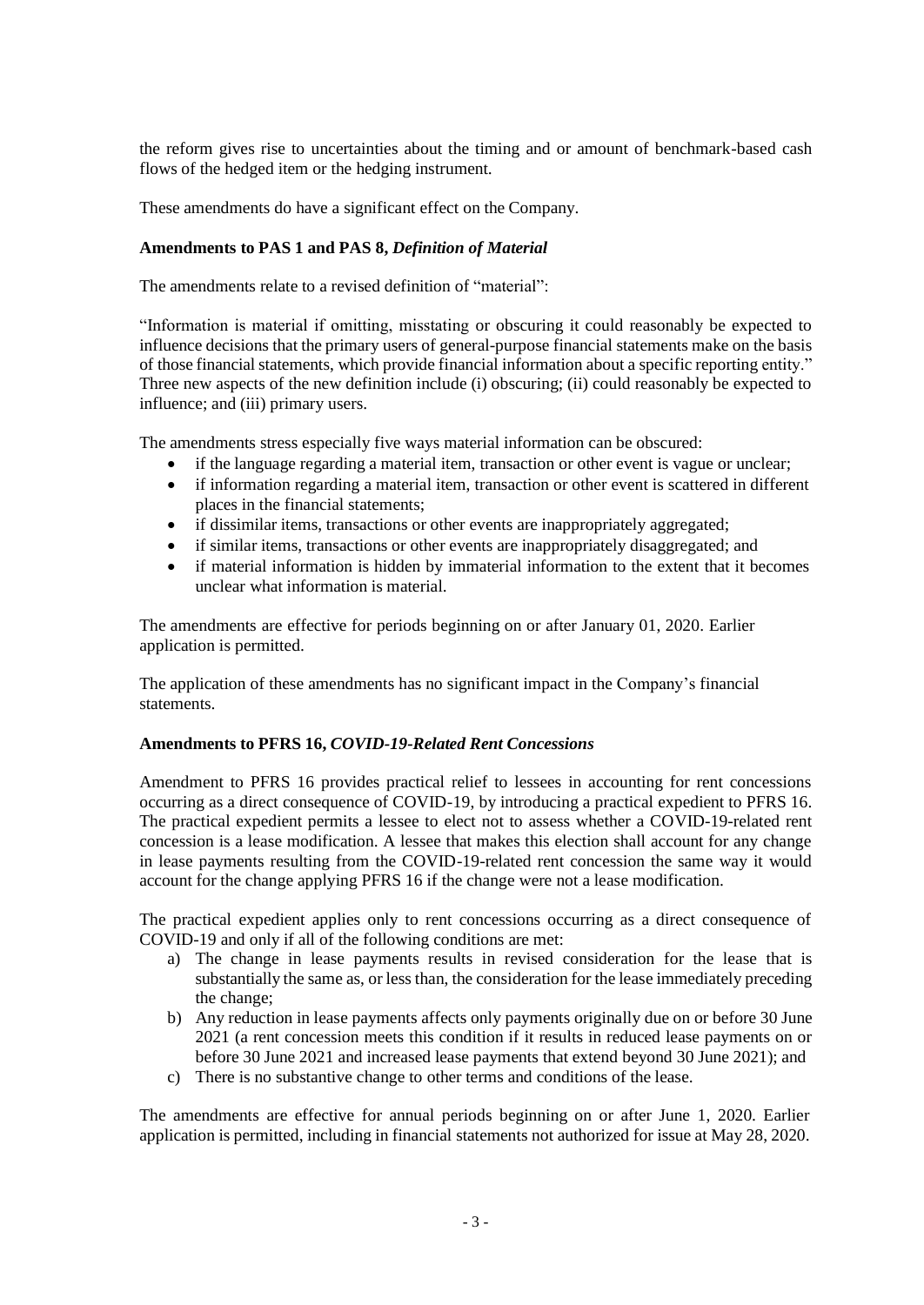The application of the amendments has no significant impact in the Company's financial statements as the Company does not have COVID-19 related rent concessions.

### **PIC Q&A No. 2019-02,** *Accounting for Cryptographic Assets*

The interpretation provides guidance regarding accounting treatment for cryptographic assets. In classifying cryptographic assets, two relevant factors to consider are (i) its primary purpose and (ii) how these assets derive its inherent value. The interpretation provided two (2) cryptographic classifications based on the aforementioned factors, these are (a) crypto currency, or (b) cryptographic assets other than crypto currencies, which are (b.1) asset-based token, (b.2) utility token, and (b.3) security token, or collectively the "Security Tokens".

From the holder of these assets' point-of-view, in the absence of a definitive accounting and reporting guidance from the IASB, the interpretation suggested to report cryptographic assets in the financial statements as either (i) crypto currencies held by an entity, (ii) cryptographic assets other than crypto currencies.

From the issuer of these assets' point-of-view, as a consensus, the following accounting treatments are suggested:

- Crypto currencies held by an entity can be treated either as (i) inventory under PAS 2, or (ii) intangible asset under PAS 38.
- Cryptographic assets other than crypto currencies, the interpretation suggested the following relevant accounting frameworks for consideration:
	- i. If the token meets the definition of a financial liability, apply guidance in PFRS 9;
	- ii. If the token meets the definition of an equity instrument, apply guidance in PAS 32;
	- iii. If the token is a prepayment for goods and services from a contract with a customer, apply guidance in PFRS 15; and
	- iv. If the token does not meet any of the aforementioned, consider other relevant guidance. The interpretation is effective for periods beginning on or after February 13, 2019.

The interpretation will not have an impact on the Company's financial statements as the Company has no cryptographic assets.

### **New Accounting Standards Effective after the Reporting Period Ended December 31, 2020**

### **Standards Issued but not yet Effective:**

Pronouncements issued but not yet effective are listed below. Unless otherwise indicated, the Company does not expect that the future adoption of the said pronouncements will have a significant impact on the financial statements. The Company intends to adopt the following pronouncements when they become effective.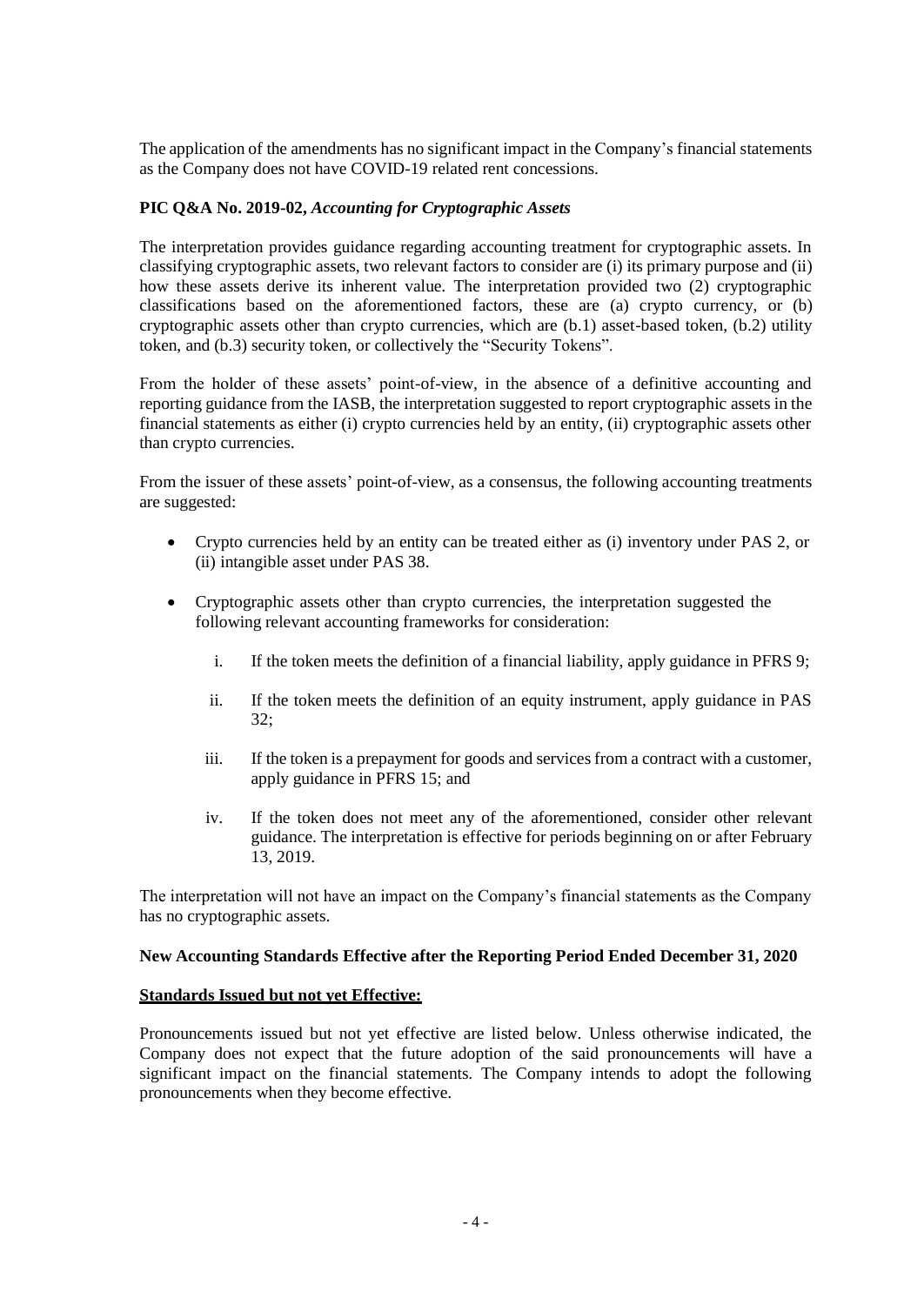### *Effective beginning on or after January 1, 2021*

### **Amendments to PFRS 9, PFRS 7, PFRS 4 and PFRS 16,** *Interest Rate Benchmark Reform – Phase 2*

The amendments provide the following temporary reliefs which address the financial reporting effects when an interbank offered rate (IBOR) is replaced with an alternative nearly risk-free interest rate (RFR):

- Practical expedient for changes in the basis for determining the contractual cash flows as a result of IBOR reform
- Relief from discontinuing hedging relationships
- Relief from the separately identifiable requirement when an RFR instrument is designated as a hedge of a risk component

The Company shall also disclose information about:

- The about the nature and extent of risks to which the entity is exposed arising from financial instruments subject to IBOR reform, and how the entity manages those risks; and
- Their progress in completing the transition to alternative benchmark rates, and how the entity is managing that transition

The amendments are effective for annual reporting periods beginning on or after January 1, 2021 and must be applied retrospectively, however, the Company is not required to restate prior periods.

### *Effective beginning on or after January 1, 2022*

### **Amendments to PFRS 3,** *References to the Conceptual Framework*

The amendments are intended to replace a reference to the Framework for the Preparation and Presentation of Financial Statements, issued in 1989, with a reference to the Conceptual Framework for Financial Reporting issued in March 2018 without significantly changing its requirements.

The amendments update PFRS 3 so that it refers to the 2018 Conceptual Framework instead of the 1989 Framework. They also add to PFRS 3 a requirement that, for obligations within the scope of PAS 37, an acquirer applies PAS 37 to determine whether at the acquisition date a present obligation exists as a result of past events. For a levy that would be within the scope of IFRIC 21 Levies, the acquirer applies IFRIC 21 to determine whether the obligating event that gives rise to a liability to pay the levy has occurred by the acquisition date.

The amendments also add an explicit statement that an acquirer does not recognize contingent assets acquired in a business combination.

The amendments are effective for business combinations for which the date of acquisition is on or after the beginning of the first annual period beginning on or after January 2022. Early application is permitted if an entity also applies all other updated references (published together with the updated Conceptual Framework) at the same time or earlier.

The future adoption of the amendments will not have an impact on the Company's financial statements as the Company does not plan to enter into business combination.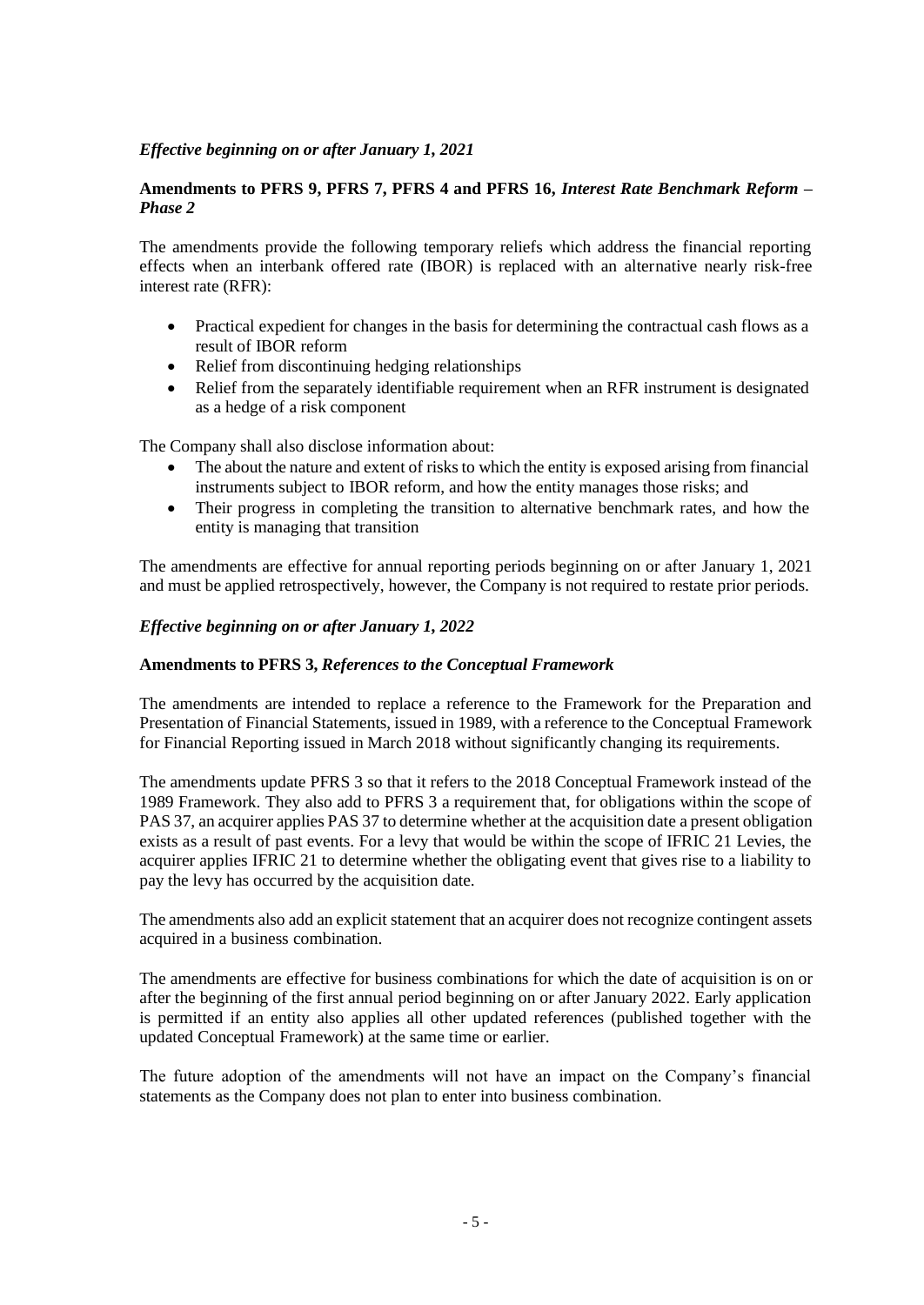### **Amendments to PAS 16,** *Property, Plant and Equipment – Proceeds before Intended Use*

The amendments prohibit deducting from the cost of an item of property, plant and equipment any proceeds from selling items produced before that asset is available for use, i.e. proceeds while bringing the asset to the location and condition necessary for it to be capable of operating in the manner intended by management. Consequently, an entity recognizes such sales proceeds and related costs in profit or loss. The entity measures the cost of those items in accordance with PAS 2 *Inventories*.

The amendments also clarify the meaning of 'testing whether an asset is functioning properly'. PAS 16 now specifies this as assessing whether the technical and physical performance of the asset is such that it is capable of being used in the production or supply of goods or services, for rental to others, or for administrative purposes.

If not presented separately in the statement of comprehensive income, the financial statements shall disclose the amounts of proceeds and cost included in profit or loss that relate to items produced that are not an output of the entity's ordinary activities, and which line item(s) in the statement of comprehensive income include(s) such proceeds and cost.

The amendments are applied retrospectively, but only to items of property, plant and equipment that are brought to the location and condition necessary for them to be capable of operating in the manner intended by management on or after the beginning of the earliest period presented in the financial statements in which the entity first applies the amendments.

The entity shall recognize the cumulative effect of initially applying the amendments as an adjustment to the opening balance of retained earnings (or other component of equity, as appropriate) at the beginning of that earliest period presented.

The amendments are effective for annual periods beginning on or after 1 January 2022, with early application permitted.

Management is still evaluating the impact of the amendment on the Company's financial statements.

### **Amendments to PAS 37,** *Onerous Contracts – Cost of Fulfilling a Contract*

The amendments specify that the 'cost of fulfilling' a contract comprises the 'costs that relate directly to the contract'. Costs that relate directly to a contract consist of both the incremental costs of fulfilling that contract (examples would be direct labor or materials) and an allocation of other costs that relate directly to fulfilling contracts (an example would be the allocation of the depreciation charge for an item of property, plant and equipment used in fulfilling the contract).

The amendments apply to contracts for which the entity has not yet fulfilled all its obligations at the beginning of the annual reporting period in which the entity first applies the amendments. Comparatives are not restated. Instead, the entity shall recognize the cumulative effect of initially applying the amendments as an adjustment to the opening balance of retained earnings or other component of equity, as appropriate, at the date of initial application.

The amendments are effective for annual periods beginning on or after 1 January 2022, with early application permitted.

Management is still evaluating the impact of the amendment on the Company's financial statements.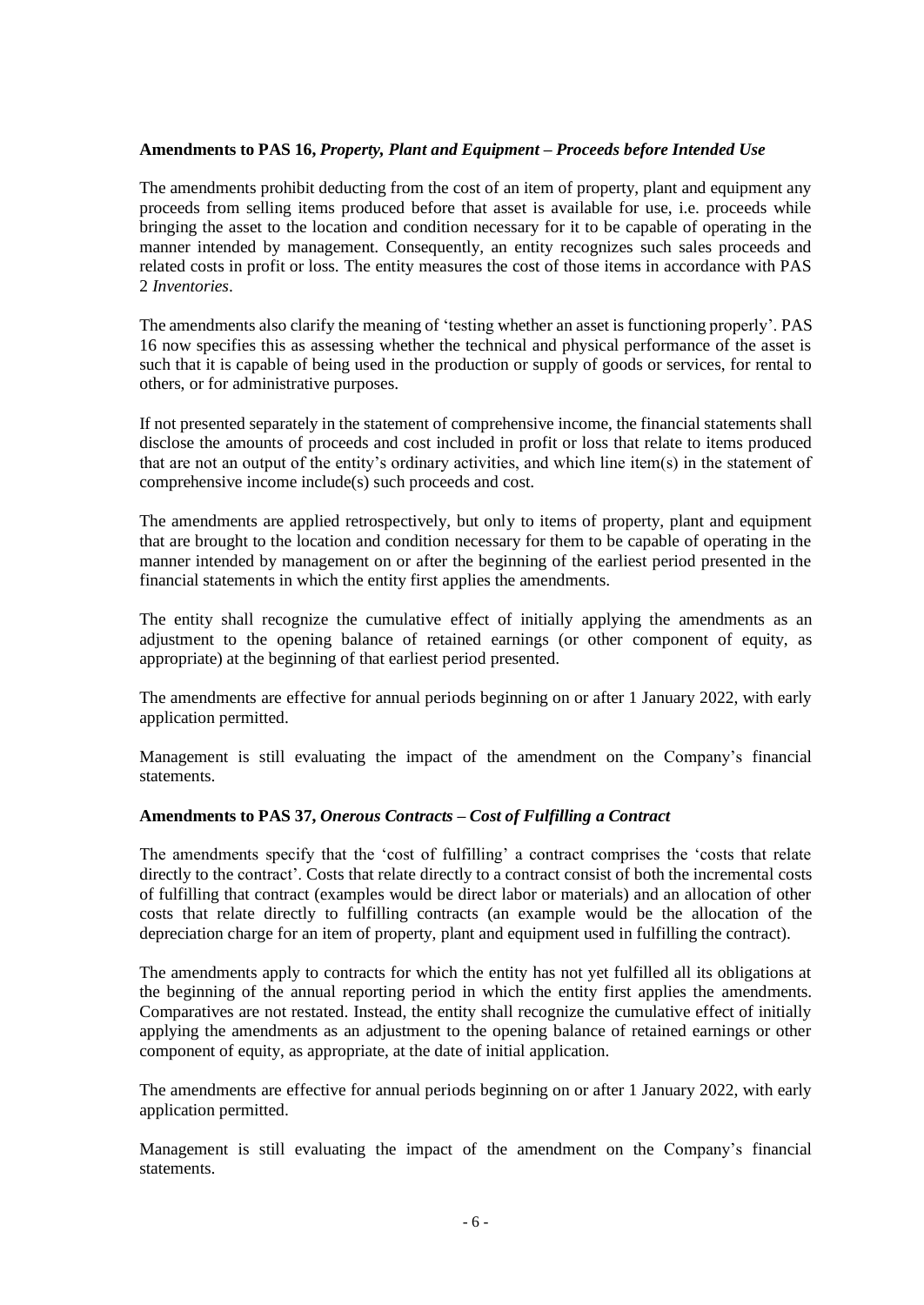### *Annual Improvements to PFRS Standards 2018-2020 Cycle*

### **Amendments to PFRS 1 –** *Subsidiary as a first-time adopter*

The amendment provides additional relief to a subsidiary which becomes a first-time adopter later than its parent in respect of accounting for cumulative translation differences. As a result of the amendment, a subsidiary that uses the exemption in PFRS1:D16 (a) can now also elect to measure cumulative translation differences for all foreign operations at the carrying amount that would be included in the parent's consolidated financial statements, based on the parent's date of transition to PFRS Standards, if no adjustments were made for consolidation procedures and for the effects of the business combination in which the parent acquired the subsidiary. A similar election is available to an associate or joint venture that uses the exemption in PFRS 1:D16 (a).

The amendment is effective for annual periods beginning on or after 1 January 2022, with early application permitted.

The future adoption of the amendments will have no effect on the Company's financial statements as the Company has no investment in subsidiaries.

### **Amendments to PFRS 9 –** *Fees in the '10 percent' test for derecognition of financial liabilities*

The amendment clarifies that in applying the '10 percent' test to assess whether to derecognize a financial liability, an entity includes only fees paid or received between the entity (the borrower) and the lender, including fees paid or received by either the entity or the lender on the other's behalf.

The amendment is applied prospectively to modifications and exchanges that occur on or after the date the entity first applies the amendment.

The amendment is effective for annual periods beginning on or after 1 January 2022, with early application permitted.

Management is still evaluating the impact of the amendment on the Company's financial statements.

### **Amendments to PAS 41 –** *Taxation in fair value measurements*

The amendment removes the requirement in PAS 41 for entities to exclude cash flows for taxation when measuring fair value. This aligns the fair value measurement in PAS 41 with the requirements of PFRS 13 *Fair Value Measurement* to use internally consistent cash flows and discount rates and enables preparers to determine whether to use pretax or post-tax cash flows and discount rates for the most appropriate fair value measurement.

The amendment is applied prospectively, i.e. for fair value measurements on or after the date an entity initially applies the amendment.

The amendment is effective for annual periods beginning on or after 1 January 2022, with early application permitted.

Management is still evaluating the impact of the amendment on the Company's financial statements.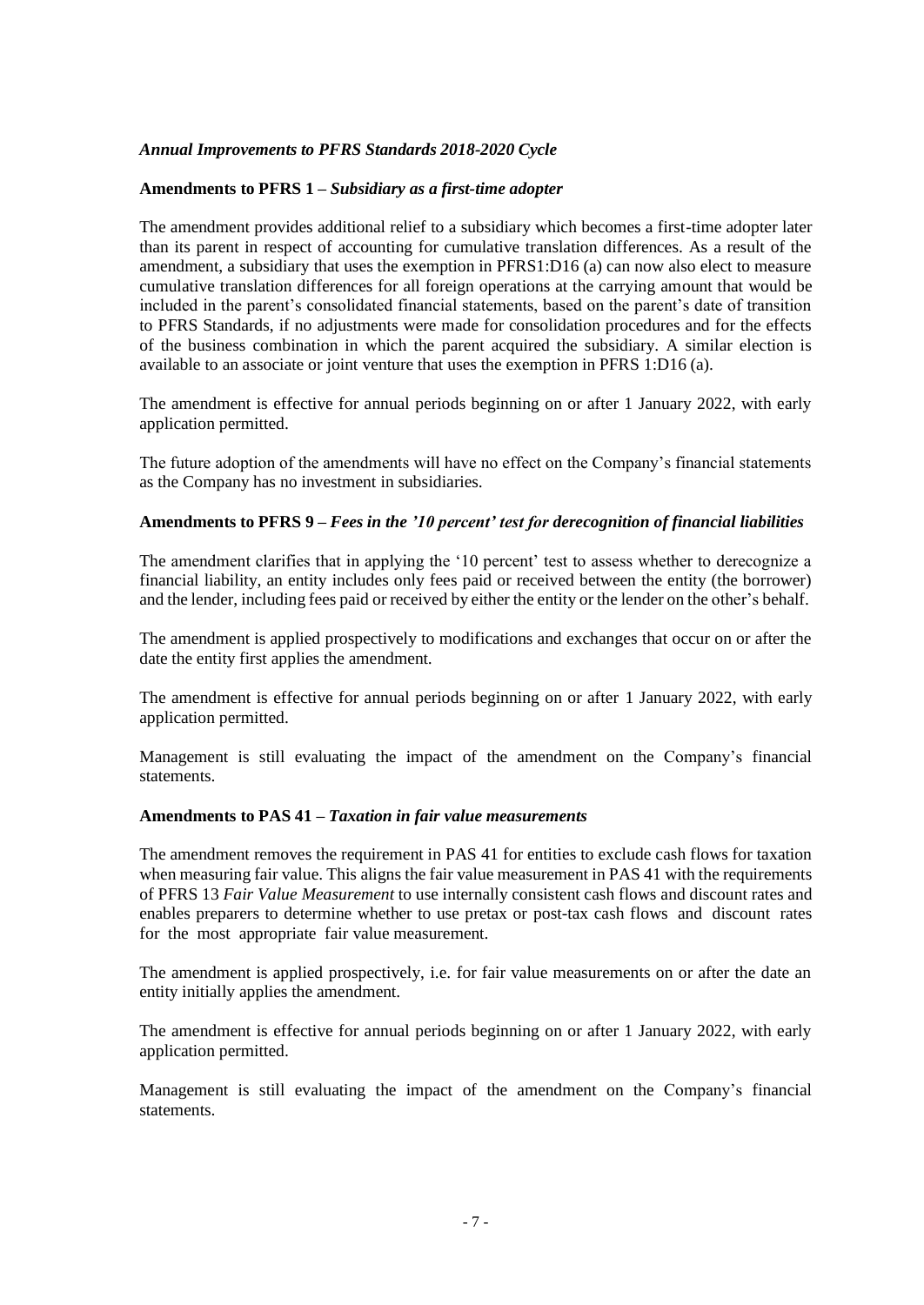# *Effective Beginning on or after January 01, 2023*

### **Amendments to PAS 1,** *Classification of Liabilities as Current or Non-current*

The amendments to PAS 1 affect only the presentation of liabilities as current or non-current in the statement of financial position and not the amount or timing of recognition of any asset, liability, income or expenses, or the information disclosed about those items.

The amendments clarify that the classification of liabilities as current or non-current is based on rights that are in existence at the end of the reporting period, specify that classification is unaffected by expectations about whether an entity will exercise its right to defer settlement of a liability, explain that rights are in existence if covenants are complied with at the end of the reporting period, and introduce a definition of 'settlement' to make clear that settlement refers to the transfer to the counterparty of cash, equity instruments, other assets or service.

The amendments are applied retrospectively for annual periods beginning on or after 1 January 2023, with early application permitted.

Management is still evaluating the impact of the amendments on the Company's financial statements.

### **PFRS 17,** *Insurance Contracts*

PFRS 17 establishes the principles for the recognition, measurement, presentation and disclosure of insurance contracts within the scope of the standard. The objective of PFRS 17 is to ensure that an entity provides relevant information that faithfully represents those contracts. This information gives a basis for users of financial statements to assess the effect that insurance contracts have on the entity's financial position, financial performance and cash flows.

The key principles in PFRS 17 are that an entity:

- identifies as insurance contracts those contracts under which the entity accepts significant insurance risk from another party (the policyholder) by agreeing to compensate the policyholder if a specified uncertain future event (the insured event) adversely affects the policyholder;
- separates specified embedded derivatives, distinct investment components and distinct performance obligations from the insurance contracts;
- divides the contracts into groups that it will recognize and measure;
- recognizes and measures groups of insurance contacts at:
	- $\geq$  a risk-adjusted present value of the future cash flows (the fulfilment cash flows) that incorporates all of the available information about the fulfilment cash flows in a way that is consistent with observable market information; plus (if this value is a liability) or minus (if this value is an asset)
	- $\triangleright$  an amount representing the unearned profit in the group of contacts (the contractual service margin)
- recognizes the profit from a group of insurance contracts over the period the entity provides insurance cover, and as the entity is released from risk. If a group of contracts is or becomes loss-making, an entity recognizes the loss immediately;
- presents separately insurance revenue (that excludes the receipt of any investment component), insurance service expenses (that excludes the repayment of any investment components) and insurance finance income or expenses; and
- discloses information to enable users of financial statements to assess the effect that contracts within the scope of PFRS 17 have on the financial position, financial performance and cash flows of an entity.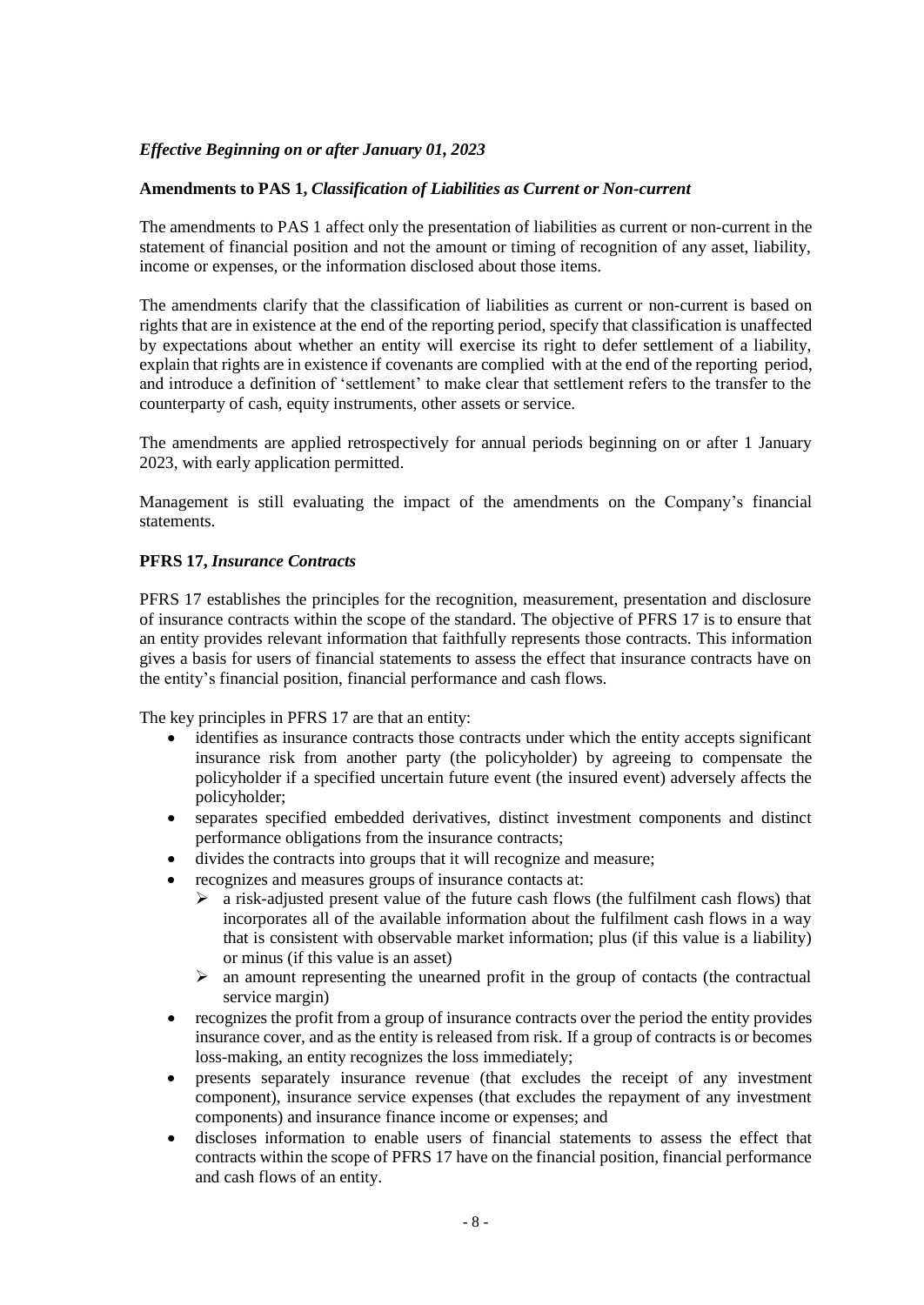PFRS 17 includes an optional simplified measurement approach, or premium allocation approach, for simpler insurance contracts.

The standard is effective for periods beginning on or after January 1, 2023. Earlier application is permitted.

The adoption of the standard will not have a significant impact on the Company's financial statements as the Company does not issue insurance contracts.

### *Deferred Effectivity*

#### **Amendments to PFRS 10 and PAS 28,** *Sale or Contribution of Assets between and Investor and Its Associate or Joint Venture*

The amendments to PFRS 10 and PAS 28 deal with situations where there is a sale or contribution of assets between an investor and its associate or joint venture. Specifically, the amendments state that gains or losses resulting from the loss of control of a subsidiary that does not contain a business in a transaction with an associate or a joint venture that is accounted for using the equity method, are recognized in the parent's profit or loss only to the extent of the unrelated investors' interests in that associate or joint venture. Similarly, gains and losses resulting from the remeasurement of investments retained in any former subsidiary (that has become an associate or a joint venture that is accounted for using the equity method) to fair value are recognized in the former parent's profit or loss only to the extent of the unrelated investors' interests in the new associate or joint venture.

The effective date of the amendments has yet to be set by the Board; however, earlier application of the amendments is permitted.

The future adoption of the amendments will not have an impact on the Company's financial statements as the Company does not have investment in associates and joint ventures.

#### **New Accounting Standards Effective after the Reporting Period Ended December 31, 2020 Adopted by FRSC but pending for approval by the Board of Accountancy**

#### **PIC Q&A No. 2020-02,** *Conclusion on PIC QA 2018-12E: On certain materials delivered on site but not yet installed*

The interpretation provides guidance on the treatment of the customized materials in recognizing revenue using a cost-based input method.

For each performance obligation satisfied over time, entity shall recognize the revenue by measuring towards complete satisfaction. In such case, materials that are customized, even if uninstalled, are to be included in the measurement of progress in completing its performance obligations.

However, in the case of uninstalled materials that are not customized, revenue should only be recognized upon installation or use in construction. Revenue cannot be recognized even up to the extent of cost unless it met all the criteria listed in the standards.

The Management does not anticipate that the interpretation will have a significant impact on the Company's financial statements since the Company does not have customized materials for installation.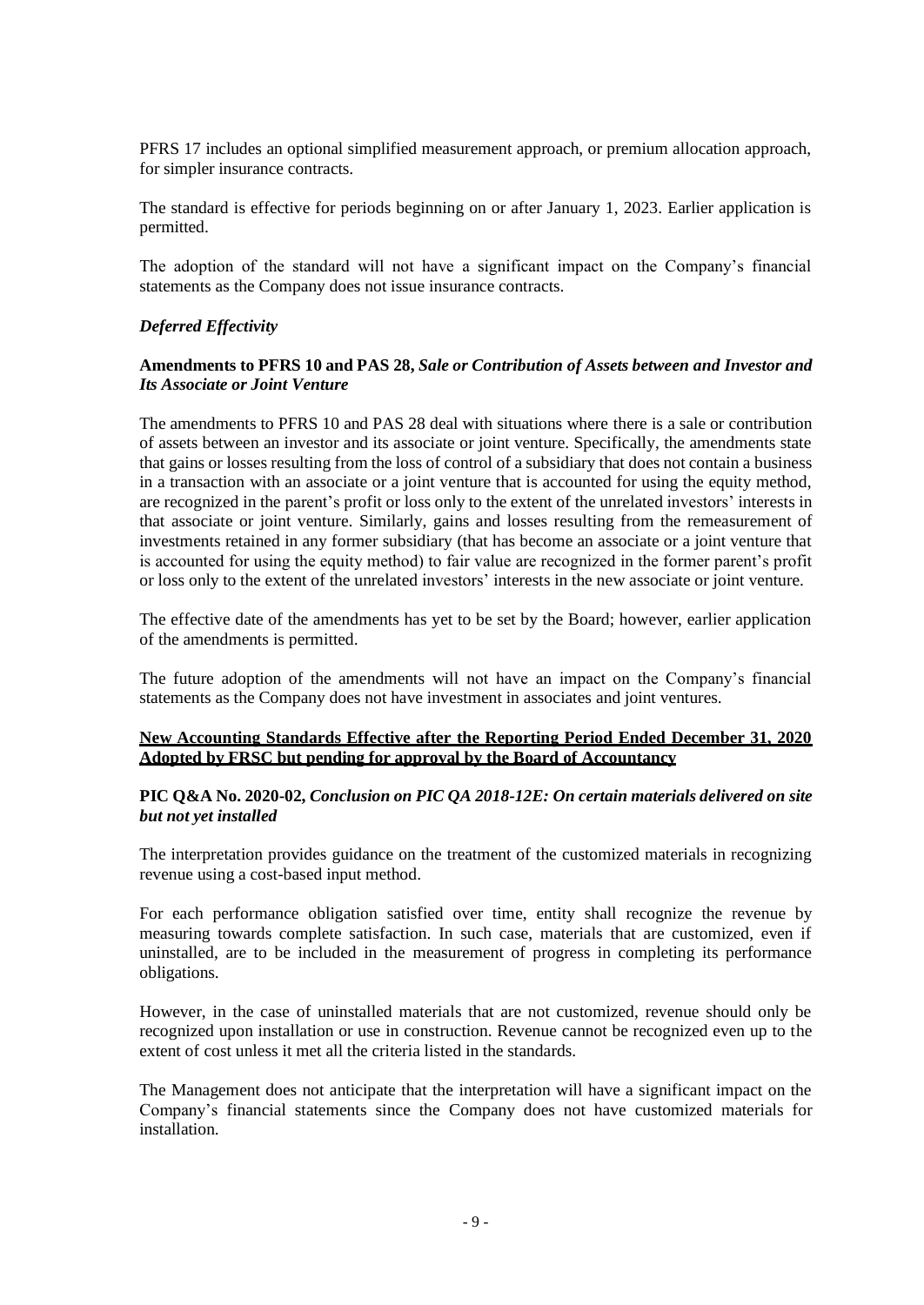### **PIC Q&A No. 2020-04 (***Addendum to PIC Q&A 2018-12-D***),** *PFRS 15 - Step* **3 -** *Requires and Entity to Determine the Transaction Price for the Contract*

The interpretation clarifies that, in case of mismatch between the POC and schedule of payments, there is no significant financing component if the difference between the promised consideration and the cash selling price of the goods or service arises for the reasons other than the provision of finance to either the customer or the entity, and the difference between those amounts is proportional to the reason for the difference.

The Management does not anticipate that the interpretation will have a significant impact on the Company's financial statements since the Company does not have POC projects.

### **PIC Q&A No. 2020-05,** *PFRS 15 - Accounting for Cancellation of Real Estate Sales*

The interpretation provided guidance on the accounting for cancellation of real estate sales and the repossession of the property. They provided three (3) approaches as follows:

- 1. The repossessed property is recognized at its fair value less cost to repossess
- 2. The repossessed property is recognized at its fair value plus repossession cost
- 3. Accounted as modification of contract

Either of the abovementioned approaches are acceptable as long as it's applied consistently. All approaches above should consider payments to buyers required under the Maceda Law and the write-off of any unamortized portion of cost of obtaining a contract in its determination of gain/loss from repossession.

The Management does not anticipate that the interpretation will have a significant impact on the Company's financial statements since the Company does not have Real Estate Sales.

# **PIC Q&A No. 2019-04,** *Confirming Changes to PIC Q&As – Cycle 2019*

The interpretation sets out the changes (i.e., amendments or withdrawal) to certain interpretations. These changes are made as a consequence of the issuance of new PFRS that become effective starting January 1, 2019 and other relevant developments.

### PIC Q&As Amended

The following table summarizes the changes made to the amended interpretations:

| PIC Q&A Amended                             | Amendment                                                                                         |
|---------------------------------------------|---------------------------------------------------------------------------------------------------|
|                                             | PIC Q&A No. 2011-05: PFRS 1 – Fair   Updated because of applying PFRS 16, Leases, for             |
| Value or Revaluation as Deemed Cost         | the first-time starting January 1, 2019                                                           |
|                                             | PIC Q&A No. 2011-06: Acquisition of Reference to PAS 40, <i>Investment Property</i> , has been    |
| investment properties $-$ asset acquisition | updated because of applying PFRS 16 for the first-time                                            |
| or business combination?                    | starting January 1, 2019                                                                          |
|                                             | PIC Q&A No. 2012-02: Cost of a new Reference to PAS 40 has been updated because of                |
| building constructed on the site of a       | applying PFRS 16 for the first-time starting January 1,                                           |
| previous building                           | 2019                                                                                              |
|                                             | PIC Q&A No. 2017-02: PAS 2 and PAS Updated to comply with the provisions of PFRS 16               |
|                                             | 16 – Capitalization of operating lease and renamed as PIC Q7A No. 2017-02: PAS 2 and              |
|                                             | cost as part of construction costs of a $ PAS16 - Capitalization$ of depreciation of ROU asset as |
| building                                    | part of construction costs of a building                                                          |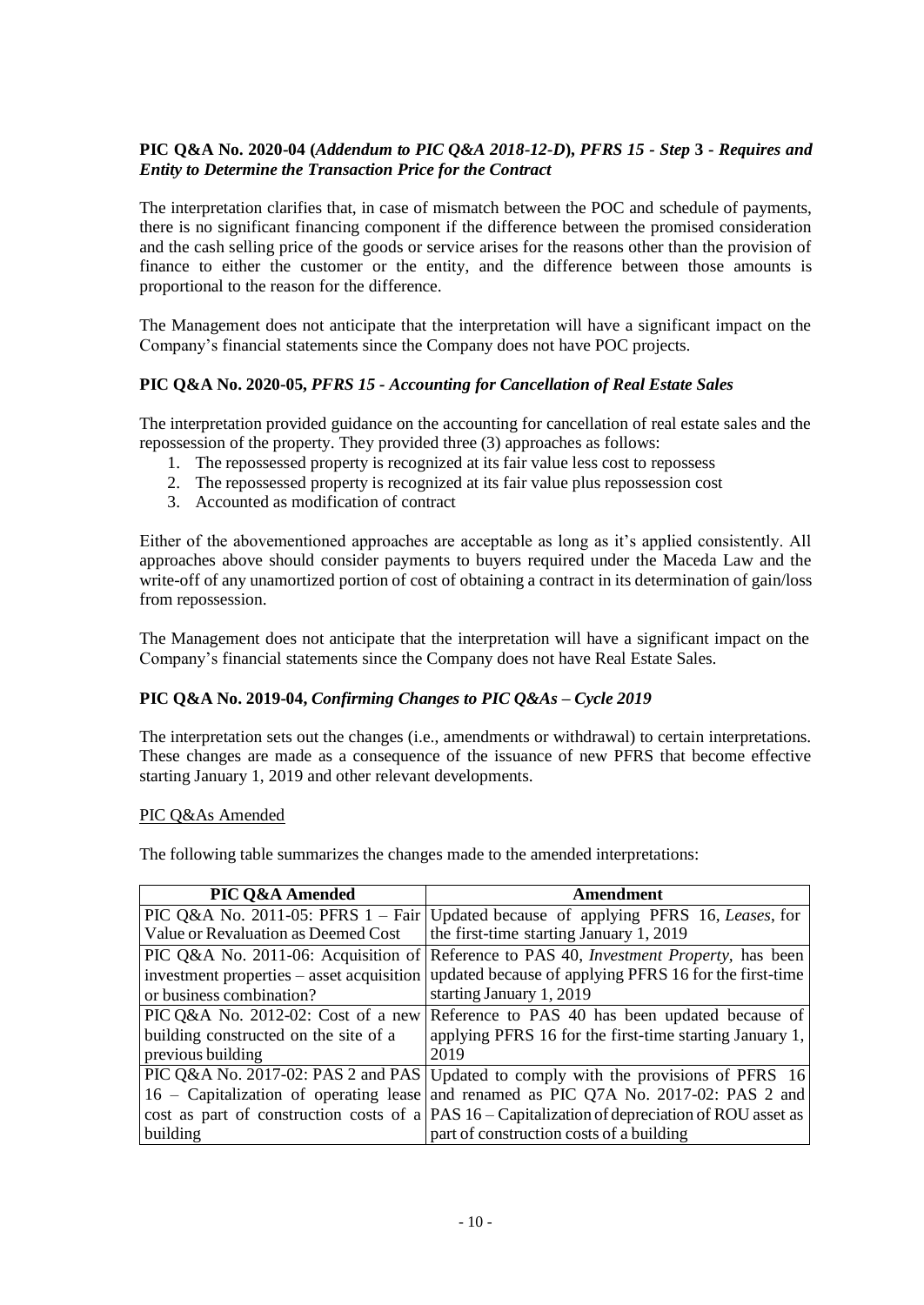|                                    | PIC $Q\&A$ No. 2017-10: PAS 40 - Reference to PAS 40 has been updated because of                  |
|------------------------------------|---------------------------------------------------------------------------------------------------|
|                                    | Separation of property and classification applying PFRS 16 for the first-time starting January 1, |
| as investment property             | 2019                                                                                              |
| PIC Q&A No. 2018-05: PAS $27$ -    |                                                                                                   |
| Liability arising from maintenance |                                                                                                   |
|                                    | requirement of an asset held under a lease   Updated to comply with the provisions of PFRS 16     |
| PIC $Q&A$ No. 2018-15: PAS 1 -     |                                                                                                   |
|                                    | Classification of Advances to Contractors Reference to PAS 40 (included as an attachment to the   |
|                                    | in the Nature of Prepayments: Current vs. $(Q&A)$ has been updated because of applying PFRS 16    |
| Non-current                        | for the first-time starting January 1, 2019                                                       |

### PIC Q&A Withdrawn

| PIC O&A Amended                        | <b>Basis for Withdrawal</b>                                                                               |  |  |
|----------------------------------------|-----------------------------------------------------------------------------------------------------------|--|--|
|                                        | PIC Q&A No. 2017-09: PAS 17 and The PIC Q&A is considered withdrawn starting January                      |  |  |
| Philippine Interpretation $SIC - 15$ - | 1, 2019, which is the effective date of PFRS 16. PFRS                                                     |  |  |
|                                        | Accounting for payments between and 16 superseded PAS 17, Leases, and Philippines                         |  |  |
| among lessors and lessees              | Interpretation SIC-15, Operating Leases - Incentives                                                      |  |  |
|                                        | PIC Q&A No. 2018-07: PAS 27 and PAS The PIC Q&A is considered withdrawn upon publication                  |  |  |
|                                        | $ 28 - \text{Cost of an associate},$ joint venture, of IFRIC agenda decision – Investment in a subsidiary |  |  |
| $\alpha$                               | subsidiary in separate financial accounted for at cost: Step acquisition (IAS 27, Separate                |  |  |
| statements                             | Financial Statements) in January 2019                                                                     |  |  |

The effective date of the amendments is included in the affected interpretations.

The Management does not anticipate that the new amendments and withdrawal of certain interpretations will have significant impact on the Company's financial statements since the Company did not enter into transactions enumerated above.

# **PIC Q&A No. 2019-06,** *Accounting for step acquisition of a subsidiary in a parent*

The interpretation clarifies how a parent should account for the step acquisition of a subsidiary in its separate financial statements.

Salient points of the interpretation are the following:

IFRIC concluded either of the two approaches may be applied:

• Fair value as deemed cost approach

Under this approach, the entity is exchanging its initial interest (plus consideration paid for the additional interest) for a controlling interest in the investee (Exchange view). Hence, the entity's investment in subsidiary is measured at the fair value at the time the control is acquired.

Accumulated cost approach

Under this approach, the entity is purchasing additional interest while retaining the initial interest (non-exchange view). Hence, the entity's investment in subsidiary is measured at the accumulated cost (original consideration).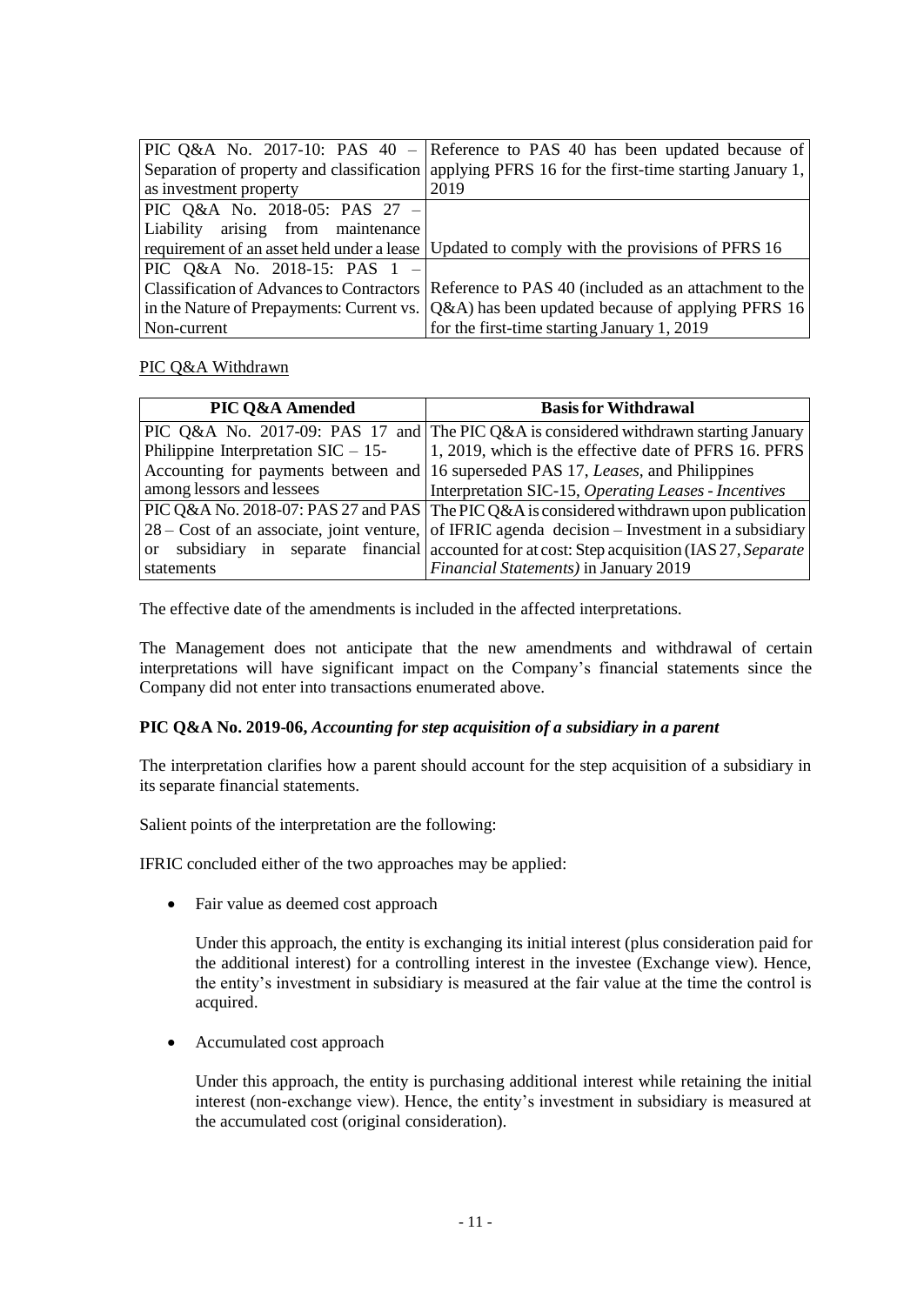Any difference between the fair value of the initial interest at the date of obtaining control of the subsidiary and its original consideration is taken to profit or loss, regardless of whether, before the step acquisition transaction, the entity had presented subsequent changes in fair value of its initial interest in profit or loss or other comprehensive income (OCI).

The interpretation is effective for periods beginning on or after October 19, 2019.

The future adoption of the interpretation will not have an impact on the Company's financial statements as the Company does not plan to acquire a subsidiary.

# **PIC Q&A No. 2019-07,** *Classification of Members' Capital Contributions of Non-Stock Savings and Loan Associations (NSSLA)*

Background:

The Bangko Sentral ng Pilipinas (BSP) issued Circular No. 1045 on August 29, 2019 to amend the Manual of Regulations for Non-Bank Financial Institutions Applicable to Non-Stock Savings and Loan Associations (MORNBFI-S) – Regulatory Capital of Non-Stock Savings and Loan Associations (NSSLAs) and Capital Contributions of Members.

Under the circular, each qualified member of an NSSLA shall maintain only one capital contribution account representing his/her capital contribution. While only one capital account is maintained, the Circular breaks down a member's capital contributions as follows:

- a. Fixed capital which cannot be reduced for the duration of membership except upon termination of membership. The minimum amount of fixed capital is Php1,000, but a higher minimum can be prescribed under the NSSLA's by-laws.
- b. Capital contribution buffer, which pertains to capital contributions in excess of fixed capital. The capital contribution buffer can be withdrawn or reduced by the member without affecting his membership. However, the NSSLA shall establish and prescribe the conditions and/or circumstances when the NSSLA may limit the reduction of the members' capital contribution buffer, such as, when the NSSLA is under liquidity stress or is unable to meet the capital-to-risk assets ratio requirement under Sec. 4116S of the MORNBFI-S Regulations. Such conditions and/or circumstances have to be disclosed to the members upon their placement of capital contribution buffer and in manners as may be determined by the Board.

For purposes of identifying and monitoring the fixed capital and capital contribution buffer of a member's capital contribution, NSSLAs shall maintain subsidiary ledgers showing separately the fixed and capital contribution buffer of each member. Further, upon receipt of capital contributions from their members, NSSLAs shall simultaneously record the amount contributed as fixed and capital contribution buffer in the aforementioned subsidiary ledgers. However, NSSLAs may use other systems in lieu of subsidiary ledgers provided that the system will separately show the fixed and capital contribution buffer of each member.

The interpretation assessed and concluded that both Fixed Capital and the Capital contribution buffer qualify as "equity" in the NSSLA's financial statements as they both meet all the requirements of paragraphs 16A and 16B of PAS 32, Financial Instruments: Presentation.

The future adoption of the interpretation will not have an impact on the Company's financial statements as the Company is not a member of NSSLA.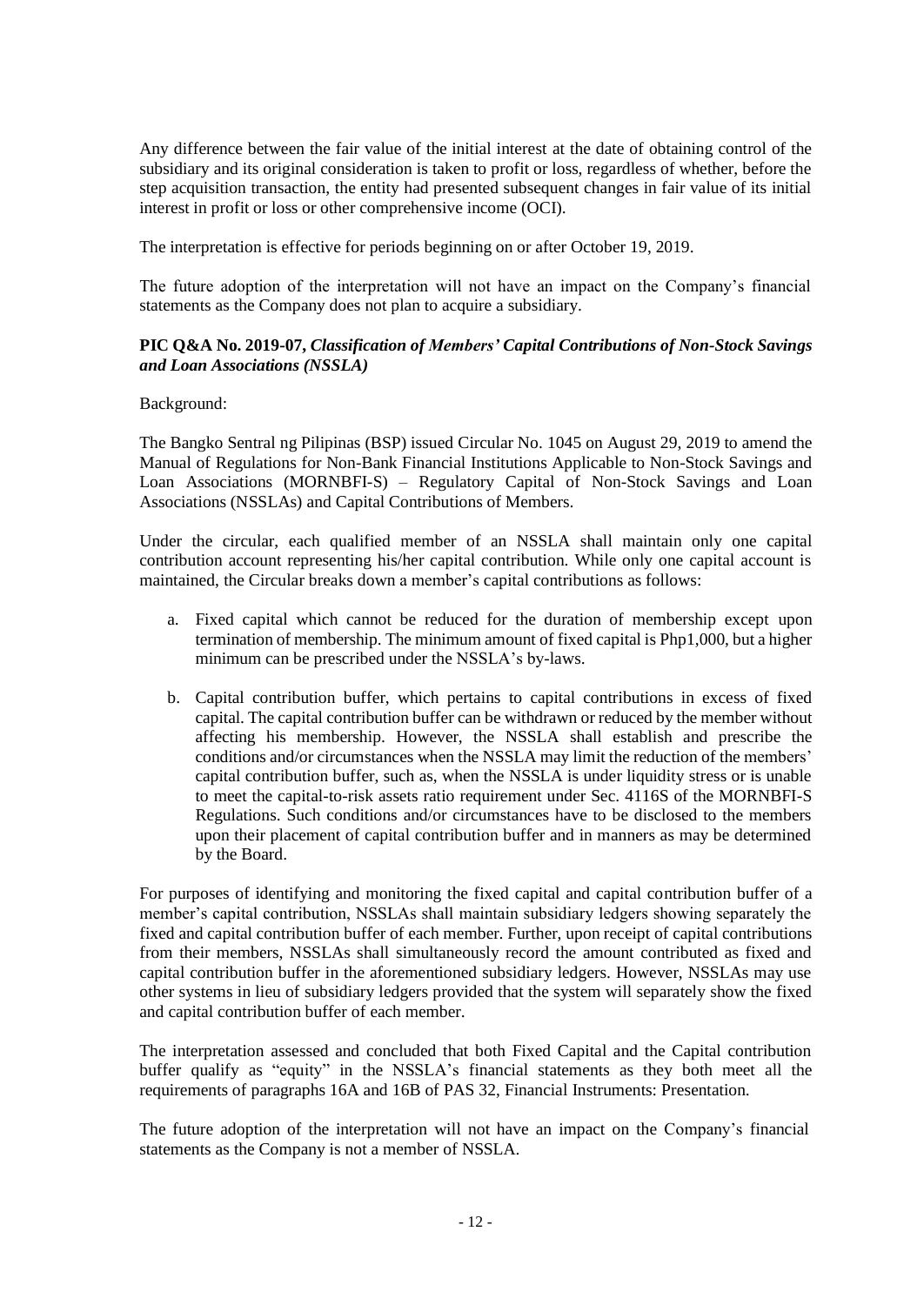# **PIC Q&A No. 2019-08,** *PFRS 16, Leases – Accounting for Asset Retirement or Restoration Obligation ("ARO")*

The interpretation clarifies the recognition of ARO under the following scenarios:

1) Accounting for ARO at lease commencement date

The cost of dismantling and restoration (i.e., the ARO) should be calculated and recognized as a provision in accordance with PAS 37, with a corresponding adjustment to the related ROU asset as required by PFRS 16.24(d). As such, the lessee will add the amount of ARO to the cost of the ROU asset on lease commencement date, which will then form part of the amount that will be amortized over the lease term.

- 2) Change in ARO after initial recognition
	- 2.1) Because ARO is not included as a component of lease liability, the measurement of such ARO is outside the scope of PFRS 16. Hence, its measurement is generally not affected by the transition to PFRS 16. Except in cases where the reassessment of lease-related assumptions (e.g., lease term) would affect the measurement of ARO- related provision, the amount of ARO existing at transition date would not be remeasured; rather, the balance of the ARO provision and any related asset will remain as previously remeasured. The asset will simply be reclassified from property and equipment to the related ROU asset as required under PFRS 16.24(d).
	- 2.2) Assuming there is a change in lease-related assumptions that would impact the ARO measurement (e.g., change in lease term due to the new PFRS 16 requirements), the following will be the accounting treatment depending on the method used by the lessee in adopting PFRS 16:
		- a. *Modified retrospective approach*  Under this approach, the lessee uses the remaining lease term to discount back the amount of provision to transition date. Any adjustment is recognized as an adjustment to the ROU asset and ARO provision. This adjustment applies irrespective of which the two methods in measuring the ROU asset will be chosen under the modified retrospective approach.
		- b. *Full retrospective approach* The ARO provision and related asset, which gets adjusted to the ROU asset, should be remeasured from commencement of the lease, and then amortized over the revised or reassessed lease term. Because full retrospective approach is chosen, it is possible that the amount of cumulative adjustment to the ARO provision and the ROU asset at the beginning of the earliest period presented will not be the same; hence, it is possible that it might impact retained earnings.

The future adoption of the interpretation will not have an impact on the Company's financial statements as the Company does not have an asset retirement or restoration obligation.

### **PIC Q&A No. 2019-09,** *Accounting for Prepaid Rent or Rent Liability Arising from Straightlining under PAS 17 on Transition to PFRS 16 and the Related Deferred Tax Assets*

The interpretation aims to provide guidance on the following:

1. How a lessee should account for its transition from PAS 17 to PFRS 16 using the modified retrospective approach. Specifically, this aims to address how a lessee should, on transition, account for any existing prepaid rent or rent liability arising from straight-lining of an operating lease under PAS 17, and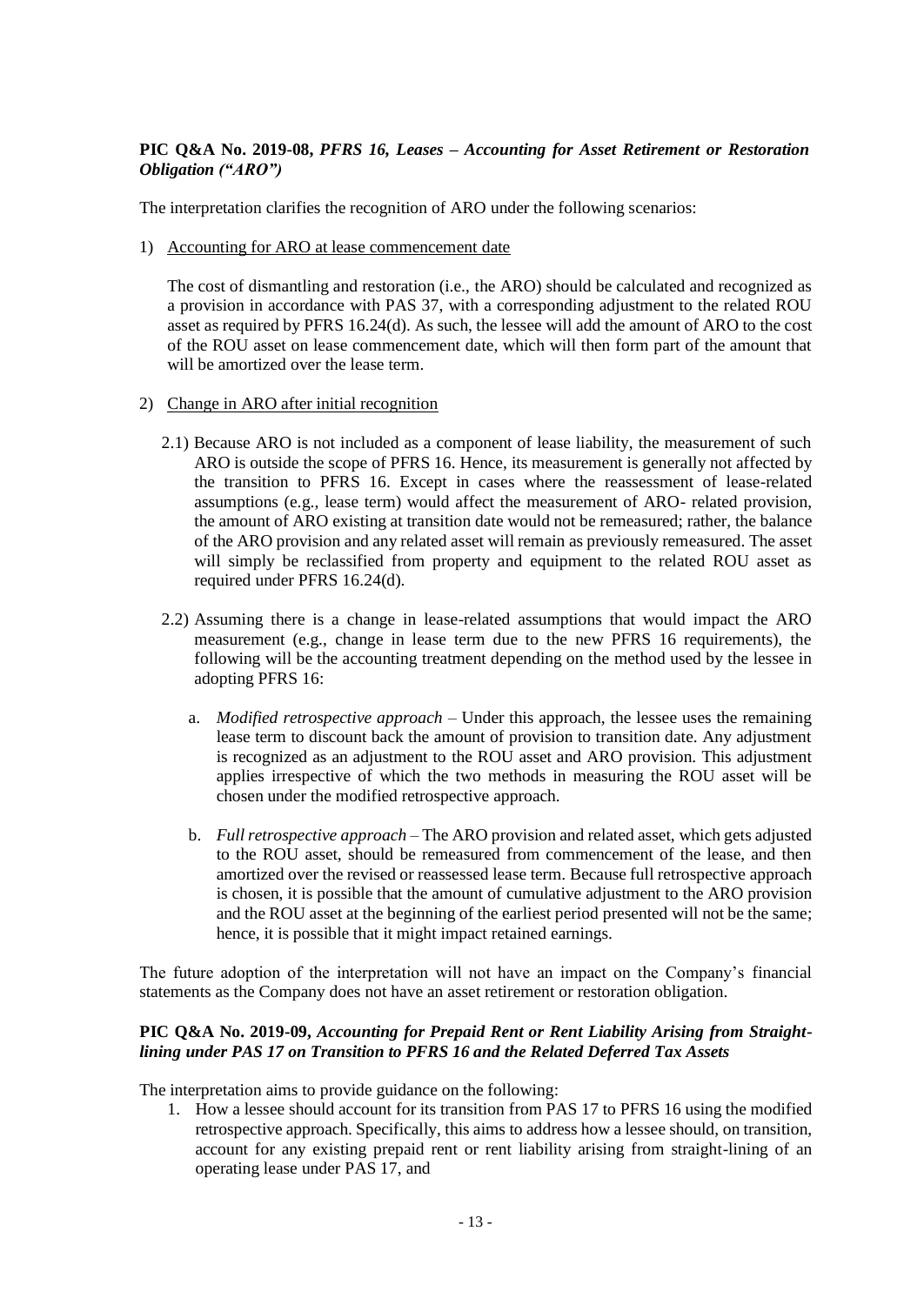2. How to account for the related deferred tax effects on transition from PAS 17 to PFRS 16.

The Company followed the guidelines in the interpretation in determining how to account for any existing prepaid rent or rent liability for its transaction to PFRS 16.

### **PIC Q&A No 2019-10,** *Accounting for variable payments with rent review*

Some lease contracts provide for market rent review in the middle of the lease term to adjust the lease payments to reflect a fair market rent for the remainder of the lease term. This Q&A provides guidance on how to measure the lease liability when the contract provides for a market rent review.

The Management does not anticipate that the interpretation will have a significant impact on the Company's financial statements since the Company does not have variable lease payments.

# **PIC Q&A No 2019-11,** *Determining the current portion of an amortizing loan/lease liability*

This interpretation aims to provide guidance on how to determine the current portion of an amortizing loan/lease liability for proper classification/presentation between current and noncurrent in the statement of financial position.

The Company followed the guidelines in the interpretation in determining the proper classification of lease liability between current and non-current portion.

### **PIC Q&A No. 2019-12,** *PFRS 16, Leases – Determining the Lease Term*

The interpretation provides guidance how an entity determines the lease term under PFRS 16.

A contract would be considered to exist only when it creates rights and obligations that are enforceable. Therefore, any non-cancellable period or notice period in a lease would meet the definition of a contract and, thus, would be included as part of the lease term. To be part of a contract, any option to extend or terminate the lease that are included in the lease term must also be enforceable.

If optional periods are not enforceable (e.g., if the lease cannot enforce the extension of the lease without the agreement of the lessor), the lessee does not have the right to use the asset beyond the non-cancellable period. Consequently, by definition, there is no contract beyond the noncancellable period (plus any notice period) if there are no enforceable rights and obligations existing between the lessee and lessor beyond that term.

In assessing the enforceability of a contract, an entity should consider whether the lessor can refuse to agree to a request from the lessee to extend the lease. Accordingly, if the lessee has the right to extend or terminate the lease, there are enforceable rights and obligations beyond the initial noncancellable period and this, the parties to the lease would be required to consider those optional periods in their assessment of the lease term. In contrast, a lessor's right to terminate a lease is ignored when determining the lease term because, in that case, the lessee has an unconditional obligation to pay for the right to use the asset for the period of the lease, unless and until the lessor decides to terminate the lease.

In assessing whether a lessee is reasonably certain to exercise an option to extend a lease, or not to exercise an option to terminate a lease an entity shall consider all relevant facts and circumstances (i.e., including those that are not indicated in the lease contract) that create an economic incentive for the lessee to exercise the option to extend the lease, or not to exercise the option to terminate the lease.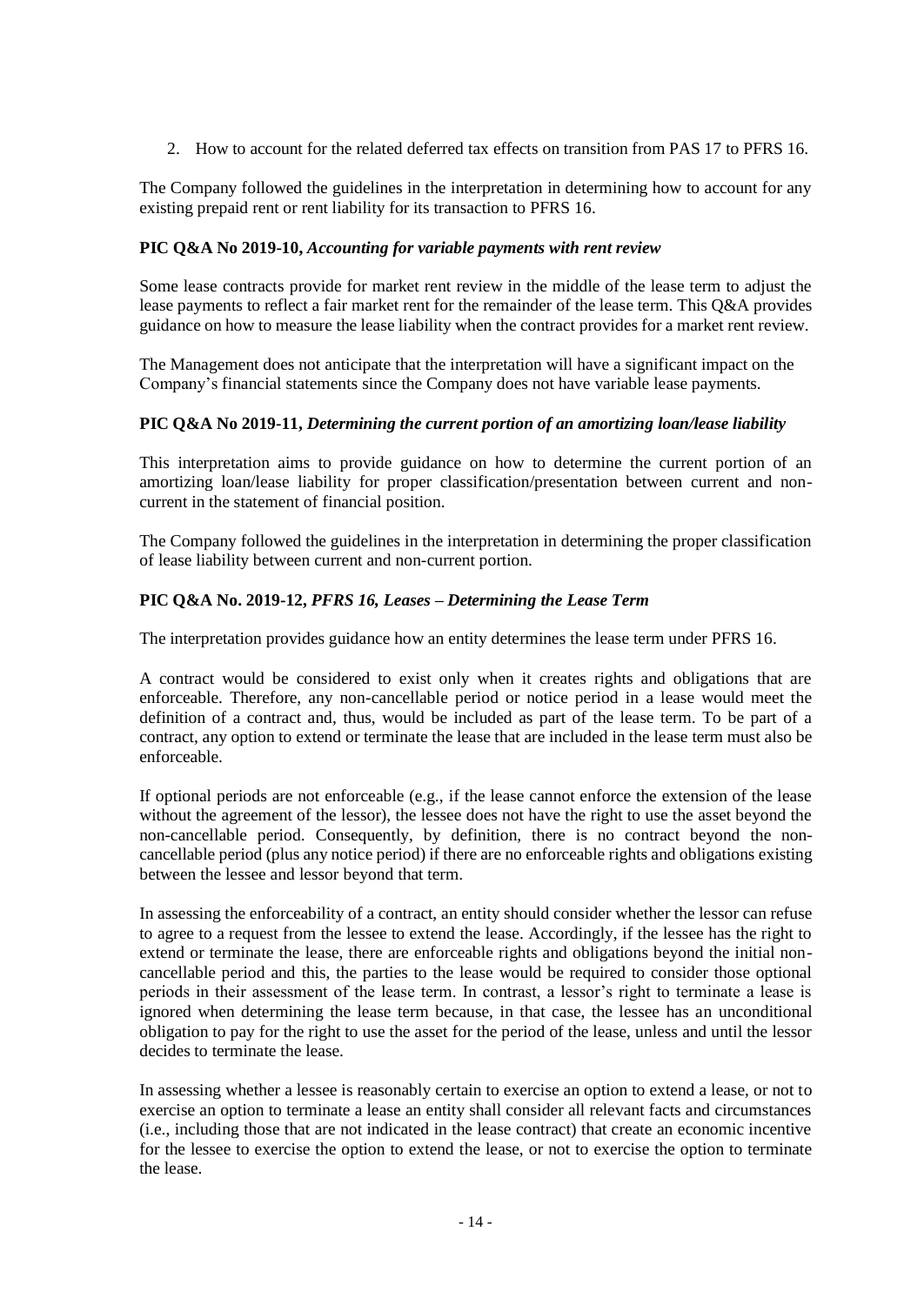The Company followed the guidelines in the interpretation in determining the lease terms under PFRS 16.

### **PIC Q&A No. 2019-13,** *PFRS 16, Leases – Determining the lease term of leases that are renewable subject to mutual agreement of the lessor and the lessee*

The interpretation provides guidance how an entity determines the lease term under PFRS 16. This interpretation focuses on lease contracts that are renewable subject to mutual agreement of the parties.

A renewal option is only considered in determining the lease term if it is enforceable. A renewal that is still subject to mutual agreement of the parties is legally unenforceable under Philippine laws until both parties come to an agreement on the terms.

In instances where the lessee have known to be, historically, renewing the lease contract after securing mutual agreement with the lessor to renew the lease contract, the lessee's right to use the underlying asset does not go beyond the one-year period covered by the current contract, as any renewal still has to be agreed on by both parties. A renewal is treated as a new contract.

The Company followed the guidelines in the interpretation in determining the lease terms under PFRS 16.

# **PIC Q&A No. 2020-01,** *Conforming Changes to PIC Q&As – Cycle 2020*

The interpretation sets out the changes (i.e., amendments or withdrawal) to certain interpretations. These changes are made as a consequence of the issuance of new PFRS that become effective starting January 1, 2019 and other relevant developments.

### PIC Q&As Amended

The following table summarizes the changes made to the amended interpretations:

| PIC Q&A Amended                        | Amendment                                                                                     |  |  |  |
|----------------------------------------|-----------------------------------------------------------------------------------------------|--|--|--|
|                                        | Framework 4.1 and PAS 1.25 – Financial References to The Conceptual Framework for             |  |  |  |
|                                        | statements prepared on a basis other than Financial Reporting have been updated due to<br>the |  |  |  |
| going concern                          | revised framework effective January 1, 2020                                                   |  |  |  |
|                                        | PIC Q&A No. 2016-03: Accounting for References to The Conceptual Framework for                |  |  |  |
| the<br>and<br>common<br>areas          | related <i>Financial Reporting</i> have been updated due to<br>the                            |  |  |  |
|                                        | subsequent costs by condominium revised framework effective January 1, 2020                   |  |  |  |
| corporations                           |                                                                                               |  |  |  |
|                                        | PIC Q&A No. 2011-03: Accounting for References to <i>The Conceptual Framework for</i>         |  |  |  |
| intercompany loans                     | <i>Financial Reporting</i> have been updated due to<br>the                                    |  |  |  |
|                                        | revised framework effective January 1, 2020                                                   |  |  |  |
|                                        | PIC Q&A No. 2017-08: PFRS 10 – References to <i>The Conceptual Framework for</i>              |  |  |  |
| Requirement to prepare consolidated    | Financial Reporting have been updated due to the                                              |  |  |  |
| financial statements where an entity   | revised framework effective January 1, 2020                                                   |  |  |  |
| disposes of its single investment in a |                                                                                               |  |  |  |
| subsidiary, associate or joint venture |                                                                                               |  |  |  |
| PIC Q&A No. 2018-14: PFRS 15 -         | References to The Conceptual Framework for                                                    |  |  |  |
| Accounting for cancellation of real    | <i>Financial Reporting</i> have been updated due to<br>the                                    |  |  |  |
| estate sales                           | revised framework effective January 1, 2020                                                   |  |  |  |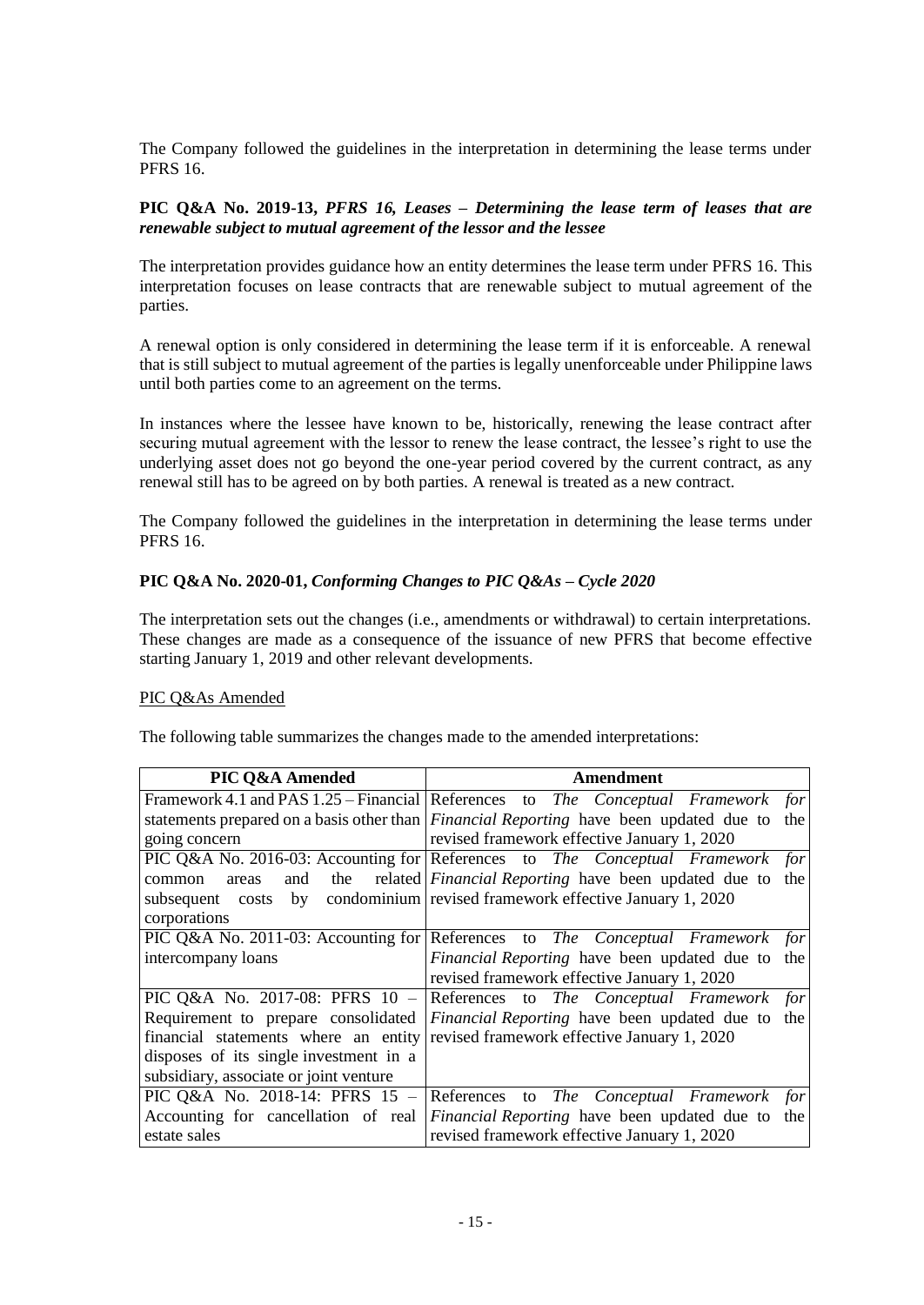#### PIC Q&A Withdrawn

| PIC O&A Amended          | <b>Basis for Withdrawal</b>                                                             |
|--------------------------|-----------------------------------------------------------------------------------------|
|                          | PIC Q&A No. 2011-06: Acquisition of With the amendment to PFRS 3 on the definition of a |
|                          | investment properties – asset acquisition business effective January 1, 2020, there is  |
| or business combination? | additional guidance in paragraphs B7A-B12D of                                           |
|                          | PFRS 3 in assessing whether acquisition of investment                                   |
|                          | properties is an asset acquisition or business                                          |
|                          | combination ( <i>i.e.</i> optional concentration test and                               |
|                          | assessment of whether an acquired process is                                            |
|                          | substantive).                                                                           |

The effective date of the amendments is included in the affected interpretations.

The Management does not anticipate that the new amendments and withdrawal of certain interpretations will have significant impact on the Company's financial statements since the Company did not enter into transactions enumerated above.

### **PIC Q&A No. 2020-02,** *Conclusion on PIC QA 2018-12E: On certain materials delivered on site but not yet installed*

The interpretation provides guidance on the treatment of the customized materials in recognizing revenue using a cost-based input method.

For each performance obligation satisfied over time, entity shall recognize the revenue by measuring towards complete satisfaction. In such case, materials that are customized, even if uninstalled, are to be included in the measurement of progress in completing its performance obligations.

However, in the case of uninstalled materials that are not customized, revenue should only be recognized upon installation or use in construction. Revenue cannot be recognized even up to the extent of cost unless it met all the criteria listed in the standards.

The Management does not anticipate that the interpretation will have a significant impact on the Company's financial statements since the Company does not have customized materials for installation.

### **PIC Q&A No. 2020-03,** *On the accounting of the difference when the percentage of completion is ahead of the buyer's payment*

The interpretation clarifies that recognition of either contract asset or receivable is acceptable in case the revenue recognized based on percentage of completion (POC) is ahead of the buyer's payment as long as this is consistently applied in transactions of the same nature and disclosure requirements of PFRS 15 for contract assets or receivables, as applicable, are complied.

The Management does not anticipate that the interpretation will have a significant impact on the Company's financial statements since the Company does not have POC projects.

### **PIC Q&A No. 2020-04 (***Addendum to PIC Q&A 2018-12-D***),** *PFRS 15 - Step 3 - Requires and Entity to Determine the Transaction Price for the Contract*

The interpretation clarifies that, in case of mismatch between the POC and schedule of payments, there is no significant financing component if the difference between the promised consideration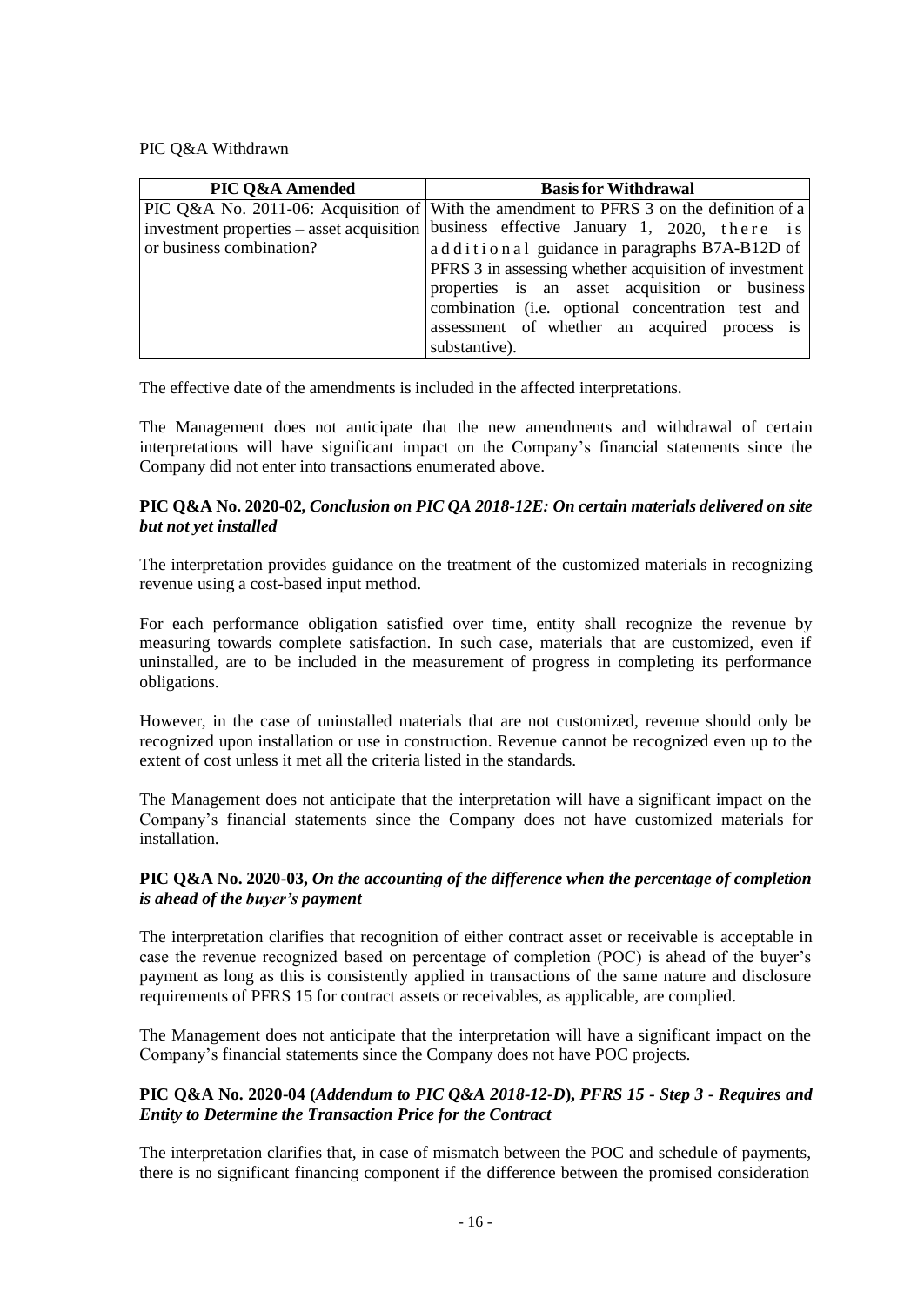and the cash selling price of the goods or service arises for the reasons other than the provision of finance to either the customer or the entity, and the difference between those amounts is proportional to the reason for the difference.

The Management does not anticipate that the interpretation will have a significant impact on the Company's financial statements since the Company does not have POC projects.

# **PIC Q&A No. 2020-05,** *PFRS 15 - Accounting for Cancellation of Real Estate Sales*

The interpretation provided guidance on the accounting for cancellation of real estate sales and the repossession of the property. They provided three (3) approaches as follows:

- 1. The repossessed property is recognized at its fair value less cost to repossess
- 2. The repossessed property is recognized at its fair value plus repossession cost
- 3. Accounted as modification of contract

Either of the above mentioned approaches are acceptable as long as it's applied consistently. All approaches above should consider payments to buyers required under the Maceda Law and the write-off of any unamortized portion of cost of obtaining a contract in its determination of gain/loss from repossession.

The Management does not anticipate that the interpretation will have a significant impact on the Company's financial statements since the Company does not have Real Estate Sales.

### **PIC Q&A No. 2020-06,** *PFRS 16 - Accounting for payments between and among lessors and lessees*

The interpretation provides for the treatment of payments between and among lessors and lessees as follows:

|                    | <b>Treatments in the financial statements of</b> |                           |                   |                 |
|--------------------|--------------------------------------------------|---------------------------|-------------------|-----------------|
| <b>Transaction</b> | <b>Lessor</b>                                    | Old lessor                | <b>New Lessee</b> | <b>Basis</b>    |
| 1 Lessor pays old  | i. Recalculate the                               | i. Recognize in profit    |                   | <b>PFRS 16;</b> |
| lessee - lessor    | revised leased                                   | and loss at the date of   |                   | par.87          |
|                    | intends to renovate payments (net of the         | modification the          |                   |                 |
| the building       | one-off amount to be                             | difference between the    |                   | PAS 16;         |
|                    | paid) and amortize                               | proportionate decrease    |                   | pars. 6, 16-    |
|                    | over the revised                                 | in the right-of-use asset |                   | 17              |
|                    | lease term.                                      | based on the remaining    |                   |                 |
|                    |                                                  | right-of- use asset for   |                   | PAS 40;         |
|                    | ii. If net payable,                              | the remaining period      |                   | par.21          |
|                    | recognize as expense                             | and remaining lease       |                   |                 |
|                    | unless the amount to                             | liability calculated as   |                   | <b>PFRS 16;</b> |
|                    | be paid qualifies as                             | the present value of      |                   | par.45          |
|                    | capitalizable cost                               | the remaining lease       |                   |                 |
|                    | under PAS 16 or                                  | payments discounted       |                   | Illustrative    |
|                    | PAS 40; in which                                 | using the original        |                   | example 18      |
|                    | case it is capitalized                           | discount rate of the      |                   | issued by       |
|                    | as part of the                                   | lease.                    |                   | <b>IASB</b>     |
|                    | carrying amount of                               |                           |                   |                 |
|                    | the associated                                   | ii. Recognize the effect  |                   | PAS 16;         |
|                    | property if it meets                             | of remeasurement of       |                   | pars.56-57      |
|                    | the definition of                                | the remaining             |                   |                 |
|                    | construction costs                               | lease liability as an     |                   |                 |
|                    |                                                  | adjustment to the right-  |                   |                 |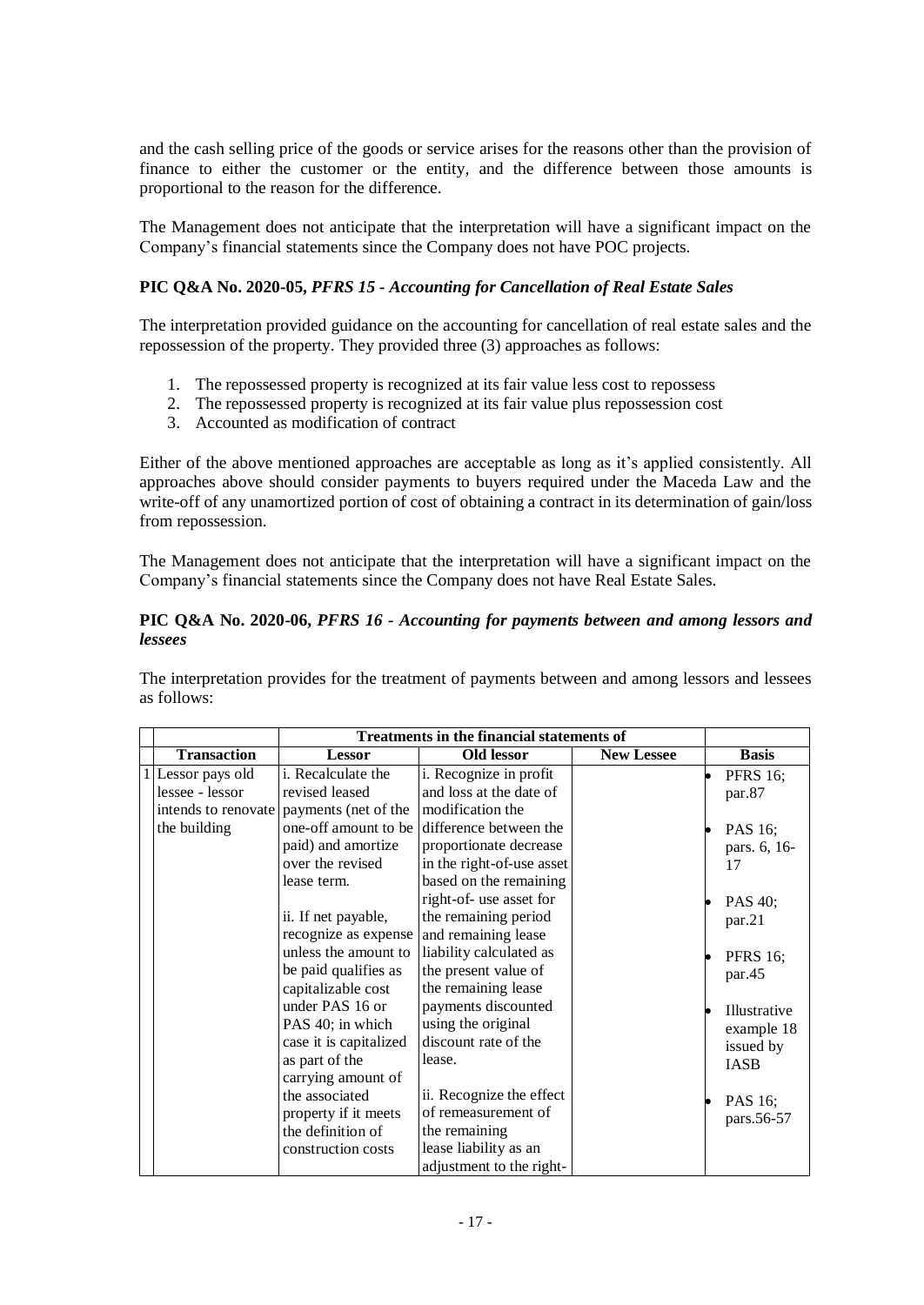|                                                                                                                         | <b>Treatments in the financial statements of</b>                                                                                                                                                                                                                                                                                                                                                                                                                                                                                         |                                                                                                                                                                                                                                                                                                                              |                                                                                                                                                                                                                                                                                                                                                                      |                                                                                                                        |  |  |
|-------------------------------------------------------------------------------------------------------------------------|------------------------------------------------------------------------------------------------------------------------------------------------------------------------------------------------------------------------------------------------------------------------------------------------------------------------------------------------------------------------------------------------------------------------------------------------------------------------------------------------------------------------------------------|------------------------------------------------------------------------------------------------------------------------------------------------------------------------------------------------------------------------------------------------------------------------------------------------------------------------------|----------------------------------------------------------------------------------------------------------------------------------------------------------------------------------------------------------------------------------------------------------------------------------------------------------------------------------------------------------------------|------------------------------------------------------------------------------------------------------------------------|--|--|
| <b>Transaction</b>                                                                                                      | <b>Lessor</b>                                                                                                                                                                                                                                                                                                                                                                                                                                                                                                                            | <b>Old lessor</b>                                                                                                                                                                                                                                                                                                            | <b>New Lessee</b>                                                                                                                                                                                                                                                                                                                                                    | <b>Basis</b>                                                                                                           |  |  |
|                                                                                                                         | under PAS 16 or<br>PAS 40.                                                                                                                                                                                                                                                                                                                                                                                                                                                                                                               | of use-asset by<br>referring to the revised<br>lease payments (net of<br>any amount to be<br>received from the<br>lessor) and using a<br>revised discount rate.<br>iii. Revisit the<br>amortization period of<br>right-of- use asset and<br>any related leasehold<br>improvement<br>following the<br>shortening of the term. |                                                                                                                                                                                                                                                                                                                                                                      |                                                                                                                        |  |  |
| 2 Lessor pays old<br>lessee - new lease<br>with higher quality<br>lessee                                                | Same as Item 1                                                                                                                                                                                                                                                                                                                                                                                                                                                                                                                           | Same as Item 1                                                                                                                                                                                                                                                                                                               |                                                                                                                                                                                                                                                                                                                                                                      | Same as Item 1<br>PFRS 16 par.<br>83                                                                                   |  |  |
| $3$ Lessor pays new<br>lessee - an<br>incentive to<br>occupy                                                            | i. Finance lease:<br>If made after<br>commencement<br>date, incentive<br>payable is<br>credited with<br>offsetting debit<br>entry to the net<br>investment lease.<br>If paid at or prior<br>$\bullet$<br>to commencement<br>date, included in<br>the calculation of<br>gain or loss on<br>disposal on<br>finance lease.<br>ii. Operating lease:<br>add the initial direct<br>costs to the carrying<br>amount of<br>underlying asset and<br>recognize as expense<br>over the lease term<br>either on a straight-<br>line basis of another |                                                                                                                                                                                                                                                                                                                              | i. Record as a<br>deduction to the<br>cost of the right-of-<br>use asset.<br>ii. Lease incentive<br>receivable is also<br>included as<br>reduction in<br>measurement of<br>lease liability.<br>iii. When lessee<br>receives the<br>payment of lease<br>incentive, the<br>amount received is<br>debited with a<br>credit entry to gross<br>up the lease<br>liability. | $\bullet$ PAS 16; par.<br>68<br>• PAS 16; par.<br>71<br>$\bullet$ PFRS 16;<br>par. 83<br>$\bullet$ PFRS 16;<br>par. 24 |  |  |
| $4$ Lessor pays new<br>lessee - building<br>alterations specific<br>to the lessee with<br>no further value to<br>lessor | systematic basis.<br>Same as Item 3                                                                                                                                                                                                                                                                                                                                                                                                                                                                                                      |                                                                                                                                                                                                                                                                                                                              | i. Same as in fact<br>pattern 1C.<br>ii. Capitalize costs<br>incurred by the<br>lessee for<br>alterations to the<br>building as<br>leasehold                                                                                                                                                                                                                         | • Same as in<br>fact pattern<br>1C.<br>$\bullet$ PAS 40;<br>par.21<br>$\bullet$ PAS<br>16;<br>pars.16-17               |  |  |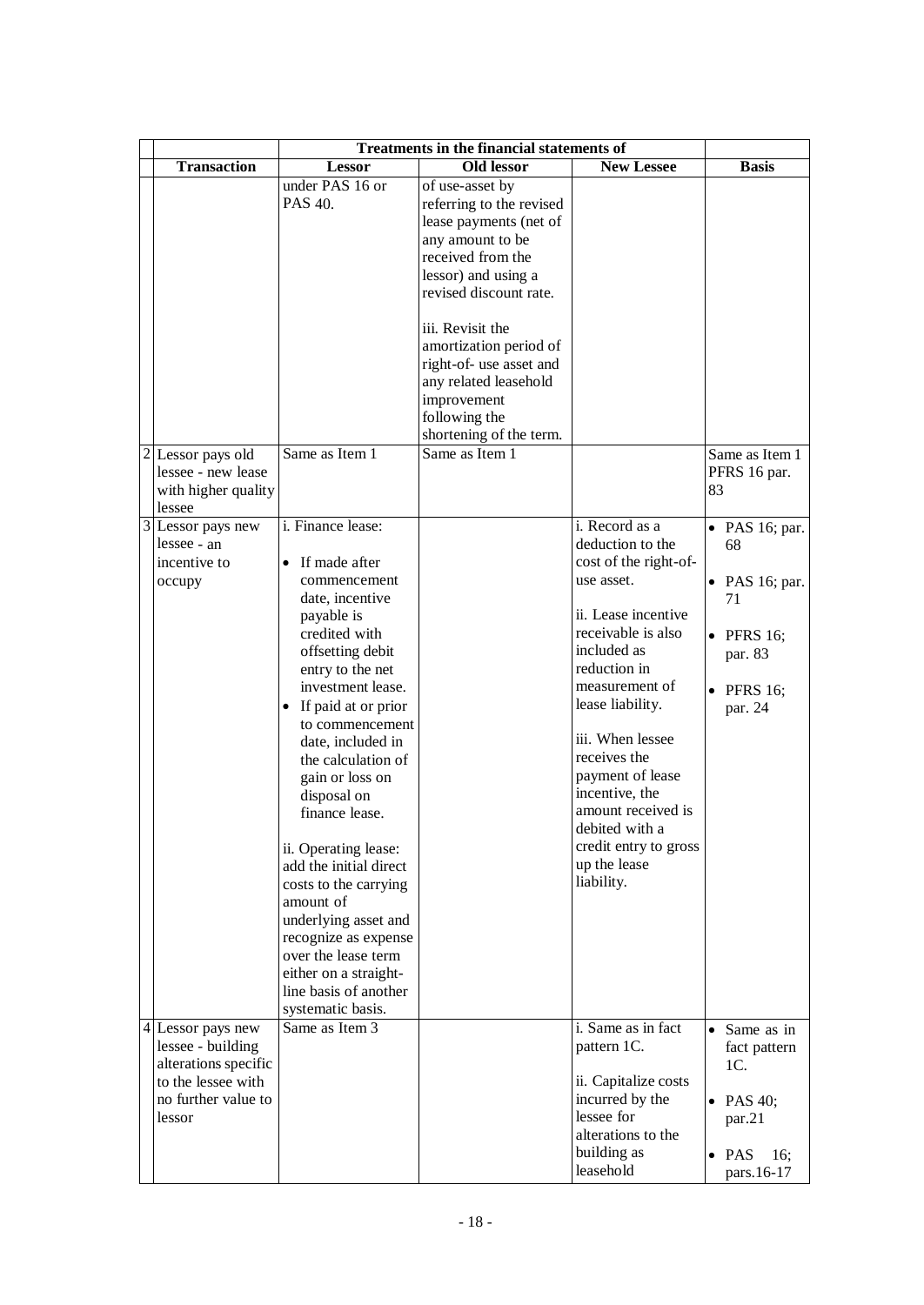| <b>Treatments in the financial statements of</b>                                                    |                                                                                                                                                                                                                                                                                                                |                                                                                                                                                                                                                                                                    |                                                                                                           |                                                                                                                     |  |  |  |
|-----------------------------------------------------------------------------------------------------|----------------------------------------------------------------------------------------------------------------------------------------------------------------------------------------------------------------------------------------------------------------------------------------------------------------|--------------------------------------------------------------------------------------------------------------------------------------------------------------------------------------------------------------------------------------------------------------------|-----------------------------------------------------------------------------------------------------------|---------------------------------------------------------------------------------------------------------------------|--|--|--|
| <b>Transaction</b>                                                                                  | <b>Lessor</b>                                                                                                                                                                                                                                                                                                  | <b>Old lessor</b>                                                                                                                                                                                                                                                  | <b>New Lessee</b>                                                                                         | <b>Basis</b>                                                                                                        |  |  |  |
|                                                                                                     |                                                                                                                                                                                                                                                                                                                |                                                                                                                                                                                                                                                                    | improvement in<br>accordance<br>with PAS 16 or<br>PAS 40.                                                 |                                                                                                                     |  |  |  |
| 5 Old lessee pays<br>lessor to vacate the<br>leased premises<br>early                               | Recognize as<br>income immediately,<br>unless it was within<br>the original contract<br>and the probability<br>criterion was<br>previously met, in<br>which case, the<br>amount would have<br>already been<br>recognized as<br>income using either<br>a straight-line basis<br>or another<br>systematic basis. | Recognize as expense<br>immediately unless it<br>was within the original<br>contract and the<br>probability criterion<br>was previously met, in<br>which case, the<br>financial impact would<br>have been recognized<br>already as part of the<br>lease liability. |                                                                                                           | $\bullet$ PAS 16<br>$\bullet$ PAS 38<br>$\bullet$ PFRS 16;<br>par.18                                                |  |  |  |
| 6 Old lessee pays<br>new lessee to take<br>over the lease                                           |                                                                                                                                                                                                                                                                                                                | Recognize as an<br>expense immediately.                                                                                                                                                                                                                            | Recognize as<br>income<br>immediately.                                                                    | $\bullet$ PAS 16<br>$\bullet$ PAS 38<br>$\bullet$ PFRS 16;<br>• Appendix A                                          |  |  |  |
| 7 New lessee pays<br>lessor to secure the recognize gain or<br>right to obtain a<br>lease agreement | i. If finance lease,<br>loss in the profit or<br>loss arising from the<br>derecognition of<br>underlying assets<br>ii. If operating lease,<br>recognize as<br>deferred revenue and<br>amortize over the<br>lease term on a<br>straight-line basis or<br>another systematic<br>basis.                           |                                                                                                                                                                                                                                                                    | Recognize as part<br>of the cost of the<br>right-of- use asset.                                           | • PFRS 16;<br>par.24<br>$\bullet$ PAS 16;<br>par.71<br>$\bullet$ PFRS 16;<br>par.81                                 |  |  |  |
| 8 New lessee pays<br>old lessee to buy<br>out the lease<br>agreement                                |                                                                                                                                                                                                                                                                                                                | Recognize as again<br>immediately. Any<br>remaining lease<br>liability and right- of-<br>use asset will be<br>derecognized with net<br>amount<br>through P&L.                                                                                                      | Account for as<br>initial direct cost<br>included in the<br>measurement<br>of the right-of- use<br>asset. | $\bullet$ PFRS 16;<br>Appendix A<br>$\bullet$ PFRS 16;<br>Example 13<br>in par. IE5<br>$\bullet$ PFRS 16;<br>par.24 |  |  |  |

These pronouncements do not have an effect on the financial statements of the Company.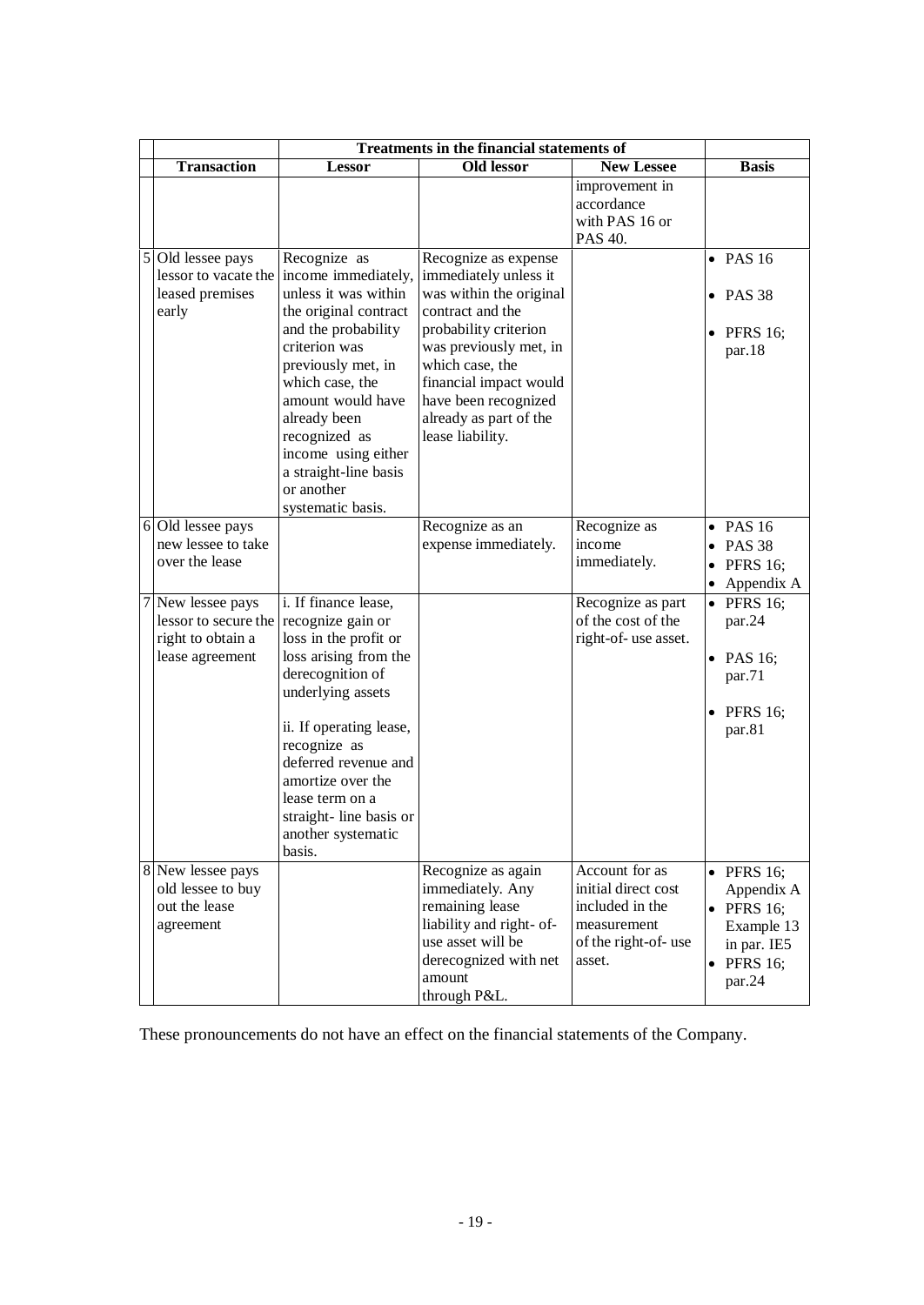### **PIC Q&A No. 2020-07,** *PAS 12 – Accounting for the Proposed Changes in Income Tax Rates under the Corporate Recovery and Tax Incentives for Enterprises Act (CREATE) Bill.*

The interpretation explained the details of the CREATE bill and its impact on the financial statements once passed. Interpretation discussed that impact on the financial statements ending December 31, 2020 are as follows:

- Current and deferred taxes will still be measured using the applicable income tax rate as of December 31, 2020 • If the CREATE bill is enacted before financial statements' issue date, this will be a non-adjusting event but the significant effects of changes in tax rates on current and deferred tax assets and liabilities should be disclosed • If the CREATE bill is enacted after financial statements' issue date but before filing of the income tax return, this is no longer a subsequent event but companies may consider disclosing the general key feature of the bill and the expected impact on the FS For the financial statements ending December 31, 2021, the impact are as follows:
- Standard provides that component of tax expense(income) may include "any adjustments recognized in the period for current tax of prior periods" and "the amount of deferred tax expense(income) relating to changes in tax rates or the imposition of new taxes"
- An explanation of changes in the applicable income tax rates to the previous accounting period is also required to be disclosed
- The provision for current income tax for the year 2021 will include the difference between income tax per 2020 financial statements and 2020 income tax return
- Deferred tax assets and liabilities as of December 31, 2021, will be remeasured using the new tax rates

Any movement in deferred taxes arising from the change in tax rates that will form part of the provision for/benefit from deferred taxes will be included as well in the effective tax rate reconciliation. Management is still evaluating the impact of the amendment on the Company's financial statements.

# **NOTE 4 - SIGNIFICANT ACCOUNTING POLICIES**

The significant accounting policies that have been used in the preparation of these financial statements are summarized below. The policies have been consistently applied to all years presented, unless otherwise stated.

### **Current versus Noncurrent Classification**

The Company presents assets and liabilities in the statement of financial position based on current/noncurrent classification.

An Asset is current when it is:

- expected to be realized or intended to be sold or consumed in the normal operating cycle;
- held primarily for the purpose of trading;
- expected to be realized within twelve months after the reporting period: or
- cash or cash equivalent unless restricted from being exchanged or used to settle a liability for at least twelve months after the reporting period.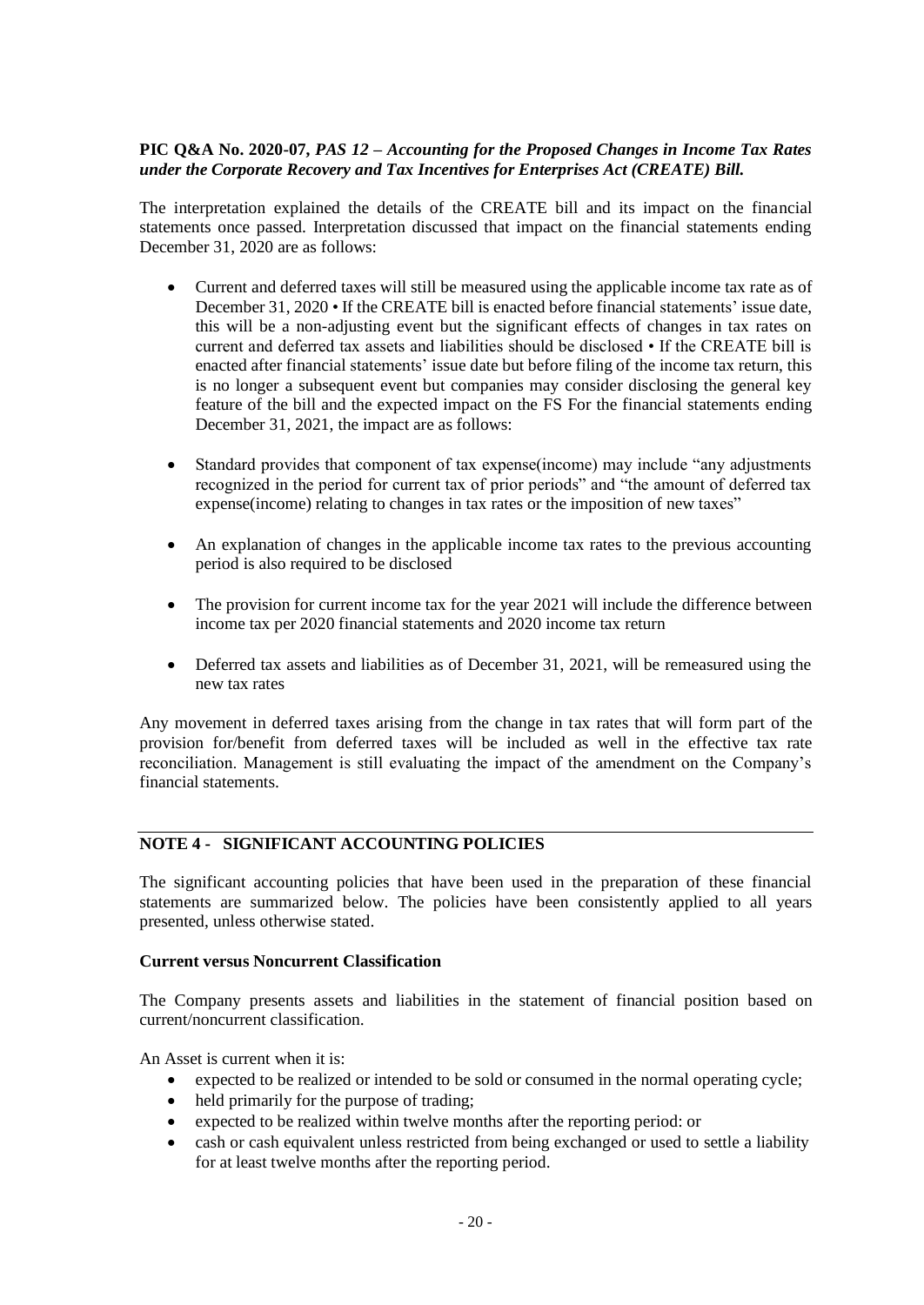The Company classifies all other assets as noncurrent.

A liability is current when:

- it is expected to be settled in the normal operating cycle;
- it is held primarily for the purpose of trading;
- it is due to be settled within twelve months after the reporting period: or
- there is no unconditional right to defer the settlement of the liability for at least twelve months after the reporting period.

All other liabilities are classified as noncurrent.

# **Fair Value Measurement**

The Company measures financial instruments at fair value at each reporting date.

Fair value is the price that would be received to sell an asset or paid to transfer a liability in an orderly transaction between market participants at the measurement date. The fair value measurement is based on the presumption that the transaction to sell the asset or transfer the liability, takes place either:

- in the principal market for the asset or liability; or
- in the absence of a principal market, in the most advantageous market for the asset or liability, the principal or the most advantageous market must be accessible to the Company.

The fair value of an asset or a liability is measured using the assumptions that market participants would use when pricing the asset or liability, assuming that market participants act in their economic best interest.

A fair value measurement of a non-financial asset takes into account a market participant's ability to generate economic benefits by using the asset in its highest and best use or by selling it to another market participant that would use the asset in its highest and best use.

The Company uses valuation techniques that are appropriate in the circumstances and for which sufficient data are available to measure fair value, maximizing the use of relevant observable inputs and minimizing the use of unobservable inputs.

All assets and liabilities for which fair value is measured or disclosed in the financial statements are categorized within the fair value hierarchy, described as follows, based on the lowest level input that is significant to the fair value measurement as a whole:

- Level 1 Quoted (unadjusted) market prices in active markets for identical assets or liabilities
- $\bullet$  Level 2 Valuation techniques for which the lowest level input that is significant to the fair value measurement is directly or indirectly observable
- Level  $3 -$  Valuation techniques for which the lowest level input that is significant to the fair value measurement is unobservable

For assets and liabilities that are recognized in the financial statements on a recurring basis, the Company determines whether transfers have occurred between levels in the hierarchy by reassessing categorization (based on the lowest level input that is significant to the fair value measurement as a whole) at the end of each reporting period.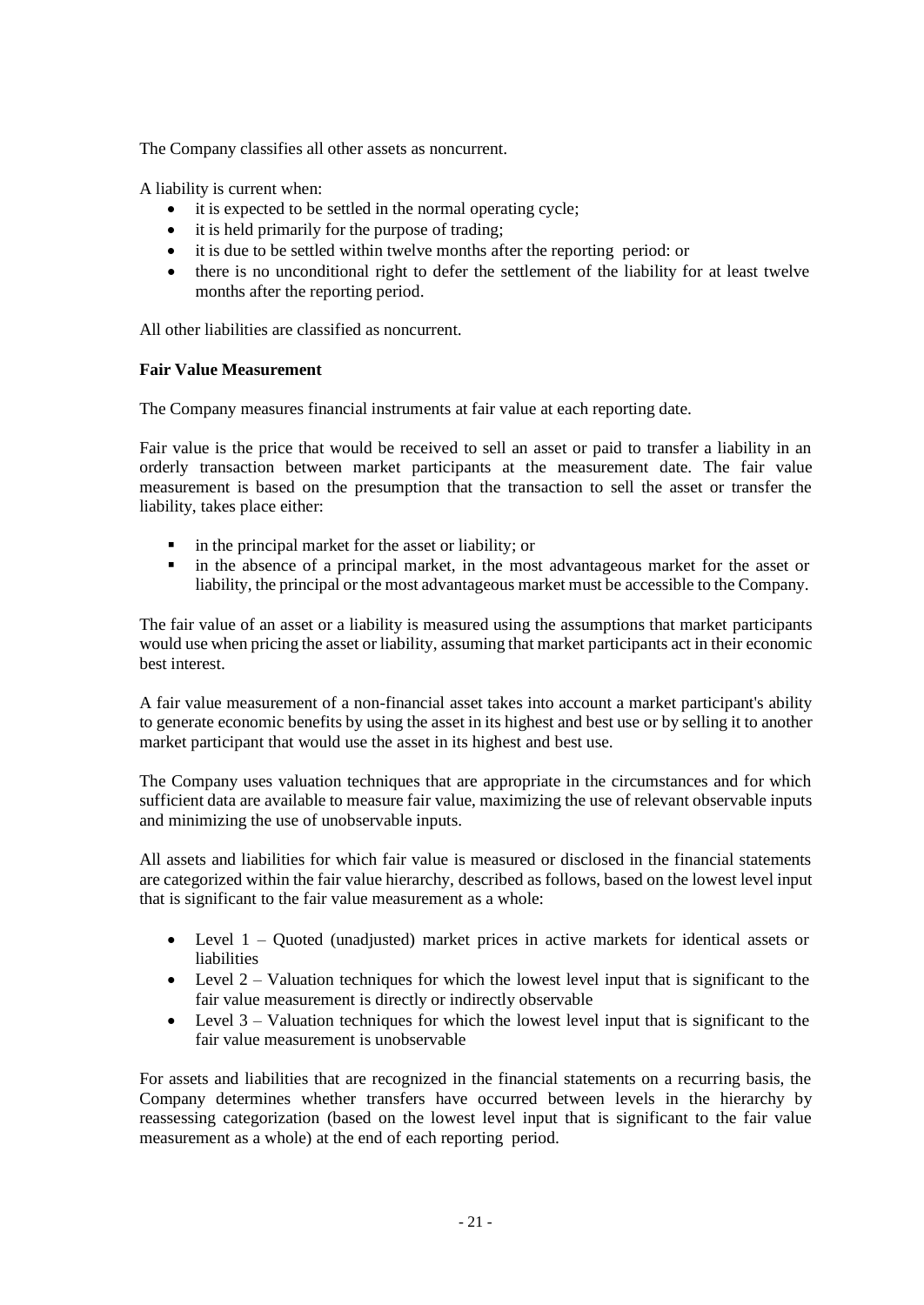For the purpose of fair value disclosures, the Company has determined classes of assets and liabilities on the basis of the nature, characteristics and risks of the asset or liability and the level of the fair value hierarchy as explained above.

### **Financial Instruments**

A financial instrument is any contract that give rise to a financial asset of one entity and a financial liability or equity instrument of another entity.

#### **Financial Assets**

#### *Initial Recognition and Measurement*

Financial assets are classified, at initial recognition, as subsequently measured at amortized cost, fair value through other comprehensive income, and fair value through profit and loss.

The classification of financial assets at initial recognition depends on the financial asset's contractual cash flow characteristics and the Company's business model for managing them. With the exception of trade receivables, that do not contain a significant financing component or for which the Company has applied the practical expedient, the Company initially measures a financial asset at its fair value plus, in the case of a financial asset not at fair value through profit or loss, transaction cost. Trade receivables that do not contain a significant financing component or for which the Company has applied the practical expedient are measured at the transaction price as disclosed in the Revenue from contracts with customers.

In order for a financial asset to be classified and measured at amortized cost or fair value through OCI, it needs to give rise to cash flows that are 'solely payments of principal and interest (SPPI)' on the principal amount outstanding. This assessment isreferred to asthe SPPItest and is performed at an instrument level. Financial assets with cash flows that are not SPPI are classified and measured at fair value through profit or loss.

The Company's business model for managing financial assets refer to how it manages its financial assets in order to generate cash flows. The business model determines whether cash flows will result from collecting contractual cash flows, selling the financial assets, or both. Financial assets classified and measured at amortized cost are held within a business model with the objective to hold the financial assets in order to collect contractual cash flows while financial assets classified and measured at fair value through OCI are held within a business model with the objective of both holding to collect contractual cash flows and selling.

Purchases or sales of financial assets that require delivery of assets within a time frame established by regulation or convention in the market place (regular way trades) are recognized on the trade date, i.e., the date that the Company commits to purchase or sell the asset.

#### *Subsequent Measurement*

For purposes of subsequent measurement, financial assets are classified in four categories:

- financial assets at amortized cost (debt instruments)
- financial assets at fair value through OCI with recycling of cumulative gains and losses (debt instrument)
- financial assets designated at fair value through OCI with no recycling of cumulative gains or losses upon derecognition (equity instruments)
- financial assets at fair value through profit or loss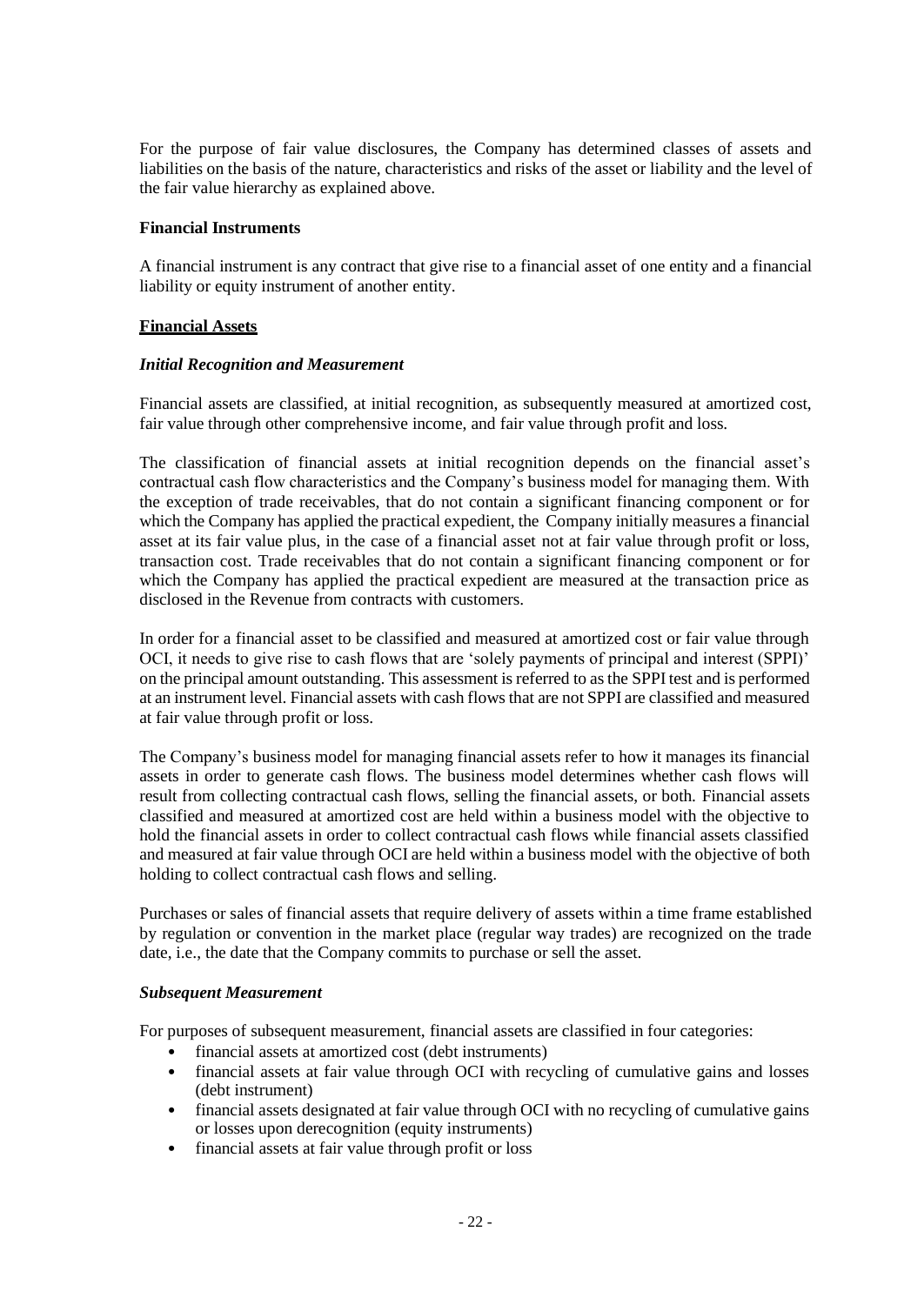#### Financial assets at amortized cost (debt instruments)

Financial assets at amortized cost are subsequently measured using the effective interest (EIR) method and are subject to impairment. Gains and losses are recognized in profit or loss when the asset is derecognized, modified or impaired.

The Company's financial assets at amortized cost includes cash (excluding cash on hand) and receivable – others as at reporting dates (see Note 6).

#### Financial assets fair value through OCI (debt instruments)

For debt instruments at fair value through OCI, interest income, foreign exchange revaluation and impairment losses or reversals are recognized in the statement of profit and loss and computed in the same manner as for financial assets measured at amortized cost. The remaining fair value changes are recognized in OCI. Upon derecognition, the cumulative fair value change recognized in OCI is recycled to profit or loss.

The Company does not have debt instruments at fair value through OCI as at reporting dates.

#### Financial assets designated at fair value through OCI (equity instruments)

Upon initial recognition, the Company can elect to classify irrevocably its equity instruments as equity instruments designated at fair value through OCI when they meet the definition of equity under IAS 32 Financial Instruments: *Presentation* and are not held for trading. The classification is determined on an instrument-by-instrument basis.

Gains and losses on these financial assets are never recycled to profit or loss. Dividends are recognized as other income in the statement of profit or loss when the right of payment has been established, except when the Company benefits from such proceeds as recovery of part of the cost of the financial assets, in which case, such gains are recovered in OCI. Equity instruments designated at fair value through OCI are not subject to impairment assessment.

The Company does not have equity instruments at fair value through OCI as at reporting dates.

#### Financial assets at fair value through profit or loss

Financial assets at fair value through profit or loss are carried in the statement of financial position at fair value with net changes in fair value recognized in the statement of profit or loss.

This category includes derivative instruments and listed equity investments which the Company had not irrevocably elected to classify at fair value through OCI. Dividends on listed equity investments are recognized as other income in the statement of profit or loss when the right of payment has been established.

The Company does not have financial assets at fair value through profit or loss as at reporting dates.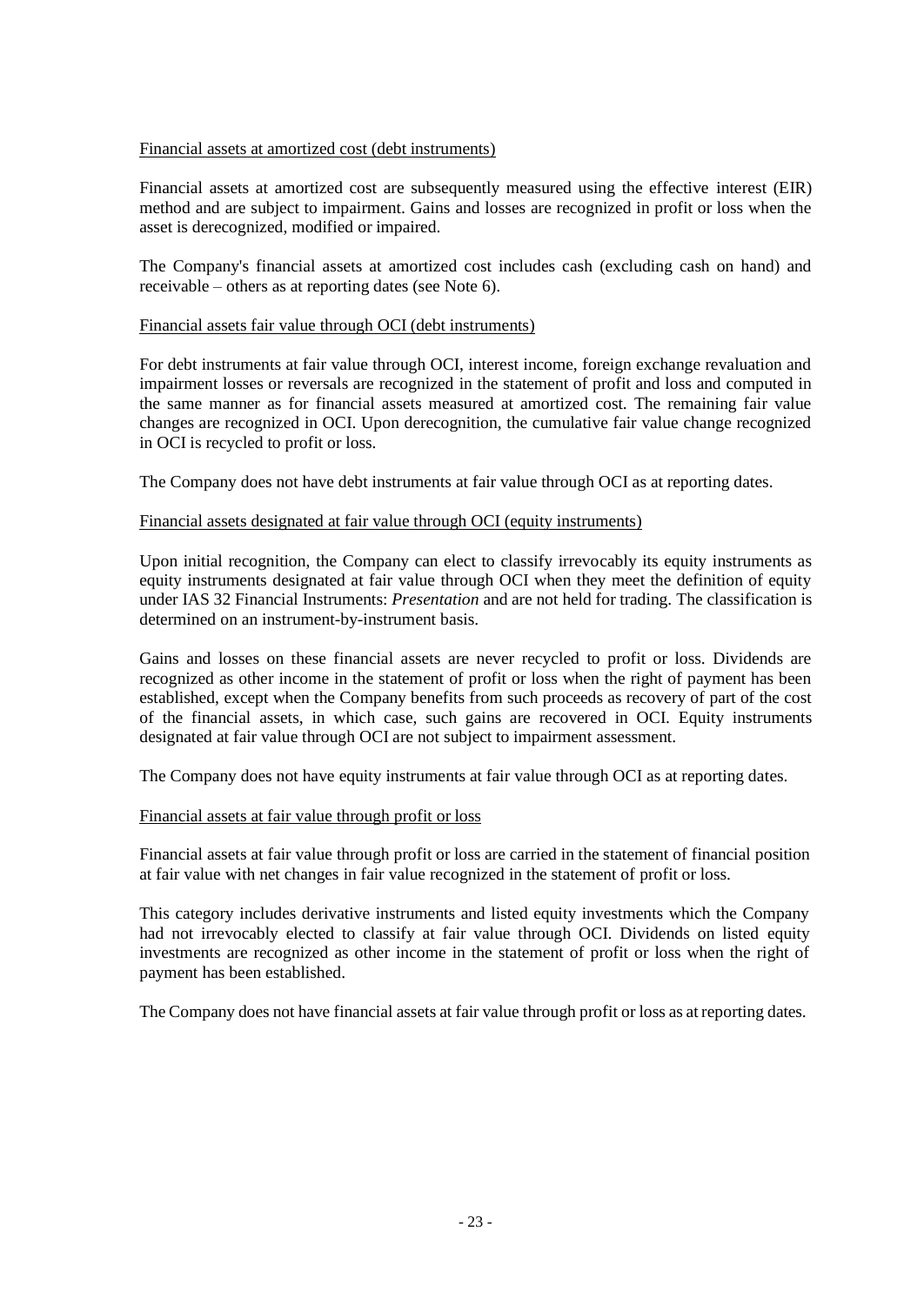### *Derecognition*

A financial asset (or, where applicable, a part of a financial asset or part of a group of similar financial assets) is primarily derecognized (i.e., removed from the Company statement of financial position) when:

- the rights to receive cash flows from the asset have expired; or
- the Company has transferred its rights to receive cash flows from the asset or has assumed an obligation to pay the received cash flows in full without material delay to a third party under a 'pass-through' arrangement; and either (a) the Company has transferred substantially all the risks and rewards of the asset, or (b) the Company has neither transferred nor retained substantially all the risks and rewards of the asset, but has transferred control of the asset.

When the Company has transferred its rights to receive cash flows from an asset or has entered into a 'pass-through' arrangement, it evaluates if, and to what extent, it has retained the risks and rewards of ownership. When it has neither transferred nor retained substantially all of the risk and rewards of the asset, nor transferred control of the asset, the Company continues to recognize the transferred asset to the extent of its continuing involvement. In that case, the Company also recognizes an associated liability. The transferred asset and the associated liability are measured on a basis that reflects the rights and obligations that the Company has retained.

Continuing involvement that takes the form of a guarantee over the transferred asset is measured at the lower of the original carrying amount of the asset and the maximum amount of consideration that the Company could be required to repay.

### *Impairment*

The Company recognizes an allowance for expected credit losses (ECLs) for all debt instruments not held at fair value through profit or loss. ECLs are based on the difference between the contractual cash flows due in accordance with the contract and all the cash flows that the Company expects to receive, discounted at an approximation of the original effective interest rate. The expected cash flows will include cash flows from the sale of collateral held or other credit enhancements that are integral to the contractual terms.

ECLs are recognized in two stages. For credit exposures for which there has not been a significant increase in credit risk since initial recognition, ECLs are provided for credit losses that result from default events that are possible within the next 12-months (a 12-month ECL). For those credit exposures for which there has been significant increase in credit risk since initial recognition, a loss is required for credit expected over the remaining life of the exposure, irrespective of the timing of the default (a lifetime ECL).

For advances to related party, the Company applies a simplified approach in calculating ECLs. Therefore, the Company does not track changes in credit risk, but instead recognizes a loss allowance based on lifetime ECLs at each reporting date. The Company has established a provision matrix that is based on its historical credit loss experience adjusted for forward-looking factors specific to the debtors and the economic environment.

The Company considers a financial asset in default when contractual payments are 90 days past due. However, in certain cases, the Company may also consider a financial asset to be in default when internal or external information indicates that the Company is unlikely to receive the outstanding contractual amounts in full or in part before taking into account any credit enhancements held by the Company. A financial asset is written off in full or in part when there is no reasonable expectation of recovering the contractual cash flows.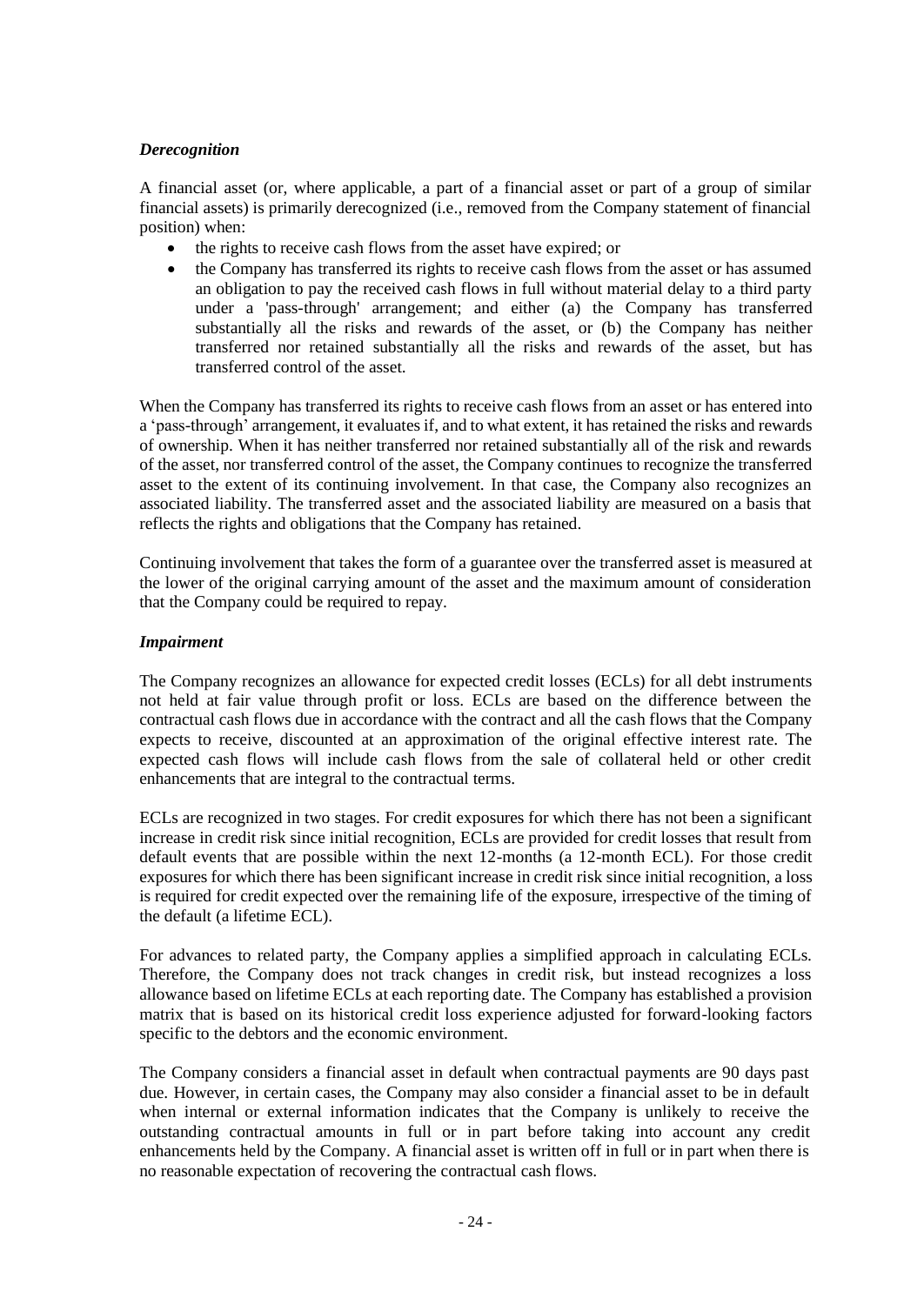### **Financial Liabilities**

### *Initial Recognition and Measurement*

Financial liabilities are classified, at initial recognition, as financial liabilities at fair value through profit or loss, loans and borrowings, payables, or as derivatives designated as hedging instruments in an effective hedge, as appropriate.

All financial liabilities are recognized initially at fair value and, in the case of loans and borrowings and payables, net of directly attributable transaction costs.

The Company's financial liabilities include accounts payable and other liabilities (excluding government liabilities), loans payable to individuals, notes payable and advances from shareholders (see Notes 10, 11, 12 and 13).

### *Subsequent Measurement*

For purposes of subsequent measurement, financial liabilities are classified in two categories:

- Financial liabilities at fair value through profit or loss
- Financial liabilities at amortized cost (loans and borrowings)

### Financial liabilities at fair value through profit or loss

Financial liabilities at fair value through profit or loss are designated upon initial recognition at fair value through profit or loss.

Financial liabilities are classified as held for trading if they are incurred for the purpose of repurchasing in the near term. This category also includes derivative financial instruments entered into by an entity that are not designated as hedging instruments in hedge relationships as defined by PFRS 9. Separated embedded derivatives are also classified as held for trading unless they are designated as effective hedging instruments.

Gains or losses on liabilities held for trading are recognized in the statements of profit or loss.

Financial liabilities designated upon initial recognition at fair value through profit or loss are designated at the initial date of recognition, and only if the criteria in PFRS 9 are satisfied. The Company has not designated any financial liability at fair value through profit or loss at the end of each reporting period.

### Financial liabilities at amortized cost (loans and borrowings)

After initial recognition, interest-bearing loans and borrowings and other payables are subsequently measured at amortized cost using the ElR method. Gains and losses are recognized in profit or loss when the liabilities are derecognized as well as through the EIR amortization process.

Amortized cost is calculated by taking into account any discount or premium on acquisition and fees or costs that are an integral part of the ElR. The EIR amortization is included as "Finance cost" in the statement of comprehensive loss.

This category generally applies to accounts payable and other liabilities (excluding government liabilities), loans payable to individuals, notes payable and advances from shareholders (see Notes 10, 11, 12 and 13).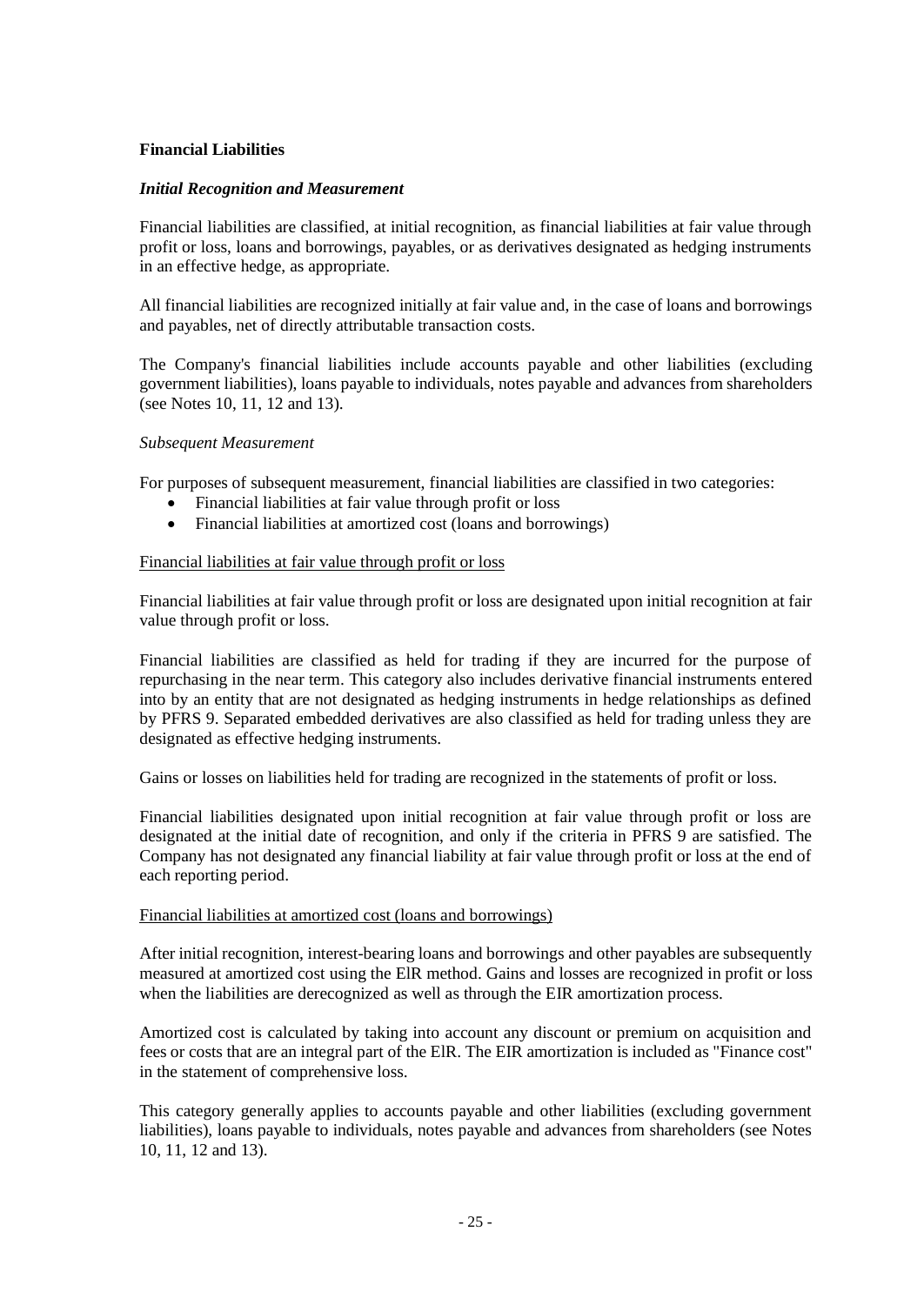### *Derecognition*

A financial liability is derecognized when the obligation under the liability is discharged or cancelled or expires. When an existing financial liability is replaced by another from the same lender on substantially different terms, or the terms of an existing liability are substantially modified, such an exchange or modification is treated as the derecognition of the original liability and the recognition of a new liability. The difference in the respective carrying amounts is recognized in the statement of comprehensive loss.

# *Offsetting of financial instruments*

Financial assets and financial liabilities are offset and the net amount is reported in the statement of financial position if there is a currently enforceable legal right to offset the recognized amounts and there is an intention to settle on a net basis, to realize the assets and settle the liabilities simultaneously.

The Company assesses that it has currently enforceable right to offset if the right is not contingent on a future event and is legally enforceable in the event of insolvency or bankruptcy of the Company and all of the counterparties.

### **Cash**

Cash in the statement of financial position comprise of cash in banks and on hand and short-term highly liquid deposits with maturity of three months or less, that are readily convertible to a known amount of cash and subject to an insignificant risk of changes in value.

### **Advances**

Advances are payments made in advance such as down payments for a contractual project or services. They are already paid but not yet incurred. It will be recognized either as an asset or an expense upon completion of the project or services.

Receivable – others has many forms such as advances to contractors and advances to suppliers.

Advances to a related party and loans receivable on the other hand, is recognized if an amount of consideration that is unconditional is due from a related party (i.e. only the passage of time is required before payment of the consideration is due). Refer to accounting policies of financial assets earlier discussed.

### **Prepayments**

Prepayments represent expenses not yet incurred but already paid in cash. Prepayments are initially recorded as assets and measured at the amount of cash paid. Subsequently, these are charged to expense as they are consumed in operations or expire with the passage of time.

Prepayments are classified in the statements of financial position as current assets when the cost of services related to the prepayment are expected to be incurred within one year or the Company's normal operating cycle, whichever is longer. Otherwise, prepayments are classified as non-current assets.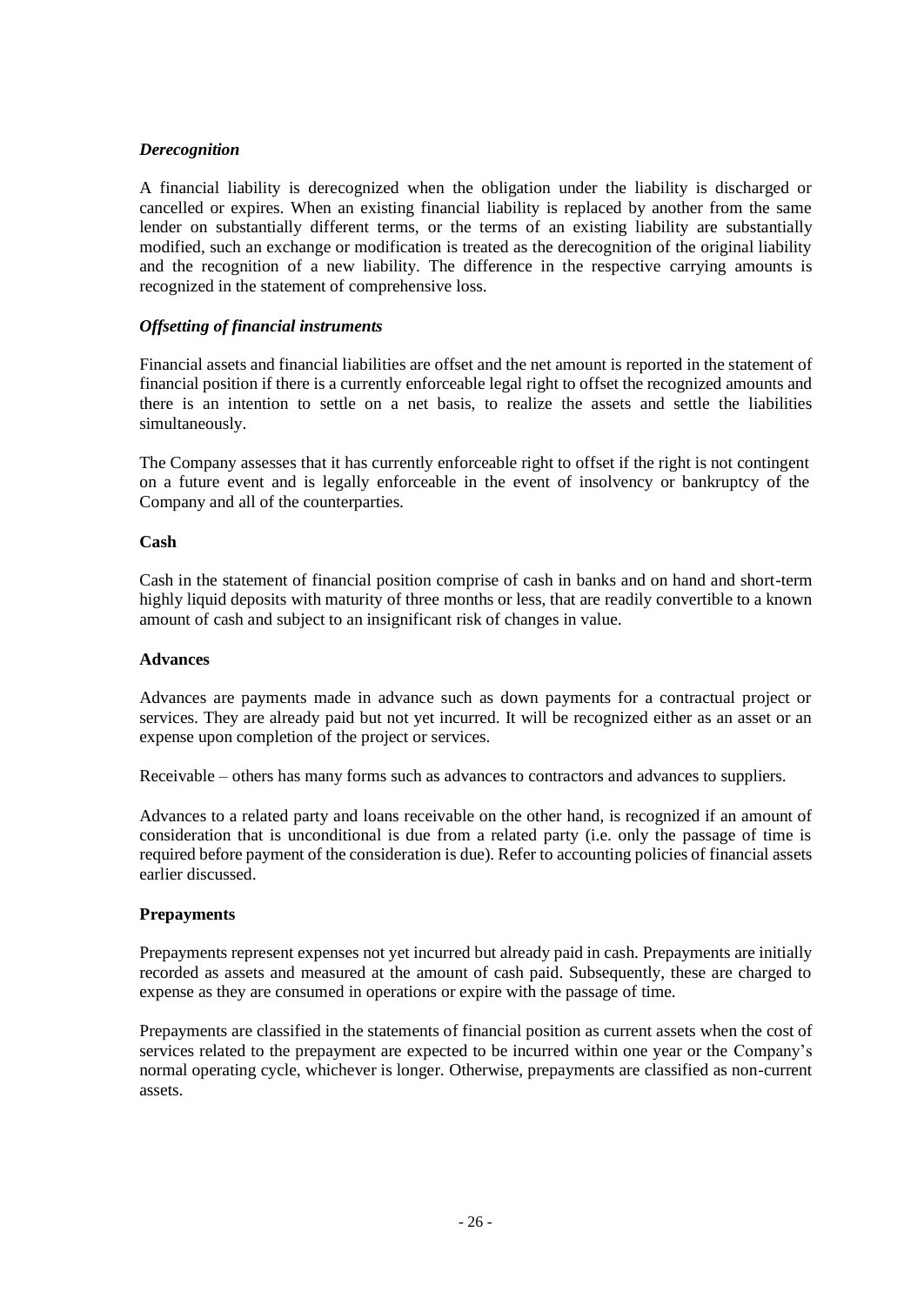# **Property and Equipment**

Property and equipment are initially measured at cost. The cost of an item of property and equipment consists of:

- its purchases price, including import duties and non-refundable purchases taxes, after deducting trade discounts and rebates; and
- any costs directly attributable to bringing the asset to the location and condition necessary for it to be capable of operating in the manner intended by management.

Subsequent expenditures relating to an item of property and equipment that have already been recognized are added to the carrying amount of the asset when it is probable that future economic benefits, in excess of the originally assessed standard of performance of the existing asset, will flow to the Company. All other subsequent expenditures are recognized as expenses in the period in which those are incurred.

At the end of each reporting period, items of property and equipment measured using the cost model are carried at cost less any subsequent accumulated depreciation and impairment losses. Land is carried at cost less any impairment in value. Land is not depreciated.

Depreciation is charged so as to allocate the cost of assets less their residual value over their estimated useful lives.

The assets' residual values, useful lives and depreciation methods are reviewed, and adjusted prospectively if appropriate, if there is an indication of a significant change since the last reporting date. An asset's carrying amount is written down immediately to its recoverable amount if the asset's carrying amount is greater than its estimated recoverable amount.

An item of property and equipment is derecognized upon disposal or when no future economic benefits are expected from its use or disposal. When assets are derecognized, their cost, accumulated depreciation and amortization and accumulated impairment losses are eliminated from the accounts. Gains and losses on disposals are determined by comparing the proceeds with the carrying amount and are recognized in the statement of comprehensive income.

Fully depreciated assets are retained in the property and equipment until these are derecognized or until they are no longer in use.

### **Construction-in-progress**

Property development and construction costs are recognized at cost and accumulated in this account. Construction in progress is not depreciated until transferred into appropriate accounts, when construction of asset is completed and put into operational use. Borrowings and any additional costs incurred in relation to the project are recognized in this account.

The Company recognizes the effect of revisions in the total project cost estimates in the year in which these changes become known. Any impairment loss from the construction project is charged to operations during the period in which the loss is determined.

### **Impairment of Non-Financial Assets**

At each reporting date, the Company reviews the carrying amounts of its non-financial assets to determine whether there is any indication that those assets have suffered an impairment loss. If any such indication exists, the recoverable amount of the asset is estimated in order to determine the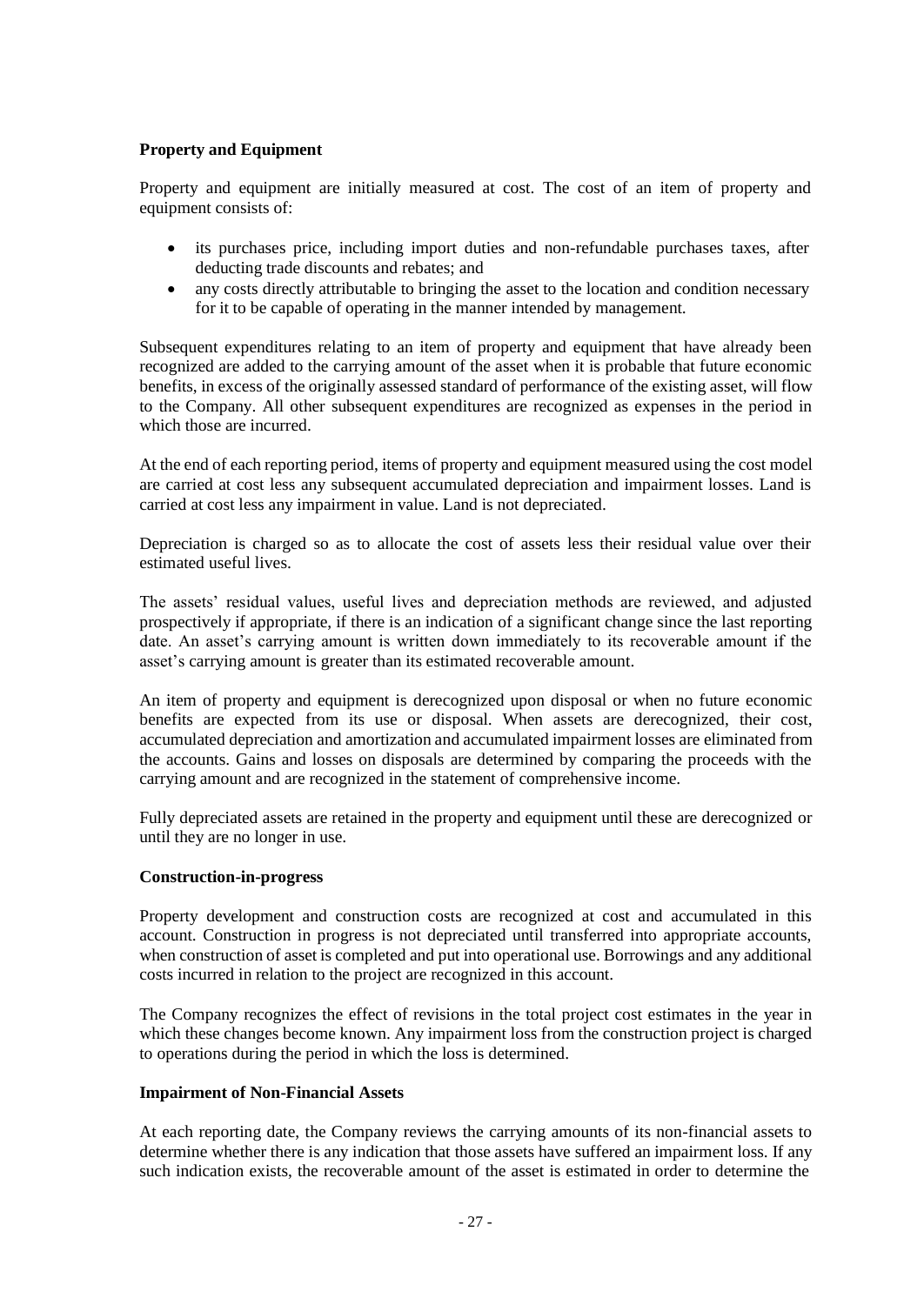extent of the impairment loss, if any. When it is not possible to estimate the recoverable amount of an individual asset, the Company estimates the recoverable amount of the cash-generating unit to which the asset belongs.

Recoverable amount isthe higher of fair value less costs to sell and value-in-use. In assessing valuein-use, the estimated future cash flows are discounted to their present value using a pre-tax discount rate that reflects current market assessments of the time value of money and the risks specific to the asset for which the estimates of future cash flows have not been adjusted.

If the recoverable amount of an asset is estimated to be less than its carrying amount, the carrying amount of the asset is reduced to its recoverable amount. An impairment loss is recognized as an expense immediately.

When an impairment loss subsequently reverses, the carrying amount of the asset is increased to the revised estimate of its recoverable amount, but so that the increased carrying amount does not exceed the carrying amount that would have been determined had no impairment loss been recognized for the asset in prior years. A reversal of an impairment loss is recognized as income.

# **Equity**

An equity instrument is any contract that evidences a residual interest in the assets of the Company after deducting all its liabilities. Equity instruments issued by the Company are recognized at the proceeds received, net of direct issue cost.

### *Share capital*

Share capital is measured at par value for all shares issued.

### *Share premium*

Share premium is the difference between the issue price and the par value of the stock and is known as securities premium. The shares are said to be issued at a premium when the issue price of the share is greater than its face value or par value.

### *Deficit*

Deficit represents accumulated losses incurred by the Company. Deficit may also include effects of changes in accounting policy as may be required by the standard's transitional provision.

### *Other comprehensive income/(loss)*

Other comprehensive income/(loss) is defined as comprising items of income and expense that is not recognized in profit or loss as required or permitted by other standards.

### **Revenue Recognition**

### **Revenue from Contracts with Customers**

Revenue from contracts with customers is recognized when control of the goods or services are transferred to the customer at an amount that reflects the consideration to which the Company expects to be entitled in exchange for those goods or services. The Company assesses its revenue arrangements against specific criteria to determine if it is acting as principal or agent. The Company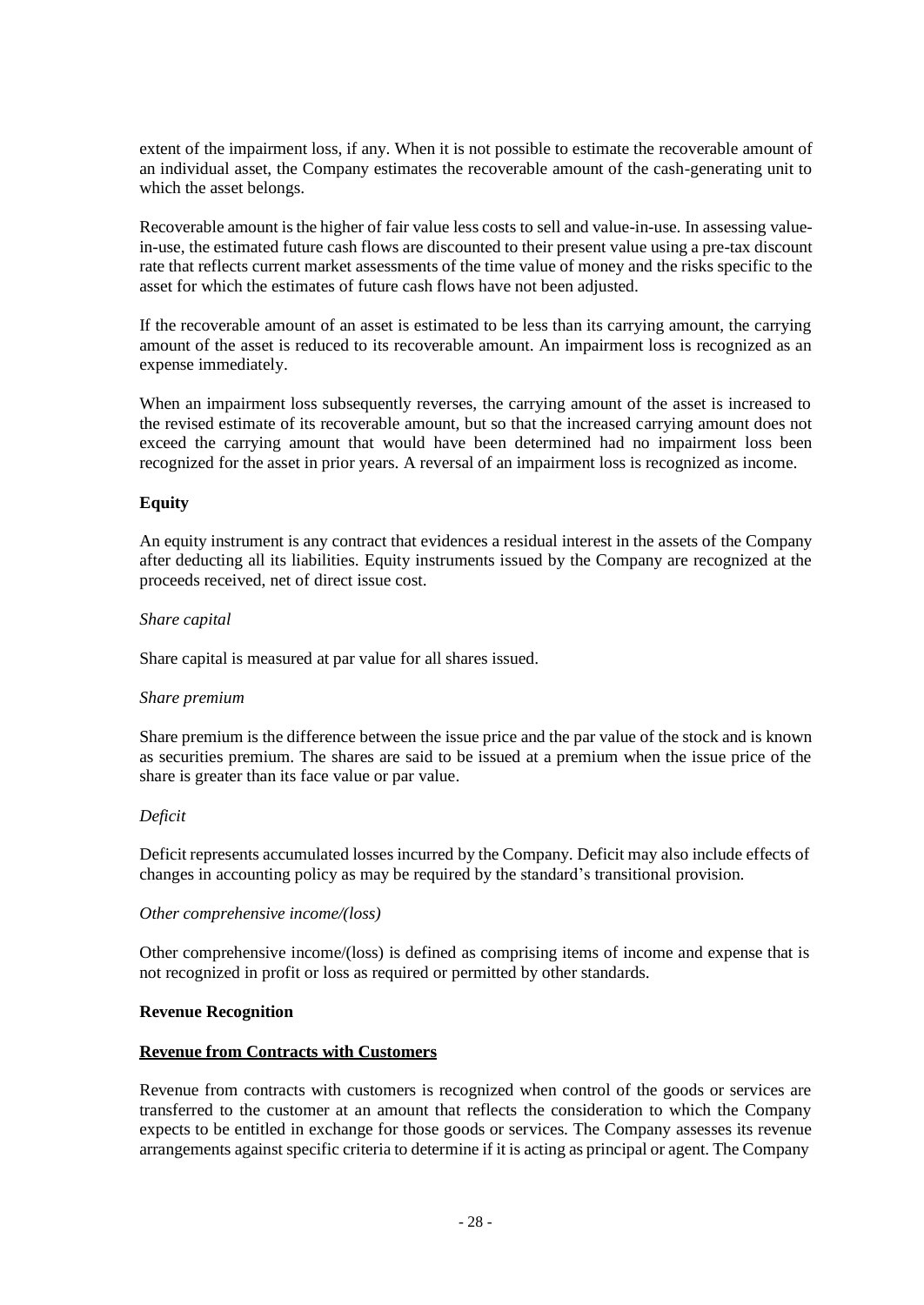has generally concluded that it is the principal in its revenue arrangements because it typically controls the goods or services before transferring them to the customer.

Revenue is recognized when the Company satisfies a performance obligation by transferring a promised good or service to the customer, which is when the customer obtains control of the good or service. A performance obligation may be satisfied at a point in time or over time. The amount of revenue recognized is the amount allocated to the satisfied performance obligation.

The following specific recognition criteria must also be met before revenue is recognized:

#### *Service income from hospital services*

The Company renders primary healthcare services to its patients over a single period of time in the ordinary course of business. Revenue is recognized as the services are provided.

#### *Sale of medical goods*

Revenue from sale of goods is recognized at point in time when control of the asset is transferred to the customer.

The Company does not have revenues from service income from hospital services nor medical goods since the hospital is still in its construction in progress stage, thus the Company is said to be not in commercial operations as of December 31, 2020.

#### **Revenue Recognition outside the Scope of PFRS 15**

#### *Interest income*

Interest income is recognized as the interest accrues, taking into account the effective yield on the asset.

#### *Other income*

Other income is income generated outside the normal course of business and is recognized when it is probable that the economic benefits will flow to the Company and it can be measured reliably.

#### **Expense Recognition**

Expenses are recognized in the profit or loss when decrease in future economic benefit related to a decrease in an asset or an increase in liability has arisen that can be measured reliably. Expenses are recognized on the basis of a direct association between the costs incurred and the earning of specific ite ms of income; on the basis of systematic and rational allocation procedures when economic benefits are expected to arise over several accounting periods and the association with income can only be broadly or indirectly determined; or immediately when an expenditure produces no future economic benefits or when, and to the extent that, future economic benefits do not qualify, or cease to qualify, for recognition in the statements of financial position as an asset.

Expenses in the statements of comprehensive loss are presented using the function of expense method. General and administrative expenses are costs attributable to general administrative, and other business activities of the Company.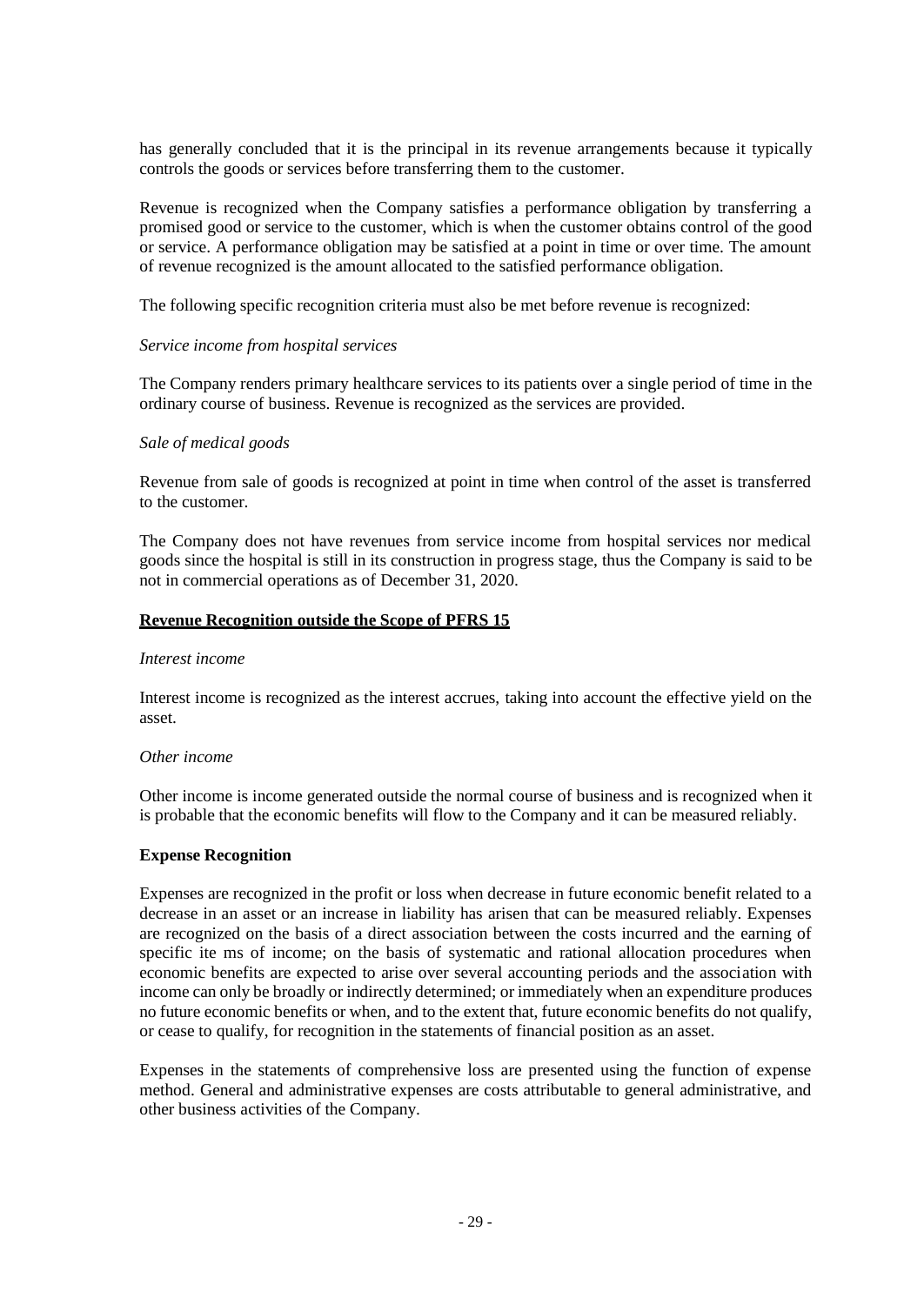# **Employee Benefits**

#### Short-term benefits

The Company recognizes a liability net of amounts already paid and an expense for services rendered by employees during the accounting period that are expected to be settled wholly before twelve months after the end of the reporting period. A liability is also recognized for the amount expected to be paid under short-term cash bonus or profit sharing plans if the Company has a present legal or constructive obligation to pay this amount as a result of past service provided by the employee, and the obligation can be estimated reliably.

Short-term employee benefit obligations are measured on an undiscounted basis and are expensed as the related service is provided.

#### Post-employment benefits

### *Defined benefit plan*

The Company is subject to the provision of Republic Act No. 7641 (known as the Retirement Law). This requires that in the absence of a retirement plan, an agreement providing benefits for retiring employees in the private sector, an employee upon reaching the age of 60 years or more, but not beyond 65 years, who has serve at least 5 years in service, may retire and shall be entitled to a retirement pay equivalent to at least ½ month's salary for every year of service, fraction of at least 6 months being considered as 1 whole year. The current service cost is the present value of benefits, which accrue during the last year.

However as at reporting dates, the Company has not yet established a fund retirement benefits plan for its employees since the Company has not yet started its commercial operations.

#### **Leases**

The Company determines whether arrangements contain a lease to which lease accounting must be applied. The costs of the agreements that do not take the legal form of a lease but convey the right to use an asset are separated into lease payments if the entity has the control of the use or access to the asset, or takes essentially all of the outputs of the asset. The said lease component for these arrangements is then accounted for as finance or operating lease.

#### *The Company as lessee*

Operating lease payments are recognized as an expense on a straight-line basis over the lease term, except when another systematic basis is more representative of the time pattern in which economic benefits from the leased asset are consumed. Contingent rentals arising under operating leases are recognized as an expense in the period in which they are incurred.

In the event that lease incentives are received to enter into operating leases, such incentives are recognized as a liability. The aggregate benefit of incentives is recognized as a reduction of rental expense on a straight-line basis, except when another systematic basis is more representative of the time pattern in which economic benefits from the leased asset are consumed.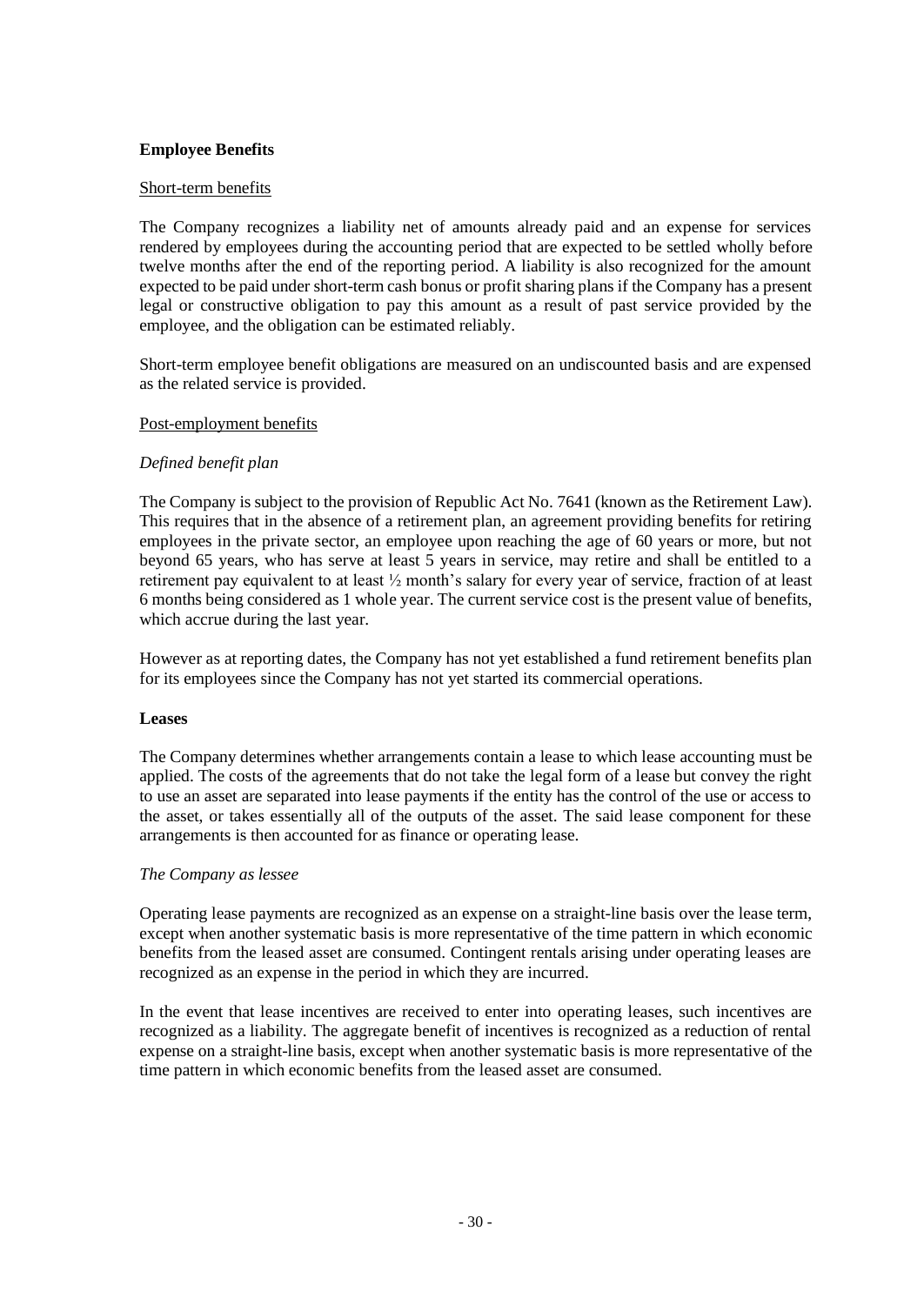### **Borrowing costs**

Borrowing costs directly attributable to the acquisition or construction of an asset that necessarily take a substantial period of time to get ready for its intended use or sale are capitalized as part of the cost of the asset. All other borrowing costs are expensed in the period they occur. Borrowing costs consist of interest and other costs that an entity incurs in connection with the borrowing of funds.

Interest income earned on the temporary investment of specific borrowings pending their expenditure on qualifying assets is deducted from the borrowing costs eligible for capitalization.

### **Related Party Transactions**

A related party transaction is a transfer of resources, services or obligations between the Company and a related party, regardless of whether a price is charged.

Parties are considered related if one party has control, joint control, or significant influence over the other party in making financial and operating decisions. An entity that is a post-employment benefit plan for the employees of the Company and the key management personnel of the Company are also considered to be related parties.

### **Taxation**

Income tax expense represents the sum of the current tax expense and deferred tax expense.

### Current tax

The current tax expense is based on taxable profit for the year. Taxable profit differs from net profit as reported in the statements of comprehensive loss because it excludes items of income or expense that are taxable or deductible in other years and it further excludes items that are never taxable or deductible. The Company's liability for current tax is calculated using 30% regular corporate income tax (RCIT) rate or 2% minimum corporate income tax (MCIT), whichever is higher.

### Deferred tax

Deferred tax is recognized on temporary differences between the carrying amounts of assets and liabilities in the financial statements and the corresponding tax base used in the computations of taxable profit. Deferred tax liabilities are generally recognized for all taxable temporary differences. Deferred tax assets are generally recognized for all deductible temporary differences to the extent that it is probable that taxable profits will be available against which those deductible temporary differences can be utilized. Such deferred tax assets and liabilities are not recognized if the temporary difference arises from the initial recognition (other than in a business combination) of assets and liabilities in a transaction that affects neither the taxable profit nor the accounting profit. In addition, deferred tax liabilities are not recognized if the temporary difference arises from the initial recognition of goodwill.

The carrying amount of deferred tax assets is reviewed at each reporting date and reduced to the extent that it is no longer probable that sufficient taxable profits will be available to allow all or part of the asset to be recovered.

Deferred tax liabilities and assets are measured at the tax rates that are expected to apply in the period in which the liability is settled or the asset realized, based on tax rates (and tax laws) that have been enacted or substantively enacted by the end of the reporting period.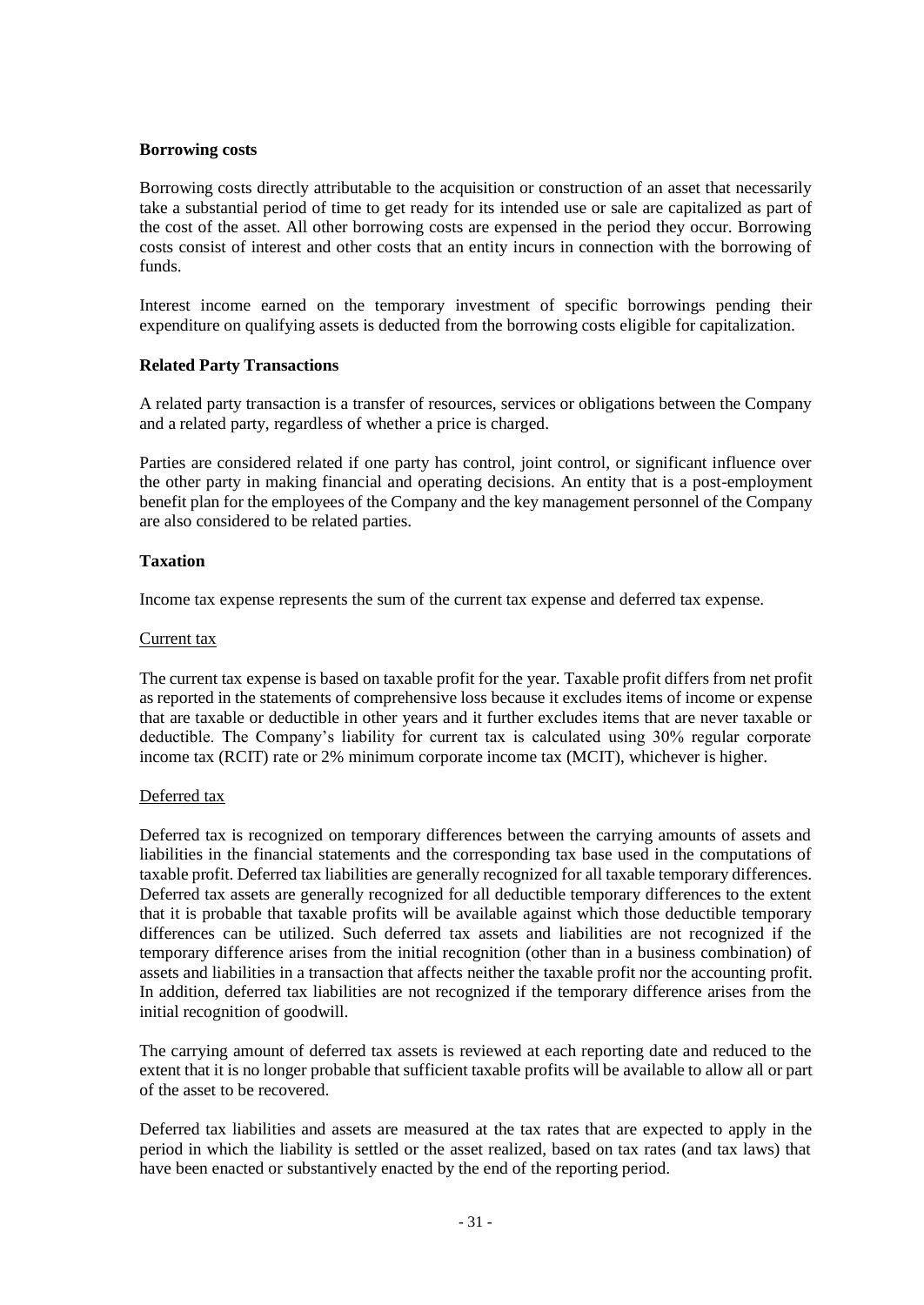The measurement of deferred tax liabilities and assets reflects the tax consequences that would follow from the manner in which the Company expects, at the end of the reporting period, to recover or settle the carrying amount of its assets and liabilities.

### Current and deferred tax for the year

Current and deferred tax are recognized in profit or loss, except when they relate to items that are recognized in other comprehensive loss or directly in equity, in which case, the current and deferred tax rate also recognized in other comprehensive loss or directly in equity respectively.

# **Earnings (Loss) per Share**

Basic earnings per share is calculated by dividing income/(loss) attributable to equity holders of the Company by the weighted average number of ordinary shares outstanding during the year, after giving retroactive effect to any bonus issues declared during the year, if any.

For the purpose of calculating diluted earnings per share, profit or loss for the year attributable to ordinary equity holders of the Company and the weighted average number of shares outstanding are adjusted for the effects of all dilutive potential ordinary shares.

### **Provisions and Contingencies**

Provisions are recognized when the Company has a present obligation (legal or constructive) as a result of a past event, it is probable that an outflow of resources embodying economic benefits will be required to settle the obligation and a reliable estimate can be made of the amount of the obligation. If the effect of the time value of money is material, provisions are determined by discounting the expected future cash flows at a pre-tax rate that reflects current market assessments of the time value of money and, where appropriate, the risks specific to the liability.

Where discounting is used, the increase in the provision due to the passage of time is recognized as interest expense. When the Company expects a provision or loss to be reimbursed, the reimbursement is recognized as a separate asset only when the reimbursement is virtually certain and its amount is estimable. The expense relating to any provision is presented in the statement of comprehensive income, net of any reimbursement.

Contingent liabilities are not recognized in the financial statements. They are disclosed unless the possibility of an outflow of resources embodying economic benefits is remote. Contingent assets are not recognized in the financial statements but disclosed when an inflow of economic benefits is probable. Contingent assets are assessed continually to ensure that developments are appropriately reflected in the financial statements. If it has become virtually certain that an inflow of economic benefits will arise, the asset and the related income are recognized in the financial statements.

### **Events After the Reporting Period**

The Company identifies events after the end of each reporting period asthose events, both favorable and unfavorable, that occur between the end of the reporting period and the date when the financial statements are authorized for issue. The financial statements of the Company are adjusted to reflect those events that provide evidence of conditions that existed at the end of the reporting period. Nonadjusting events after the end of the reporting period are disclosed in the notes to the financial statements when material.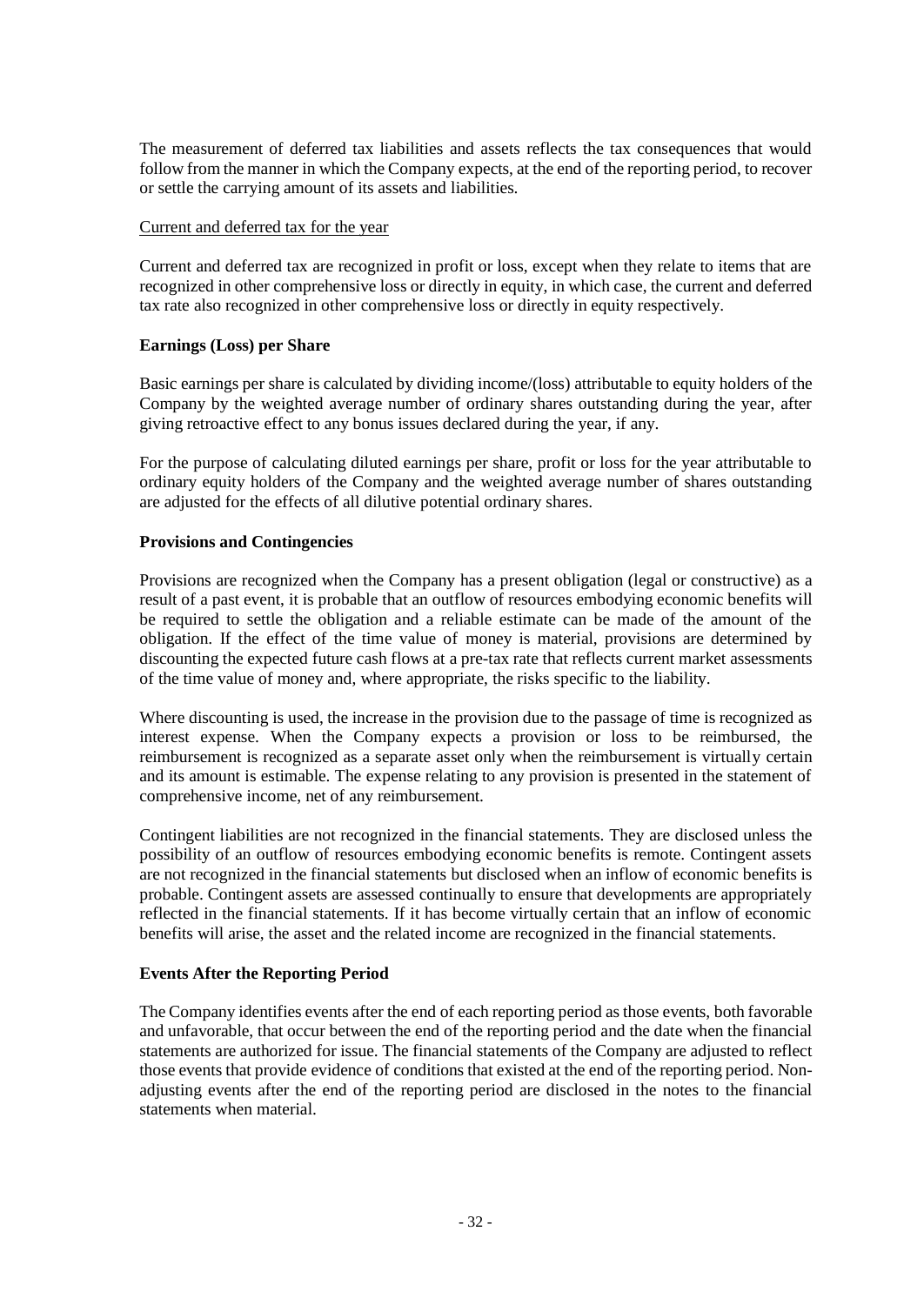# **NOTE 5 - CRITICAL ACCOUNTING JUDGMENTS AND KEY SOURCES OF ESTIMATION UNCERTAINTY**

In the application of the Company's accounting policies, management is required to make judgments, estimates and assumptions about the carrying amounts of assets and liabilities that are not readily apparent from other sources. The estimates and associated assumptions are based on the historical experience and other factors that are considered to be relevant. Actual results may differ from these estimates.

Judgments, estimates and assumptions are continually evaluated and are based on historical experiences and other factors, including expectations of future events that are believed to be reasonable under the circumstances. The effects of any change in estimates are reflected in the financial statements as they become reasonably determinable.

### **Critical Judgments in Applying Accounting Policies**

In the process of applying the Company's accounting policies, management has made the following judgments, apart from those involving estimations, which have the most significant effect on the amounts recognized in the financial statements:

### *Functional currency*

Based on the economic substance of the underlying circumstances relevant to the Company, the functional currency of the Company has been determined to be the Philippine Peso (₱). It is the currency that mainly influences the Company's operations.

### *Classification of Financial Instrument*

The Company exercises judgment in classifying a financial instrument, or its component parts, on initial recognition either as a financial asset, a financial liability or an equity instrument in accordance with the substance of the contractual agreement and the definition of a financial asset, a financial liability or an equity instrument. The substance of a financial instrument, rather than its legal form, governs its classification in the statement of financial position.

The Company determines the classification of financial instruments at initial recognition and reevaluates this designation at every reporting date.

### *Determination of Whether a Lease is a Finance or Operating Lease*

The evaluation of whether an arrangement contains a lease is based on its substance. An arrangement is, or contains, a lease when the fulfillment of the arrangement depends on a specific asset or assets and the arrangement conveys the right to use the asset.

### Operating Lease Commitments – Company as Lessee

Based on Management evaluation, the lease arrangements entered into by Company as a lessee are accounted for as operating leases because the Company has determined that the lessor will not transfer the ownership of the leased assets to the Company upon termination of the lease.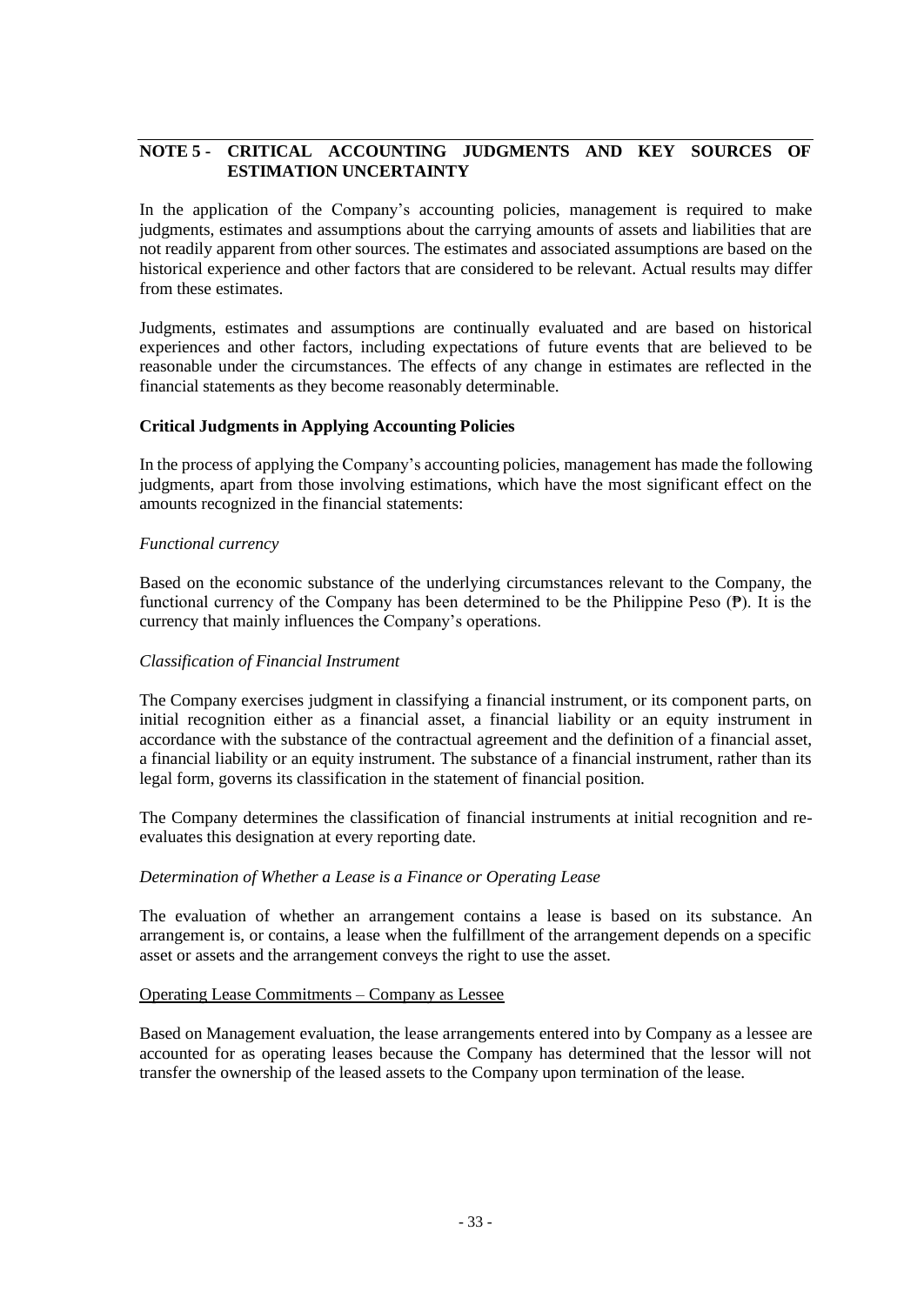#### *Impairment of Non-Financial Assets*

Property and equipment is periodically reviewed to determine any indications of impairment. Though the management believes that the assumptions used in the estimation of fair values are reasonable and appropriate, significant changes in these assumptions may materially affect the assessment of the recoverable amounts and any resulting impairment loss could have a material adverse effect in the results of operations.

#### *Provisions and Contingencies*

Judgment is exercised by management to distinguish between provisions and contingencies. Policies on recognition and disclosure of provision and disclosure of contingencies are discussed in Note 4, subheadings Provisions and Contingencies.

#### **Key Sources of Estimation Uncertainty**

The key assumptions concerning the future and other key sources of estimation uncertainty at the financial reporting date that have a significant risk of causing a material adjustment to the carrying amount of assets and liabilities within the next financial year are discussed below:

#### *Estimating useful lives of assets*

The useful lives of the Company's assets with definite life are estimated based on the period over which the assets are expected to be available for use. The estimated useful lives of the Company's property and equipment are reviewed periodically and are updated if expectations differ from previous estimates due to physical wear and tear, technical or commercial obsolescence and legal or other limits on the use of the Company's assets. In addition, the estimation of the useful lives is based on the Company's collective assessment of industry practice, internal technical evaluation and experience with similar assets. It is possible, however, that future results of operations could be materially affected by changes in estimates brought about by changes in factors mentioned above. The amounts and timings of recorded expenses for any period would be affected by changes in these factors and circumstances. A reduction in the estimated useful lives of property and equipment would increase the recognized operating expenses and decrease non-current assets.

Depreciation is calculated on a straight-line basis over the following estimated useful lives of the assets:

| <b>Categories</b>        | <b>Estimated Useful Life</b> |
|--------------------------|------------------------------|
| Office equipment         | $3 - 5$ years                |
| Medical equipment        | 5 years                      |
| Hospital equipment       | 5-10 years                   |
| <b>Kitchen Tools</b>     | 3-5 years                    |
| <b>Books/Periodicals</b> | 3 years                      |

As at March 31, 2021 and 2020, the Company's property and equipment had carrying amountsof ₱416,600,157 and ₱252,007,571, respectively, as disclosed in Note 8. Total accumulated depreciation as at March 31, 2021 and  $2020$  amounted to  $\overline{P}1,142,765$  and 689,265, respectively, as disclosed in Note 8.

#### *Asset impairment other than goodwill*

The Company performs an impairment review when certain impairment indicators are present.

Determining the recoverable amount of property and equipment, which require the determination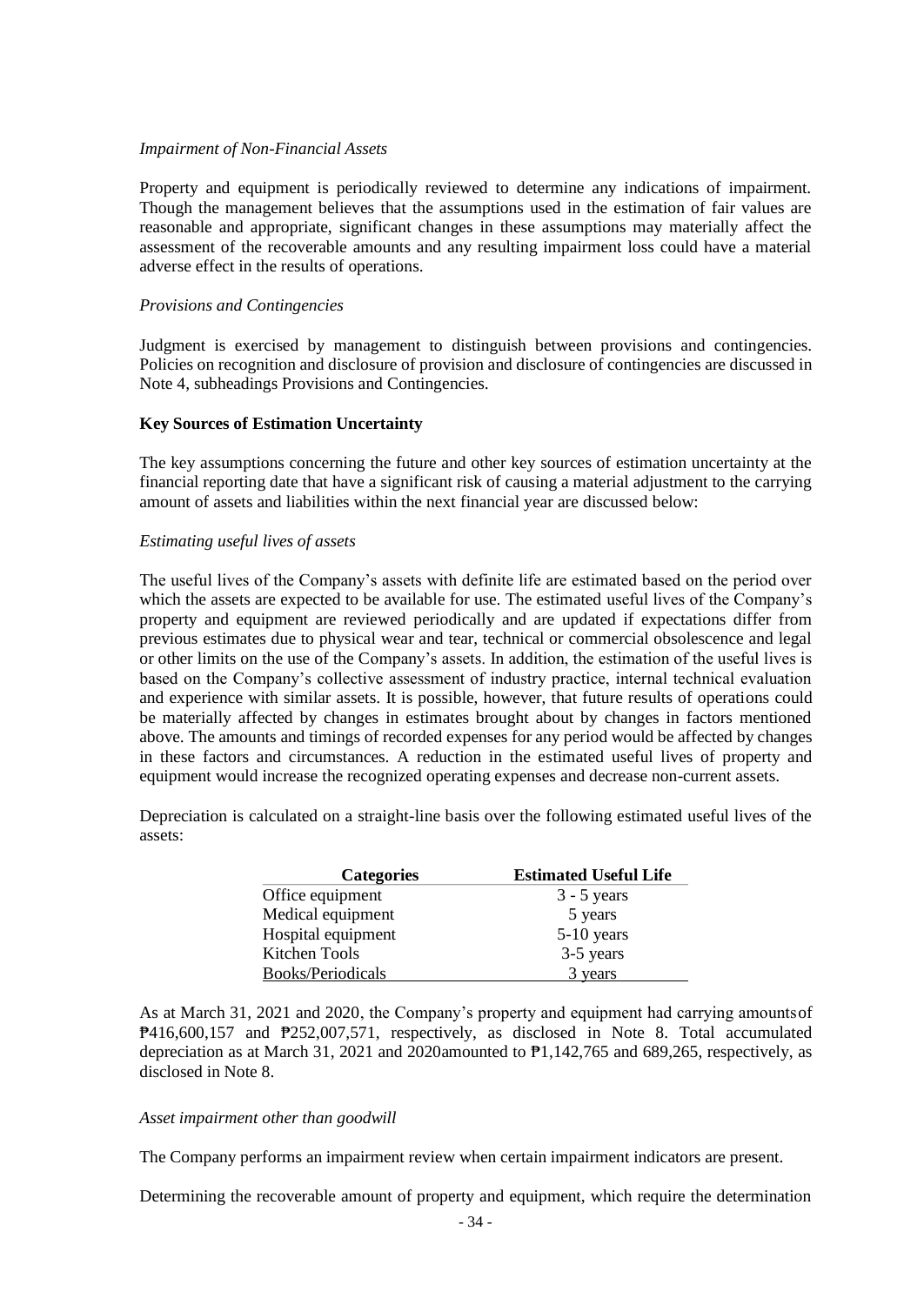of future cash flows expected to be generated from the continued use and ultimate disposition of such assets, requires the Company to make estimates and assumptions that can materially affect the financial statements. Future events could cause the Company to conclude that property and equipment are impaired. Any resulting impairment loss could have a material adverse impact on the financial condition and results of operations.

The preparation of the estimated future cash flows involves significant judgment and estimations. While the Company believes that its assumptions are appropriate and reasonable, significant changes in the assumptions may materially affect the assessment of recoverable values and may lead to future additional impairment charges.

As at December 31, 2020, and 2019, Management believes that the recoverable amounts of the Company's property and equipment approximate its carrying amounts. Accordingly, no impairment loss was recognized in both years.

### *Deferred tax assets*

The Company reviews the carrying amounts of deferred tax assets at each financial reporting date and reduces deferred tax assets to the extent that it is no longer probable that sufficient future taxable income will be available to allow all or part of the deferred tax assets to be utilized. The Company has recognized net deferred tax assets amounting to  $P228$  as at December 31, 2020 (see Note 18).

Deferred tax assets with full valuation allowance as at March 31, 2021, December 31, 2020 and 2019 amounted to ₱31,026,201, ₱29,853,239 and ₱19,407,828 respectively (see Note 18).

### *Estimating allowances for doubtful accounts*

The Company estimates the allowance for doubtful accounts related to its receivables based on assessment of specific accounts when the Company has information that certain counterparties are unable to meet their financial obligations. In these cases, judgment used was based on the best available facts and circumstances including but not limited to, the length of relationship with the counterparty and the counterparty's current credit status based on credit reports and known market factors. The Company used judgment to record specific reserves for counterparties against amounts due to reduce the expected collectible amounts. These specific reserves are re-evaluated and adjusted as additional information received impacts the amounts estimated.

The amounts and timing of recorded expenses for any period would differ if different judgments were made or different estimates were utilized. An increase in the allowance for doubtful accounts would increase the recognized operating expenses and decrease current assets.

### *Estimating loss allowance for expected credit losses*

The Company measures expected credit losses of a financial instrument in a way that reflects an unbiased and probability-weighted amount that is determined by evaluating a range of possible outcomes, the time value of money and information about past events, current conditions and forecasts of future economic conditions. When measuring ECL the Company uses reasonable and supportable forward-looking information, which is based on assumptions for the future movement 0of different economic drivers and how these drivers will affect each other.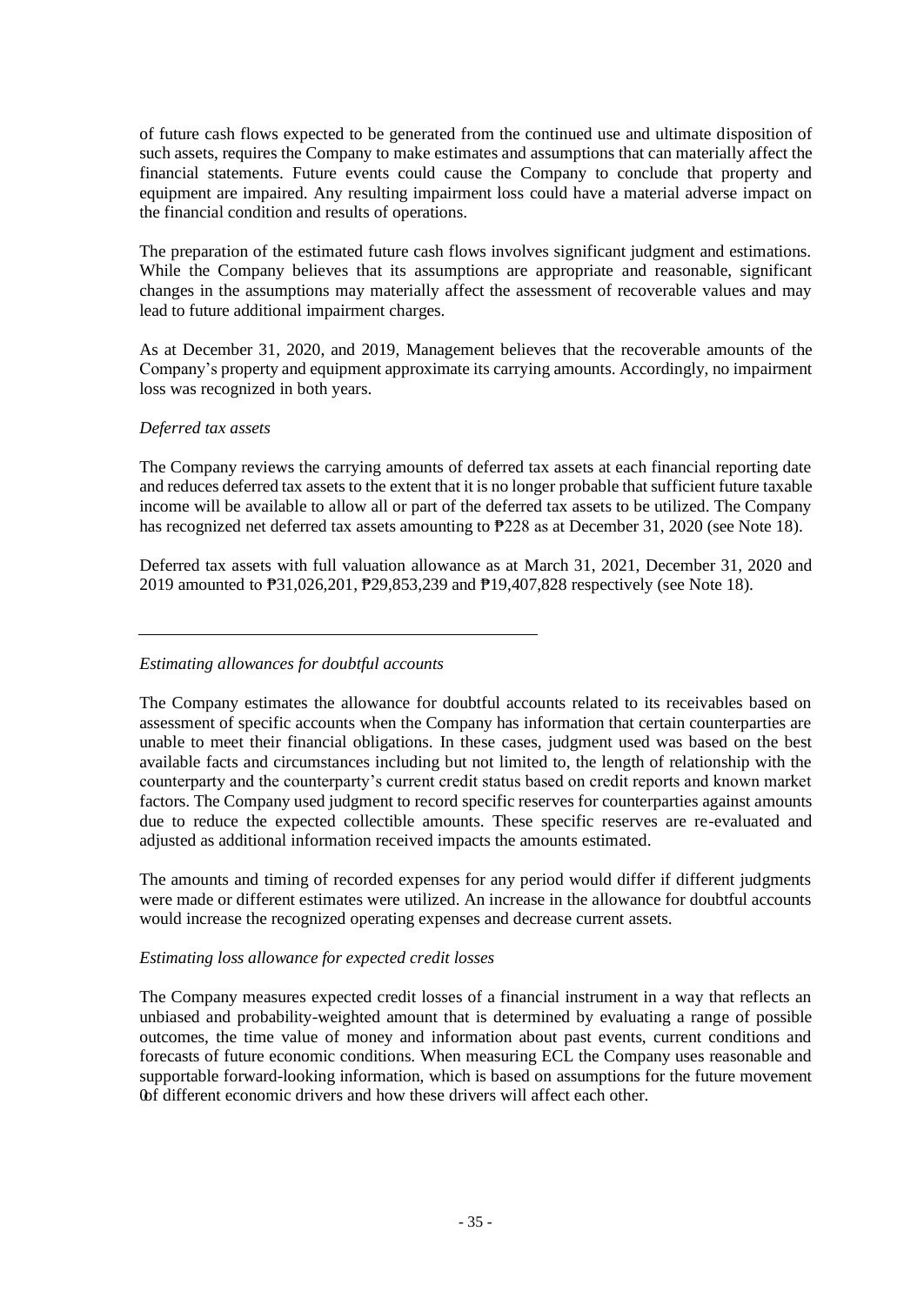As at March 31, 2021 and 2020, Management believes that there are no expected credit losses in relation to their receivable - others accordingly, no loss allowance was recognized for the year. Total receivable - others as at March 31, 2021 and 2020 amounted to  $P282,021$  and  $P111,740$ , respectively.

# **NOTE 6 - CASH**

This account consists of:

|              | <b>March 31, 2020</b> | March 31, 2020 |
|--------------|-----------------------|----------------|
| Cash on hand | 30,000                | 2,010,880      |
| Cash in bank | 21,401,524            | 48.545.575     |
|              | 21,431,524            | 50,556,459     |

Cash includes cash on hand and cash in bank that are unrestricted and available for current operations. This is stated in the statement of financial position at face amount.

Cash in banks and cash equivalents generally earn interest at the bank's deposit rates. Interest earned from cash in banks amounted to  $\overline{P}10,944$  and  $\overline{P}34,445$  in March 31, 2021 and 2020, respectively, and is presented as part of "other income" in the statements of comprehensive loss.

# **NOTE 7 - ADVANCES TO CONTRACTORS AND SUPPLIER**

This account consists of:

|                                       | 2020       | 2019       |
|---------------------------------------|------------|------------|
| Advances to contractors <sup>1)</sup> | 46,605,879 | 30,955,691 |
| Advances to supplier <sup>2)</sup>    | 7,022,271  | 3,515,904  |
|                                       | 53,628,150 | 34,471,595 |

<sup>1)</sup>Advances to contractors represent advances for each awarded project activity and is liquidated via deduction, on a pro-rata basis, from the contractor's periodic progress billings.

2)Advances to supplier represents a 15% down payment made for the acquisition of Healthcare Management Information System.

# **NOTE 8 - PROPERTY AND EQUIPMENT (net)**

Reconciliation of property and equipment (net) as at March 31, 2021 is as follows:

|                                              |            | <b>Office</b> | <b>Medical</b><br>Land Equipment Equipment Equipment | <b>Hospital</b>          | <b>Kitchen</b> | <b>Books/</b><br><b>Tools Periodicals</b> | <b>Total</b>      |
|----------------------------------------------|------------|---------------|------------------------------------------------------|--------------------------|----------------|-------------------------------------------|-------------------|
|                                              |            |               |                                                      |                          |                |                                           |                   |
| Cost:                                        |            |               |                                                      |                          |                |                                           |                   |
| At beginning of year                         | 28,291,630 |               | 2,594,493 291,678,238                                | 90,921,038               | 473,521        |                                           | 6,395 413,965,315 |
| <b>Additions</b>                             |            | 73.329        | 546,500                                              | 2.442.944                | 714,835        | $\qquad \qquad \blacksquare$              | 3,777,608         |
| At end of year                               | 28,291,630 |               | 2.667.822 292.224.738                                | 93,363,982               | 1,188,356      |                                           | 6,395 417,742,923 |
| <b>Accumulated depreciation:</b>             |            |               |                                                      |                          |                |                                           |                   |
| At beginning of year                         |            | 1,018,208     |                                                      | $\overline{\phantom{a}}$ |                | 2,131                                     | 1,020,339         |
| Depreciation                                 |            | 121.893       |                                                      | $\overline{\phantom{a}}$ |                | 534                                       | 122.427           |
| At end of year                               |            | 1,140,101     |                                                      | $\blacksquare$           |                | 2665                                      | 1,142,766         |
| Net carrying value,<br><b>March 31, 2021</b> | 28.291.630 |               | 1.576.285 291.678.238                                | 90.921.038               | 473.521        |                                           | 4.264 416,600,157 |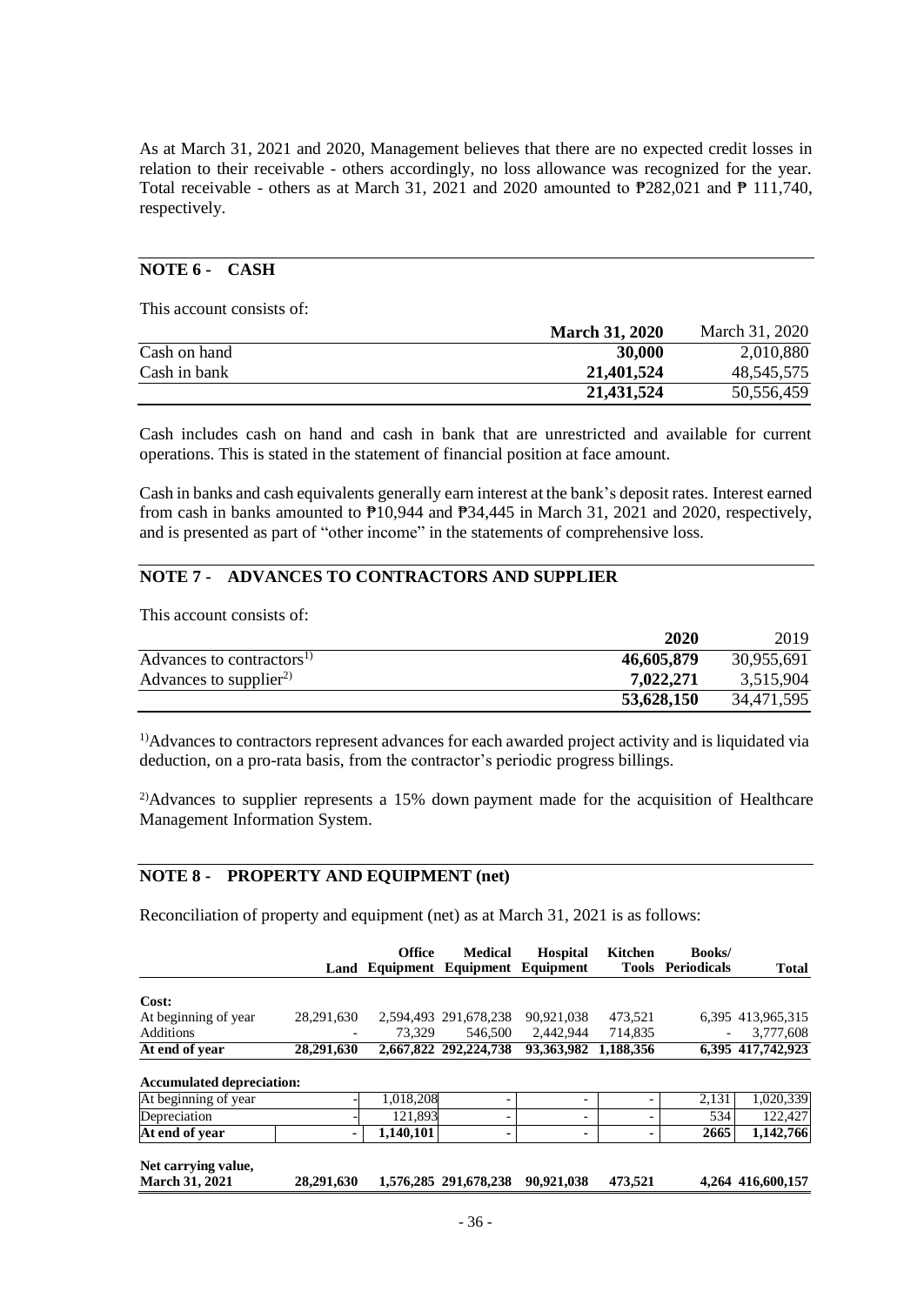|                           | Land       | Office<br>Equipment | Medical<br>Equipment  | Hospital<br>Equipment    | Kitchen<br>Tools | Books/<br>Periodicals    | Total             |
|---------------------------|------------|---------------------|-----------------------|--------------------------|------------------|--------------------------|-------------------|
|                           |            |                     |                       |                          |                  |                          |                   |
| Cost:                     |            |                     |                       |                          |                  |                          |                   |
| At beginning of year      | 28,291,630 | 1.685.877           | 67.485.393            | 58,572,651               | 473,521          |                          | 6,395 156,515,467 |
| Additions                 |            | 144.962             | 96.036.354            |                          |                  | $\overline{\phantom{a}}$ | 96,181,316        |
| At end of year            | 28,291,630 | 1.830.839           | 163,521,747           | 58,572,651               | 473,521          |                          | 6.395 252,696.783 |
| Accumulated depreciation: |            |                     |                       |                          |                  |                          |                   |
| At beginning of year      |            | 597,213             |                       |                          |                  | 178                      | 597.391           |
| Depreciation              |            | 91.342              |                       |                          |                  | 533                      | 91,875            |
| At end of year            |            | 688,555             | -                     | $\overline{\phantom{0}}$ |                  | 711                      | 689,266           |
| Net carrying value,       |            |                     |                       |                          |                  |                          |                   |
| March 31, 2020            | 28,291,630 |                     | 1.142.284 163.521.747 | 58,572,651               | 473.521          |                          | 5684 252,007,517  |

Reconciliation of property and equipment (net) as at March 31, 2020 is as follows:

Depreciation on kitchen tools, medical and hospital equipment shall commence when the hospital is in commercial operations.

The medical equipment have been paid in full and already recorded in the books. However, the same is still stored in the warehouse of the supplier awaiting delivery upon completion of the Company's hospital building. These are subject of a chattel mortgage as disclosed in Note 12.

The Company has a total contract commitment to purchase medical equipment totaling ₱454,370,959 as of December 31, 2020. Advances to related party amounting to ₱32,063,203 (Note 13) was recognized in the books as it represents advance payment for medical equipment.

The land covered by TCT No. 095-2015000546 and TCT No. 095-2015000547 represent the area located at Barangay Sambag, Jaro District, Iloilo City, Panay Island, where the Company is currently constructing a multidisciplinary special medical facility (hospital) (Note 9) and is the subject of a real estate mortgage as disclosed in Note 12.

Management has reviewed the carrying values of property and equipment as at December 31, 2020 and 2019, for any impairment. Based on the results of its evaluation, there are no indications that these assets are impaired.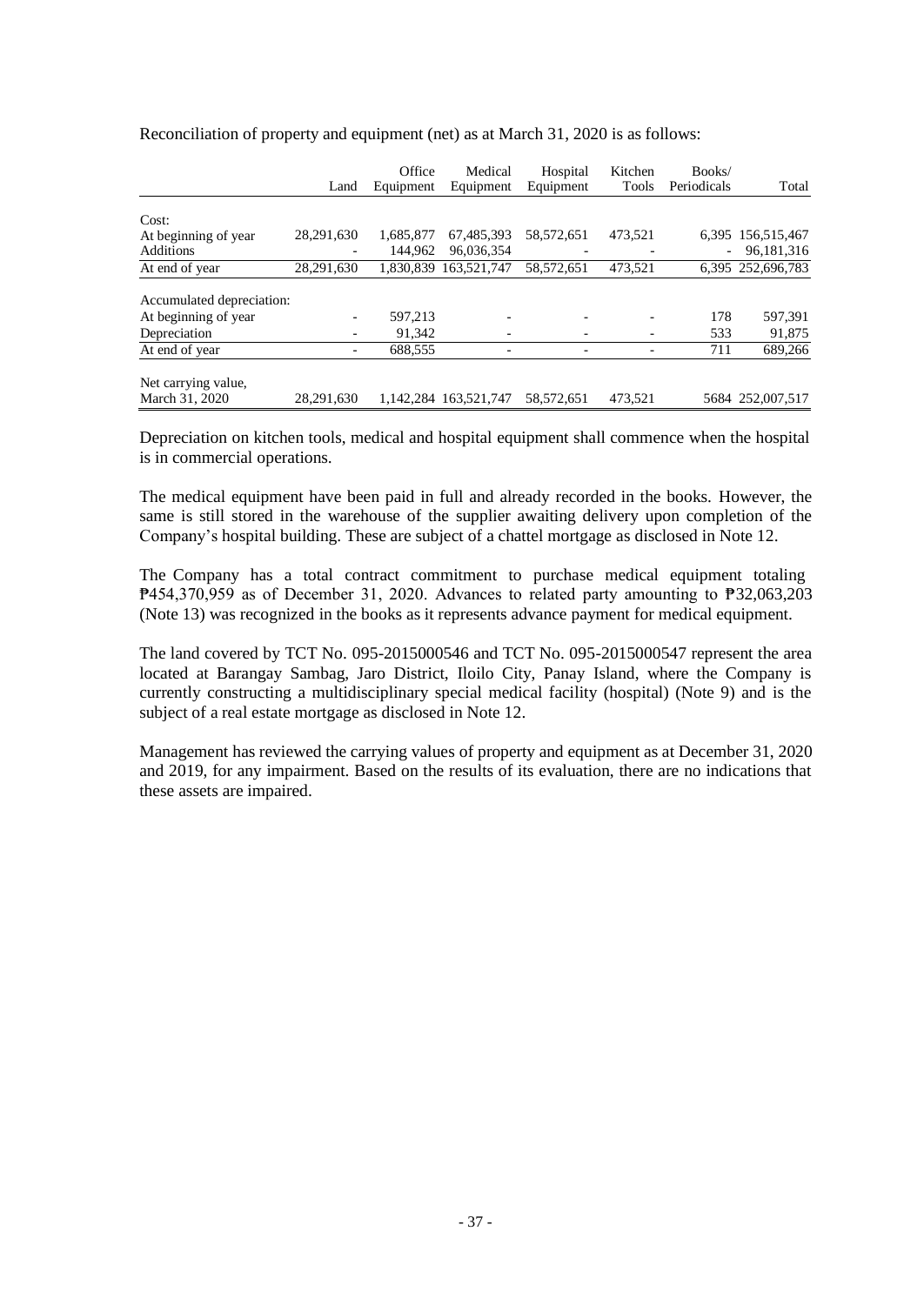# **NOTE 9 - CONSTRUCTION-IN-PROGRESS**

This account consists of accumulated costs for the construction of the Company's hospital building project which is still ongoing as at reporting dates:

|                            | As at end of  | <b>Amount of</b>    | As at end of             |
|----------------------------|---------------|---------------------|--------------------------|
|                            | vear          | <b>Transactions</b> | quarter                  |
|                            | Dec. 31, 2020 |                     | 2021 Mar. 31, 2021       |
| Payment to contractors     | 1,058,999,065 |                     | 25,068,339 1,084,067,404 |
| Capitalized borrowing cost | 91,215,376    | $\bf{0}$            | 91,215,376               |
| Other related costs        | 65,213,626    | 8,008,263           | 73,221,889               |
|                            | 1,215,428,067 |                     | 33,076,602 1,248,504,669 |

During the development of the hospital building, borrowing costs on interest-bearing loans were capitalized (see Note 12).

Other related costs pertain to planning and project management expenses directly attributable to the construction project.

As certified by the Construction Manager of the Company, the percentage of completion as of report date is pegged at ninety-four percent 20/100 (94.47%).

# **NOTE 10 - ACCOUNTS PAYABLE AND OTHER LIABILITIES**

This account consists of:

|                                                            | <b>March 31, 2021</b> | March 31, 2020 |
|------------------------------------------------------------|-----------------------|----------------|
| Retention payable <sup>1)</sup>                            | 38,794,607            | 32,990,328     |
| Accrued interest payable <sup>2)</sup>                     | 30,806,165            | 4,970,680      |
| Accounts payable – contractors and suppliers <sup>3)</sup> | 9,061,140             | 32,238,248     |
| Government liabilities <sup>4)</sup>                       | 1,028,076             | 944,654        |
| Accrued expense <sup>5)</sup>                              | 419,610               | 503,952        |
|                                                            | 80,109,598            | 71,647,862     |

<sup>1)</sup>Retention payable refers to the amount withheld by the Company from the contractor's periodic progress billings as provided for in their respective contract. This shall be released to the contractor, net of deductions, if any, upon full completion of the project and final acceptance by the Company.

<sup>2)</sup>Accrued interest payable refers to interest expense incurred on loans from a bank (see Note 12).

 $3)$ Accounts payable – contractors and suppliers represent unpaid billings of the contractors and balances of equipment already installed in the construction building and as of reporting date.

4)Government liabilities pertains to tax withheld from payment to suppliers, employees' compensation and statutory contribution to SSS, PHIC and HDMF.

5)Accrued expense is normally settled within one year from financial reporting date.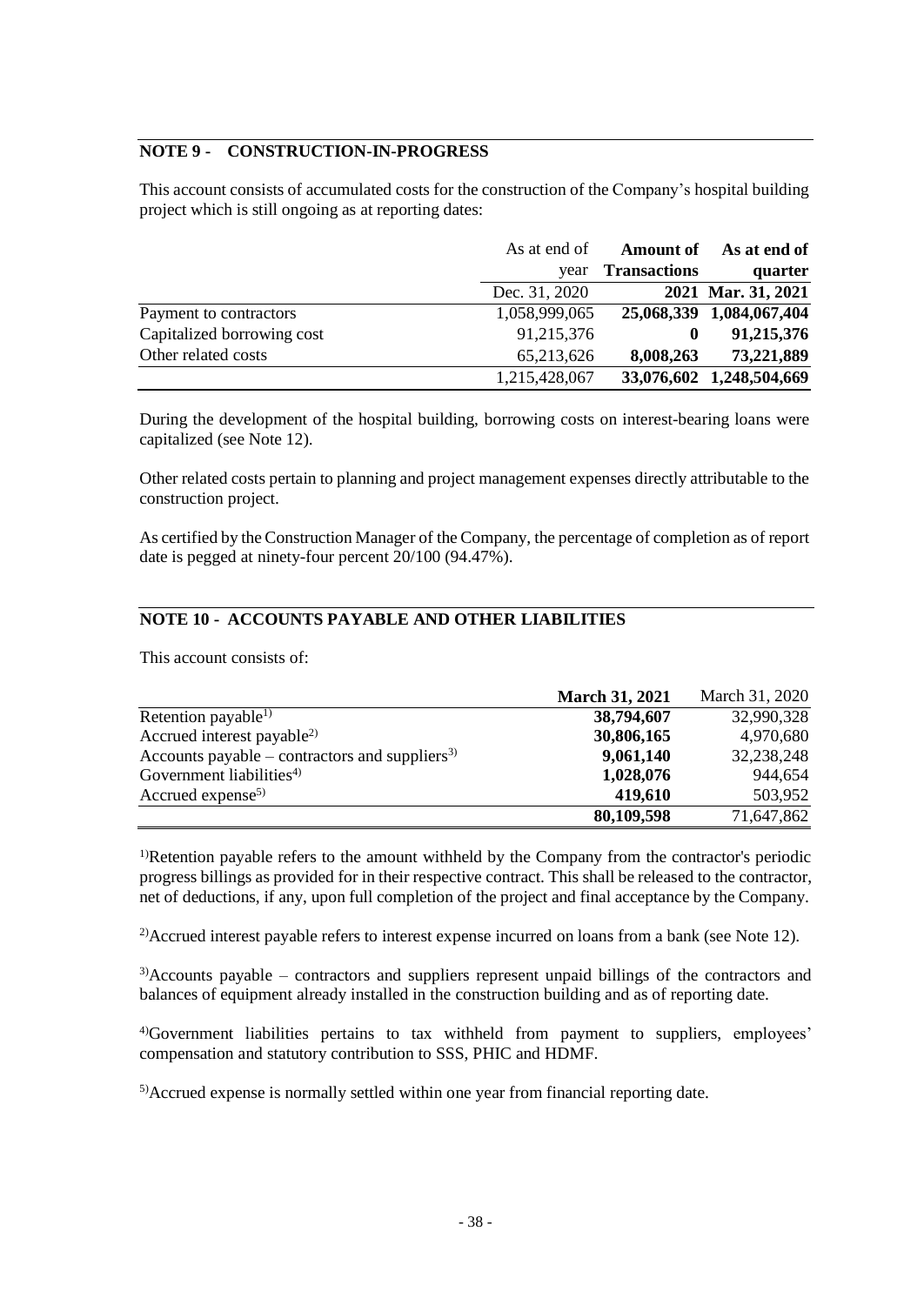# **NOTE 11 - LOANS PAYABLE TO INDIVIDUALS**

This account constitutes non-interest bearing and demandable obligations to third parties which was primarily used by the Company to support the preliminary financing aspect of the construction of the hospital structure.

# **NOTE 12 - NOTES PAYABLE**

Notes payable as at March 31 consist of:

|                                                                    | 202102      | 2019        |
|--------------------------------------------------------------------|-------------|-------------|
| Current portion:                                                   |             |             |
| Notes payable $-$ construction-in-progress                         | 13,905,691  | 17,970,720  |
| Notes payable – medical equipment                                  | 5,487,559   |             |
|                                                                    | 19,393,250  | 17,970,720  |
| Non-current portion:<br>Notes payable $-$ construction-in-progress | 616,867,909 | 563,857,280 |
| Notes payable – medical equipment                                  | 240,128,921 | 199,500,480 |
|                                                                    | 856,996,830 | 739,241,760 |
|                                                                    | 876,390,080 | 781,328,480 |

The Landbank of the Philippines – Iloilo Branch (LBP – Iloilo) extended to the Company several term loans equivalent to a credit line facility totaling **₱1.060 BILLION** to finance the construction of hospital structure and the acquisition of various medical equipment and fixtures.

The foregoing credit line facility consists of a term loan 1 the availment of which was granted on 2015 amounting to **₱465 MILLION** allotted for building financing. However, term loan 2 availment amounting to **₱35 MILLION** was eventually cancelled or withdrawn. Subsequently, the bank approved on July 31, 2019, term loan 3 in the amount of **₱195 MILLION** for hospital structure and term loan 4 amounting to **₱400 MILLION** allotted for the acquisition of medical equipment and fixtures.

The loan is available in several drawdowns, payable ranging from 8 years to 10 years in ladderized quarterly amortizations, including grace periods ranging from 1 year to 4 years on principal amortization, with an interest rate of 5% - 6.63% per annum payable quarterly in arrears from date of loan release.

As discussed in Note 8, the loan is collaterized and secured by a Real Estate Mortgage (REM) on both parcels of land owned by the Company, including present and future improvements thereon and Chattel Mortgage on various medical equipment, furniture and fixtures.

Total finance costs incurred on loans for financing of hospital building amounted to ₱ 0 and ₱7,051,619 as at March 31, 2021 and March 31, 2020, respectively, and was capitalized to construction-in-progress account in the statements of financial position (see Note 9).

The Company incurred finance costs on loans for acquisition of medical equipment and fixtures amounting to  $\overline{P}$  0 and  $\overline{P}$  3,348,956 in March 31, 2021 and March 31, 2020, respectively, and is reflected in the statements of comprehensive loss.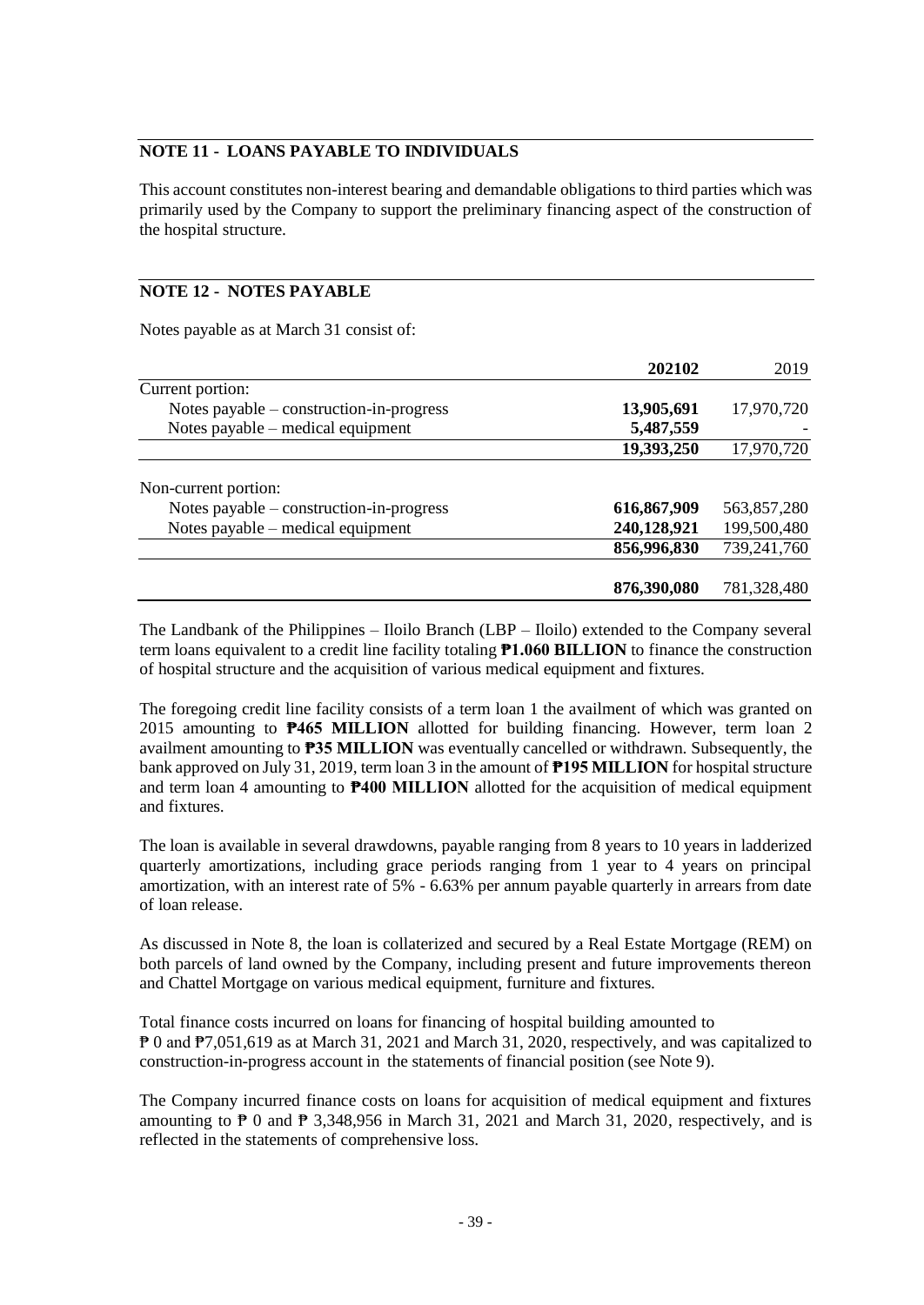# **NOTE 13 - RELATED PARTY TRANSACTIONS**

In the normal course of business, the Company transacts with companies/individuals, which are considered related parties. The following were carried out with related parties as at December 31, 2020, and 2019:

|                         | Outstanding              |                                      | Amount of Outstanding                | Outstanding         | Outstanding |               |               |
|-------------------------|--------------------------|--------------------------------------|--------------------------------------|---------------------|-------------|---------------|---------------|
|                         |                          | <b>Balance Transactions</b>          | <b>Balance</b>                       | <b>Transactions</b> | Balance     |               |               |
| Category                | 2018                     | 2019                                 | 2019                                 | 2020                | Mar. 2021   | Terms         | Conditions    |
|                         |                          |                                      |                                      |                     |             | Non-interest  |               |
| $Receivable -$          |                          |                                      |                                      |                     |             | bearing, to   | Unsecured,    |
| others (various         |                          |                                      |                                      |                     |             | be collected  | unguaranteed, |
| ACE hospitals)          | $\overline{\phantom{a}}$ | 53,931                               | 53,931                               | 47,472              | 47,472      | in cash       | not impaired  |
|                         |                          |                                      |                                      |                     |             | Non-interest  |               |
|                         |                          |                                      |                                      |                     |             | bearing, to   | Unsecured,    |
| Advances to             |                          |                                      |                                      |                     |             | be collected  | unguaranteed, |
| related party           | 250,327,056              |                                      | 38,711,983 289,039,039               | 32,063,203          | 32,063,203  | in cash $(a)$ | not impaired  |
|                         | 250,327,056              |                                      | 38,765,914 289,092,970               | 32,110,675          | 32,110,675  |               |               |
|                         |                          |                                      |                                      |                     |             |               |               |
|                         |                          |                                      |                                      |                     |             | Non-interest  |               |
| <b>Accounts Payable</b> |                          |                                      |                                      |                     |             | bearing, to   | Unsecured,    |
| - Endure Medical,       |                          |                                      |                                      |                     |             | be paid in    | unguaranteed, |
| Inc.                    |                          | 22,032,294                           | 22,032,294                           | 2,169,957           | 2,169,957   | cash          | not impaired  |
|                         |                          |                                      |                                      |                     |             | Non-interest  |               |
|                         |                          |                                      |                                      |                     |             | bearing, to   | Unsecured,    |
| Advances from           |                          |                                      |                                      |                     |             | be paid in    | unguaranteed, |
| shareholders            |                          |                                      | 340,873,908 (79,995,224) 260,878,684 |                     |             | $\cosh(b)$    | not impaired  |
|                         |                          | 340,873,908 (57,962,930) 282,910,978 |                                      | 2,169,957           | 2,169,957   |               |               |

#### (a) Advances to related party

The Company engaged the services of an indentor (Endure Medical, Inc.) which have relatively significant influence over a key management personnel of the Company. The Indentor facilitates the importation and acquisition of medical equipment, furniture and fixtures for the hospital allotment (see Note 8).

The foregoing is classified as a related party transaction(s) (pursuant to the condition set forth in PAS 24), wherein the key management personnel of Endure Medical, Inc. has significant influence over the Company and its key officer.

(b) Advances from shareholders

In the special meeting of the Board held last May 7, 2018, the directors and shareholders were mandated and empowered to contribute resources and make cash advances to the Company for the development/construction of its medical structures and appurtenances.

In view of this, the shareholders advanced monies in support of the Company's hospital building construction requirements. These advances are non-interest bearing and to be paid subject to availability of funds and/or the Board may decide to convert said advances to equity in the distant future. The Company, however, reserves the right to defer settlement in favor of prioritizing payments relative to hospital construction.

### Key Management Personnel Compensation

Key management compensation amounted to  $\overline{P}$  1,080,000 and  $\overline{P}$  1,080,000 for the years ended March 31, 2021 and March 31, 2020, respectively. These amounts are incorporated in the salaries and allowances account in the financial statements.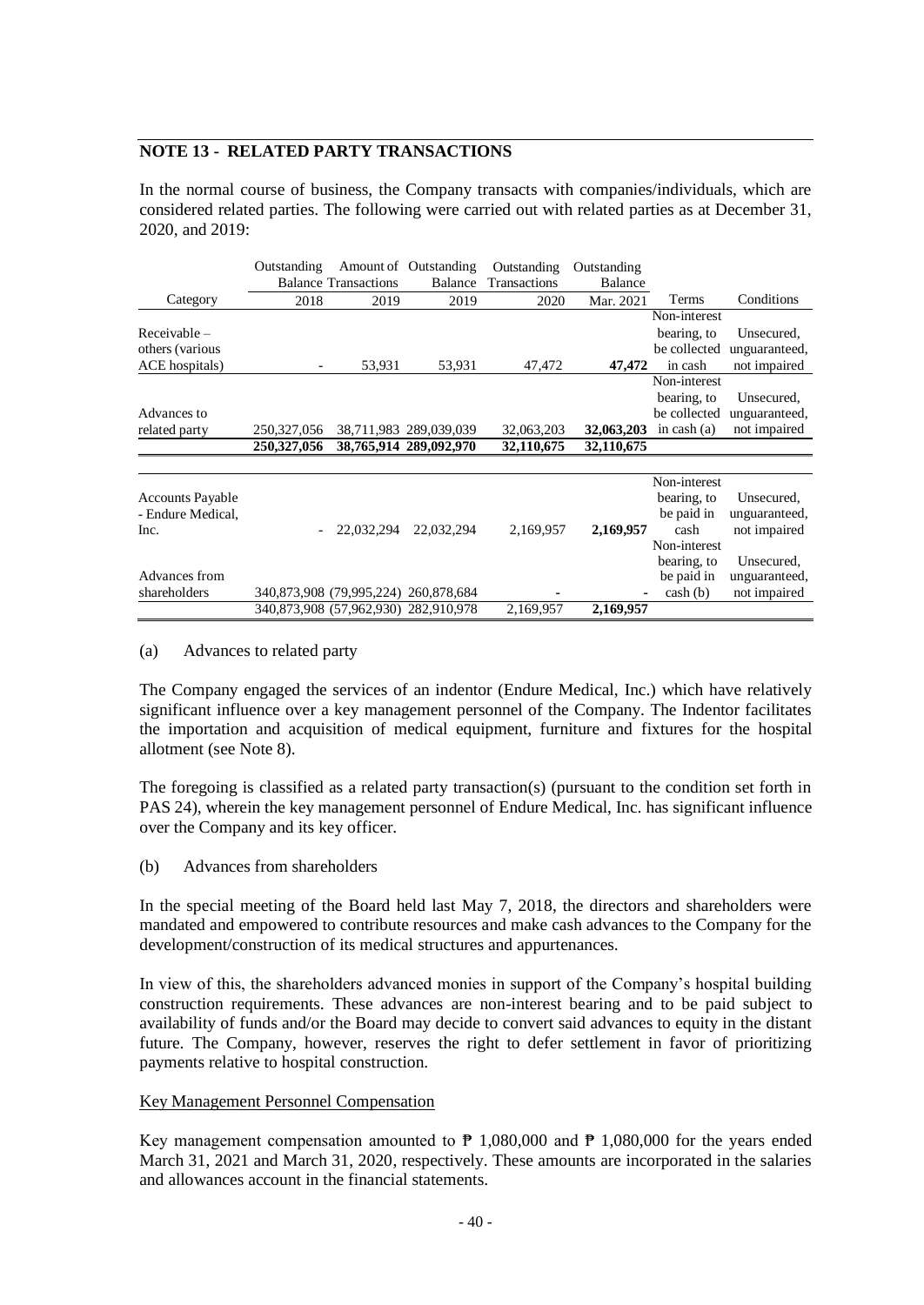In 2018, only per diem and transportation allowance for meetings were given to members of the Board as per Board Resolution dated February 5, 2018 (see Note 16).

# **NOTE 14 - SHARE CAPITAL**

Details of the Company's share capital as at March 31, 2021:

|                                                              | <b>No. of Shares</b> | <b>Amount</b> |
|--------------------------------------------------------------|----------------------|---------------|
| Authorized share capital $-\frac{1}{2}$ ,000 par value       |                      |               |
| Founder's shares                                             | 600                  | 600,000       |
| Common shares                                                | 239,400              | 239,400,000   |
| Total authorized share capital                               | 240,000              | 240,000,000   |
| Subscribed share capital:                                    |                      |               |
| Founder's shares                                             | 600                  | 600,000       |
| Common shares                                                | 234,440              | 234,440,000   |
| Total subscribed share capital                               | 235,040              | 235,040,000   |
| Paid-up share capital (net of subscription receivable        |                      |               |
| P13,786,000):                                                |                      |               |
| Founder's shares                                             | 600                  | 600,000       |
| Common shares                                                | 234,440              | 234,440,000   |
| Total paid-up share capital                                  | 235,040              | 235,040,000   |
| Details of the Company's share capital as at March 31, 2020: |                      |               |
|                                                              | No. of Shares        | Amount        |
| Authorized share capital $-\frac{1}{2}$ ,000 par value       |                      |               |
| Founder's shares                                             | 600                  | 600,000       |
| Common shares                                                | 239,400              | 239,400,000   |
| Total authorized share capital                               | 240,000              | 240,000,000   |
| Subscribed share capital:                                    |                      |               |
| Founder's shares                                             | 600                  | 600,000       |
| Common shares                                                | 231,640              | 231,640,000   |

Paid-up share capital (net of subscription receivable ₱63,000,000): Founder's shares 600 600,000 600,000 600,000 600,000 600,000 600,000 600,000 600,000 600,000 600,000 600,000 600,000 600,000 600,000 600,000 600,000 600,000 600,000 600,000 600,000 600,000 600,000 600,000 600,000 600,000 6 Common shares 230,550 168,640,000 Total paid-up share capital 232,240 169,240,000

Total subscribed share capital 232,240 232,240,000

In 2018, the Company filed a Registration Statement covering its proposed Initial Public Offering (IPO) of its 36,000 common shares. Said registration statement was approved on December 27, 2019, in accordance with the provisions of the SEC's Securities Regulation Code (see Note 1).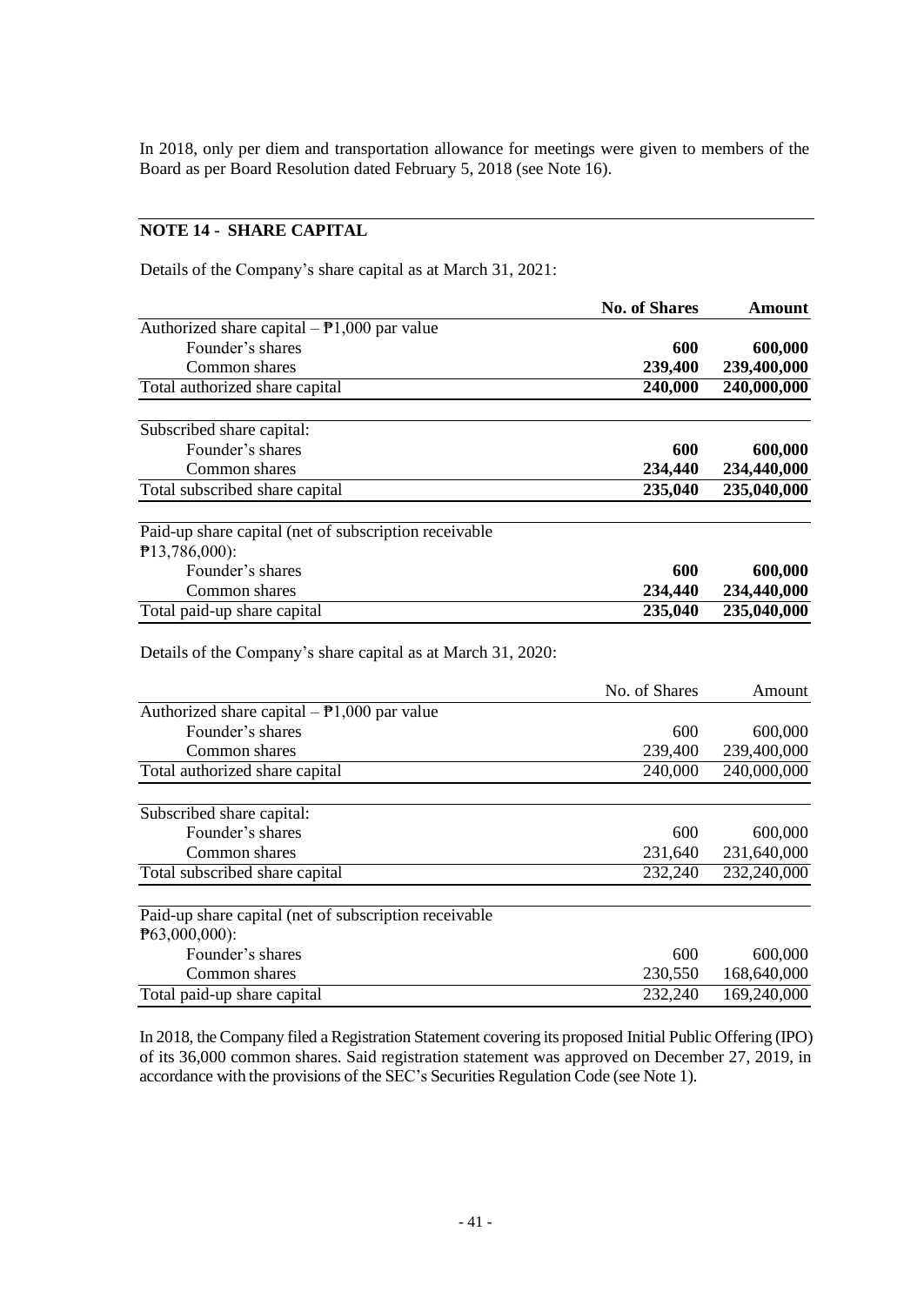During the year, pursuant to the SEC's approval, the Company issued an additional **THIRTEEN THOUSAND EIGHT HUNDRED SIX (13,806)** common shares. The related share premium after deducting transaction costs associated with the issuance of shares amounted to ₱33,334,429. The common share offer price amounted to  $P200,000$  up to  $P400,000$  per block [one (1) block = ten (10) common shares].

Founder's shares have the exclusive right to vote and be voted upon as directors for five (5) years from the date of SEC registration. Thereafter, the holders of Founder's shares shall have the same rights and privileges as holders of common shares.

# **NOTE 15 - OTHER INCOME**

Details of account consists of:

|                          | March 31, 2021 | March 31, 2020 |
|--------------------------|----------------|----------------|
| Interest income (Note 6) | 10,944         | 34,445         |
| Gain on sale from scraps | 4.100          |                |
|                          | 15.044         | 34.445         |
|                          |                |                |

# **NOTE 16 - GENERAL AND ADMINISTRATIVE EXPENSES**

| Details as follows:                     | <b>For the Quarter Ended</b> |              |  |
|-----------------------------------------|------------------------------|--------------|--|
|                                         | Mar 31, 2021                 | Mar 31, 2020 |  |
| Salaries and Allowances                 | 2,279,679                    | 2,836,119    |  |
| <b>Board Meetings and Meals</b>         | 17,729                       | 18,997       |  |
| Professional Fees and Legal Fees        | 405,676                      | 916,132      |  |
| <b>Security Services</b>                | 457,756                      | 349,681      |  |
| <b>Taxes and Licenses</b>               | 174,169                      | 486,492      |  |
| <b>Insurance Expense</b>                | 150,147                      | 198,118      |  |
| <b>Utilities</b>                        | 0                            | 96,182       |  |
| SSS, PHIC, and HDMF Contributions       | 140,567                      | 142,430      |  |
| Depreciation                            | 122,426                      | 91,875       |  |
| Amortization of Intangible Asset        | 4,167                        | 0            |  |
| Transportation and Travel <sup>1)</sup> | 13,591                       | 345,737      |  |
| <b>Communication Expenses</b>           | 42,682                       | 0            |  |
| <b>Trainings and Seminars</b>           | 30,000                       | 0            |  |
| Postage                                 | 2,478                        | 0            |  |
| Rentals $^{2)}$                         | 20,151                       | 392,800      |  |
| <b>Office Supplies</b>                  | 36,096                       | 67,559       |  |
| <b>Advertising Expenses</b>             | 6,396                        | 40,000       |  |
| <b>Repairs and Maintenance</b>          | 7,214                        | 7,025        |  |
| <b>Bank Services</b>                    | 3,150                        | 0            |  |
| Miscellaneous                           | 0                            | 8,402        |  |
| <b>TOTALS</b>                           | 3,914,075                    | 5,997,549    |  |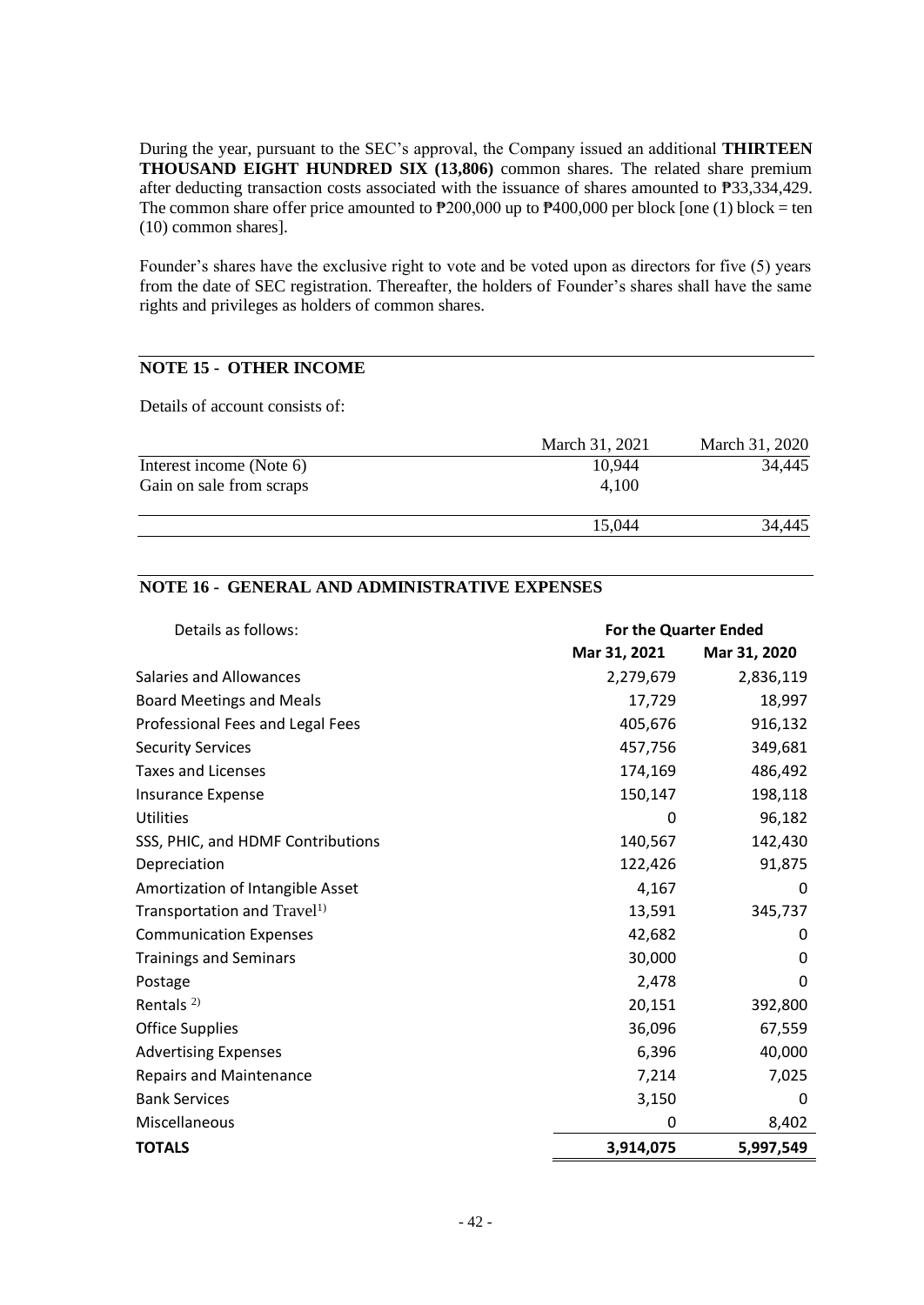<sup>1)</sup>Decrease in transportation expenses is due to travel restrictions.

<sup>2)</sup>The company terminated its lease contract with Millenium Warehouse and transferred its equipment to the Hospital site in Ungka, Jaro, Iloilo City.

# **NOTE 17 - COMMITMENT UNDER OPERATING LEASES**

The Company entered into various lease agreements for the rental of the Company's office space and warehouse for a period of one year, renewable at terms and conditions that the parties may agree upon. Lease agreement includes payment of security deposit amounting to ₱5,015,000 and ₱280,000 as at March 31, 2021 and 2020, respectively, which shall be refunded without interest on the expiration of the lease period, less any corresponding obligations or damages.

Total rental expense amounted to ₱20,151 and ₱392,800 in March 31, 2021 and 2020, respectively (Note 16).

During the year, the Company has not renewed the lease agreement for the office space since the administration function of the Company has moved to the construction site of the hospital building.

# **NOTE 18 - INCOME TAX EXPENSE**

Computation of income tax due (RCIT or MCIT, whichever is higher) is as follows:

| <b>Regular Corporate Income tax (RCIT)</b> | March 31,<br>2021 | 2020           | 2019           |
|--------------------------------------------|-------------------|----------------|----------------|
| Net loss before income tax                 | (3,899,031)       | (43,369,210)   | (37,263,036)   |
| Add (deduct) reconciling items:            |                   |                |                |
| Unrealized forex loss                      |                   |                | 179,510        |
| Interest expense arbitrage                 |                   | 39.574         | 40,406         |
| Interest income subjected to final tax     | (10,944)          | (95, 937)      | (97, 953)      |
| Unrealized forex gain                      |                   |                |                |
| Net operating loss                         | (3,909,875)       | (43, 425, 573) | (37, 141, 073) |
| Tax rate                                   | 30%               | 30%            | 30%            |
| <u>RCIT</u>                                | <b>NIL</b>        | NIL.           | <b>NIL</b>     |
|                                            |                   |                |                |

#### **II.Deferred Tax Asset**

As at December 31, 2020, the Company's NOLCO and MCIT that can be claimed as deduction from future taxable income and icome tax payable, respectively, are as follows:

| Year            | <b>Expiration</b> | <b>Beginning</b> |                          |                |                | <b>Ending</b>  |
|-----------------|-------------------|------------------|--------------------------|----------------|----------------|----------------|
| <b>Incurred</b> | date              | balance          | <b>Additions</b>         | <b>Expired</b> | <b>Claimed</b> | <b>Balance</b> |
| <b>NOLCO</b>    |                   |                  |                          |                |                |                |
| 2017            | 2020              | 8,607,537        |                          | (8,607,537)    |                |                |
| 2018            | 2021              | 18,944,150       |                          |                |                | 18,944,150     |
| 2019            | 2022              | 37, 141, 073     | $\overline{\phantom{0}}$ |                |                | 37, 141, 073   |
|                 |                   | 64,692,760       |                          | (8,607,537)    |                | 56,085,223     |

On September 30, 2020, the Bureau of Internal Revenue issued Revenue Regulation No. 25-2020 implementing Section 4 (bbb) of Republic Act No. 1194, otherwise known as "Bayanihan to Recover as One Act." This regulation covers that the net operating loss of a business or enterprise for taxable years 2020 and 2021 shall be carried over as a deduction from gross income for the next five (5) consecutive years immediately following the year of such loss.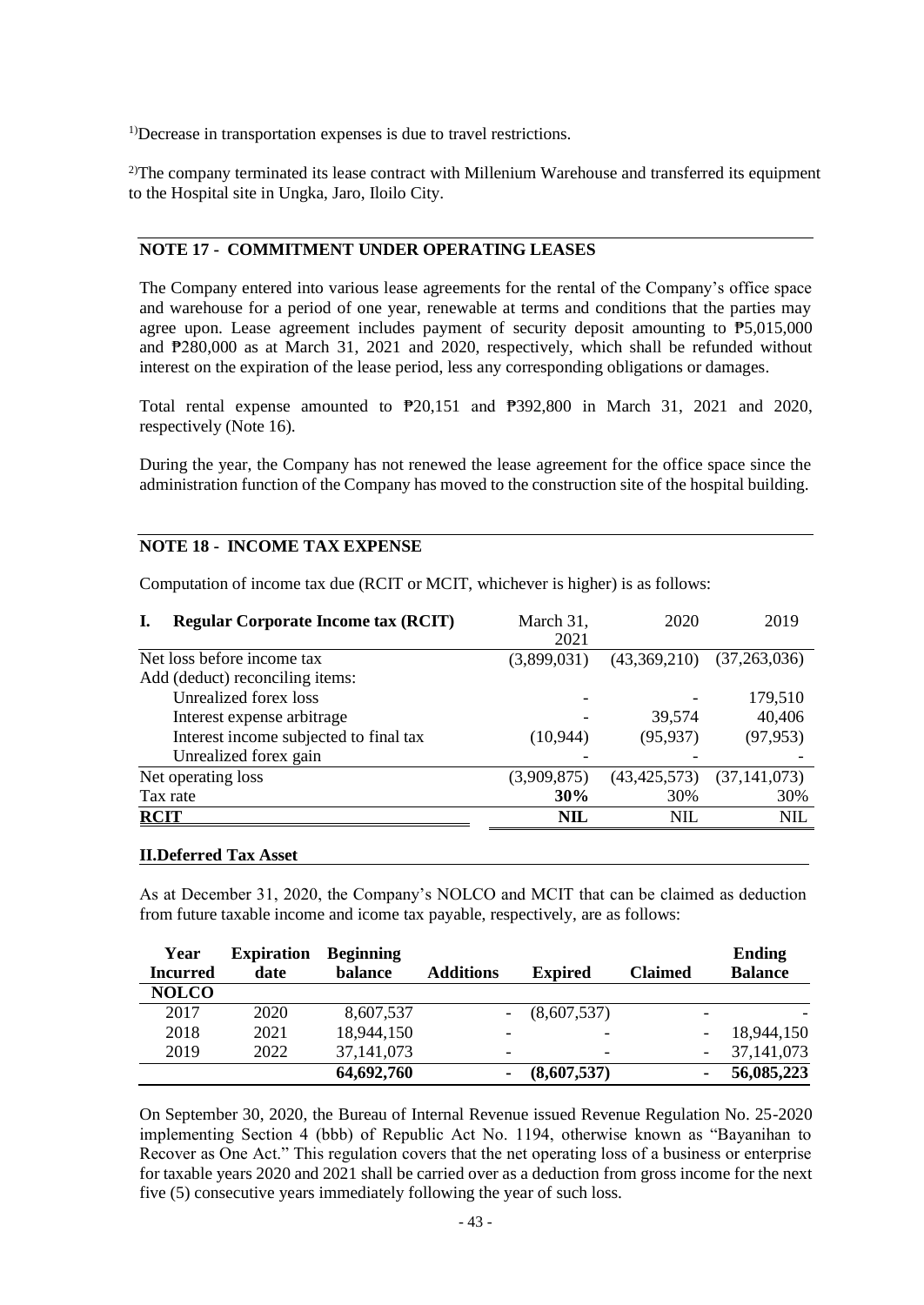| Year<br><b>Incurred</b> | <b>Expiration</b><br>date | <b>Beginning</b><br>balance | <b>Additions</b> | <b>Expired</b> | <b>Claimed</b> | <b>Ending</b><br><b>Balance</b> |
|-------------------------|---------------------------|-----------------------------|------------------|----------------|----------------|---------------------------------|
| <b>NOLCO</b>            |                           |                             |                  |                |                |                                 |
| 2020                    | 2025                      | 56,085,223                  | 43, 425, 573     | ۰              | ۰              | 99,510,796                      |
| <b>March</b><br>2021    | 2026                      | 99,510,796                  | 3,909,875        | ۰              |                | 103,420,671                     |
| Year                    | <b>Expiration</b>         | <b>Beginning</b>            |                  |                |                | <b>Ending</b>                   |
| <b>Incurred</b>         | date                      | balance                     | <b>Additions</b> | <b>Expired</b> | <b>Claimed</b> | <b>Balance</b>                  |
| <b>MCIT</b>             |                           |                             |                  |                |                |                                 |
| 2020                    | 2023                      |                             | 228              |                |                | 228                             |

The significant component of the Company's deferred tax assets are as follows:

|                              | <b>March 31, 2021</b> | 2020           | 2019           |
|------------------------------|-----------------------|----------------|----------------|
| <b>NOLCO</b>                 | 103,420,671           | 99,510,796     | 64,692,760     |
| Tax rate                     | 30%                   | 30%            | 30%            |
|                              | 31,026,201            | 29,853,239     | 19,407,828     |
| <b>MCIT</b>                  |                       | 228            |                |
|                              | 31,026,201            | 29,853,467     |                |
| Valuation allowance (Note 5) | (31, 026, 201)        | (29, 853, 239) | (19, 407, 828) |
| Deferred tax asset           |                       | 228            |                |

The Company's deferred tax assets arises from the net operating loss and excess MCIT from the current and prior years period that can be charged against income of the next three taxable years.

The Company provides full valuation allowance on its deferred tax assets from NOLCO since Management believes that the Company will not be able to generate future taxable income in which it can be applied, while the deferred tax assets from MCIT is presented as part of "other non-current assets" in the statements of financial position.

# **NOTE 19 - CREATE ACT**

On March 26, 2021, the Corporate Recovery and Tax Incentives for Enterprises Act "RA 11534" was signed into law by the President of the Philippines. The law will take effect 15 days after its publication in the Official Gazette or in a newspaper of general circulation. Some of the provisions that may have an impact on the Company's operations are as follows:

- 1. Reduction of the Corporate Income Tax rate from 30% to 20% applicable to domestic corporations with net taxable income not exceeding P5,000,000 and with total assets not exceeding P100 Million (excluding land on which the business entity's office, plant and equipment are situated) in excess of these ceilings, the rate is from 30% to 25% starting July 01, 2020.
- 2. Reduction of the Minimum Corporate Income Tax from 2% to 1% starting July 1, 2020 to June 30, 2023.
- 3. Reduction of the non-deductible interest expense from 33% to 20% of the gross interest income.
- 4. Imposition of the Improperly Accumulated Earning Tax has been repealed.
- 5. Enhanced deduction in claiming NOLCO for five (5) years.

This is a non-adjusting event because the law has not yet been substantially enacted as of the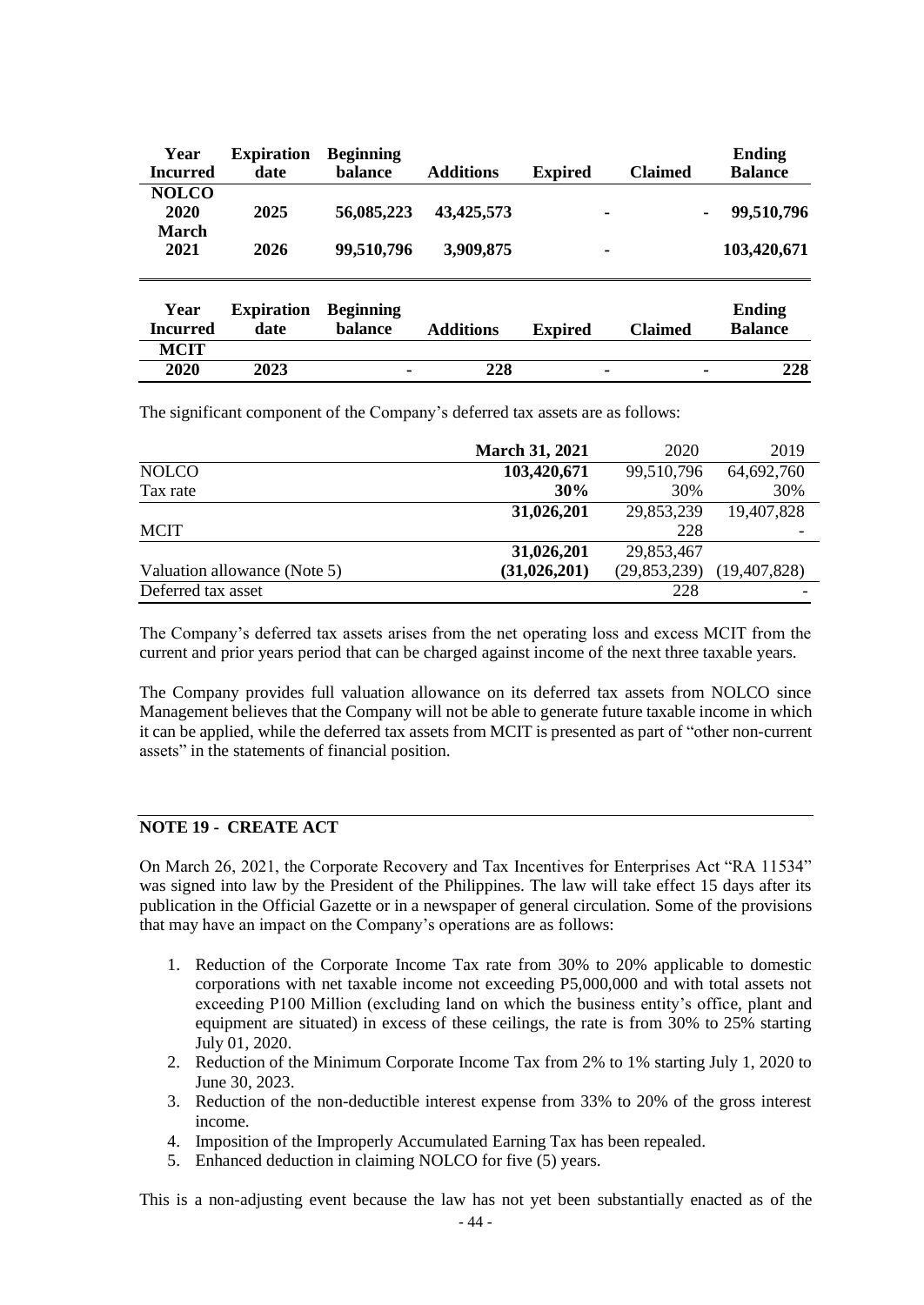reporting date. Accordingly, the current and deferred taxes reported on the financial statements are measured using the income tax rate of 30%. The effect of the CREATE Act will be reflected on the 2021 financial statements.

Presented below is a summary of the potential impact of the above provisions on the Company's 2020 financial statements:

|   |                            | Amount reflected on | Amount computed   | Impact              |
|---|----------------------------|---------------------|-------------------|---------------------|
|   |                            | the $2020$ FS       | based on RA 11534 | Increase/(Decrease) |
|   | Deferred tax assets        | 228                 |                   |                     |
|   | Income tax payable         | 228                 |                   |                     |
| ♪ | Interest expense arbitrage | 39,574              | 31.779            | (7, 795)            |

# **NOTE 20 - BASIC LOSS PER SHARE**

Basic loss per share is computed as follows:

|                                       | <b>March 31, 2021</b> | 2020                          | 2019     |
|---------------------------------------|-----------------------|-------------------------------|----------|
| Loss attributable to ordinary shares  | (3,909,875)           | $(43,369,210)$ $(37,263,036)$ |          |
| Divide by: Weighted average number of |                       |                               |          |
| ordinary shares outstanding           | 235,040               | 235,020                       | 231.150  |
| Basic loss per share                  | (16.63)               | (184.53)                      | (161.21) |

There are no potential dilutive ordinary shares outstanding as at March 31, 2021, December 31, 2020 and 2019.

# **NOTE 21 - FINANCIAL RISK MANAGEMENT**

*Financial risk management objectives and policies*

The Company is exposed to financial risks such as market risk which includes interest rate risk, credit risk and liquidity risk. The Company's policies and objective in managing these risks are summarized below:

#### *Market risk*

Market risk refers to the possibility that changes in market prices, such as interest rates, affect the Company's profit or the value of its financial instruments. The Company focuses on market risk areas such as interest rate risk. The objective and management of these risks are discussed below.

#### *Interest rate risk*

Interest rate risk refers to the possibility that the fair value or future cash flows of a financial instrument will fluctuate because of changes in market interest rate.

The Company's financial instruments that are interest-bearing are its cash notes payable (Note 6).

Cash in banks are subject to prevailing interest rates (see Note 6). Considering that such financial assets have short-term maturity, management does not foresee any cash flow and fair value interest rate risk to have a significant impact on the Company's operations.

The Company's notes payable is exposed to prevailing interest rates subject to repricing based on the tenor of the benchmark rate used (see Note 12). However, upon management assessment, these do not present significant interest rate risk.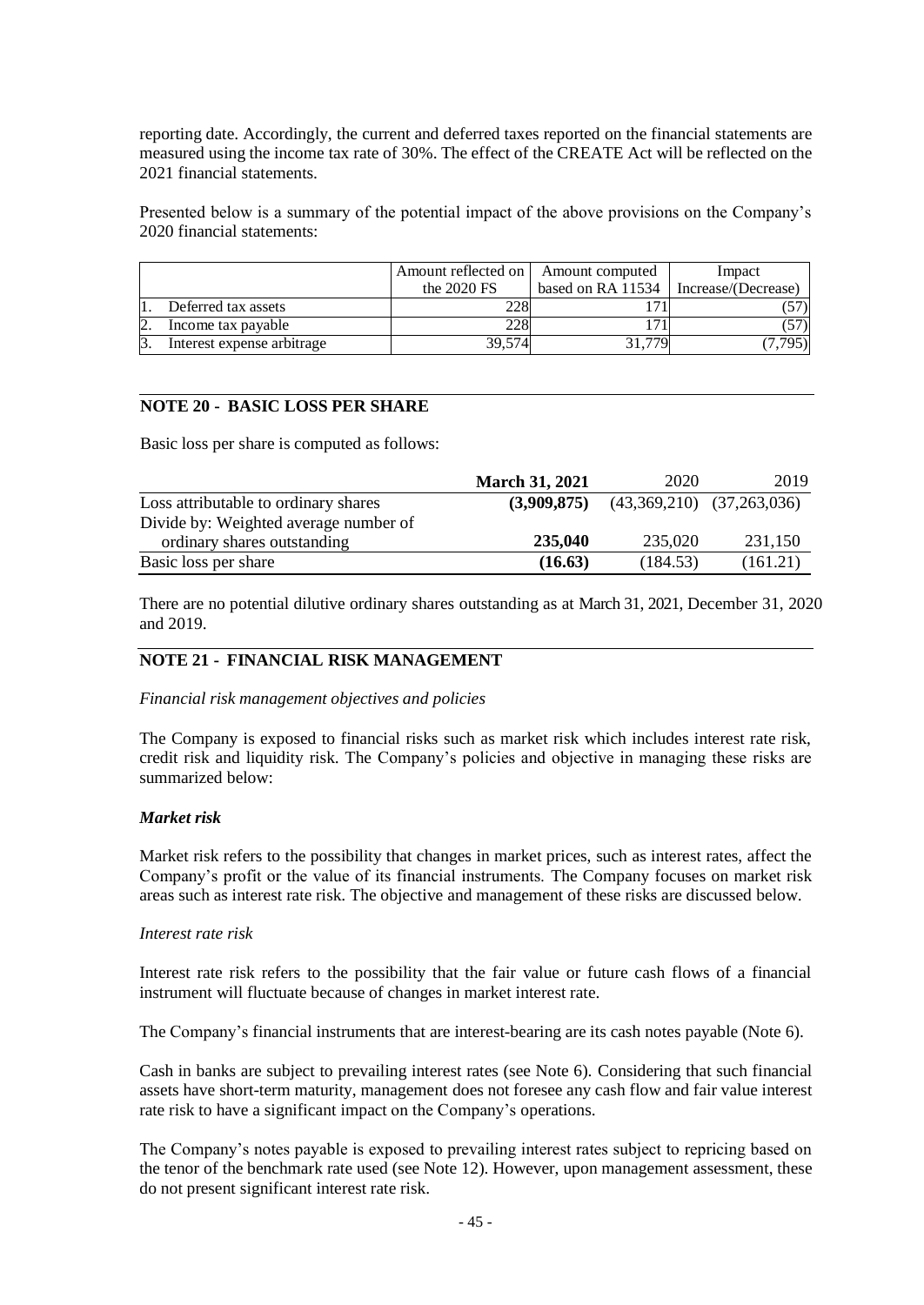The Company has no established policy in managing interest rate risk. Management believes that fluctuations on the interest rates will not have significant effect on the Company's financial performance.

### *Credit risk*

Credit risk refers to the possibility that counterparty will default on its contractual obligations resulting in financial loss to the Company. The Company does not have any significant credit risk exposure to any single counterparty or any Company. The Company defines counterparties as having similar characteristics if they are related entities.

The credit quality of the Company's financial assets is as follows:

### Cash

The credit risk for cash is considered negligible since the counterparties are reputable banks with high quality external credit ratings.

#### Receivable - others

The Company has no significant concentrations of credit risk on receivable - others. The Company's receivable - others are actively monitored to avoid significant concentrations of credit risk. The Company evaluates balances of debtors lacking an appropriate credit history where credit records are available.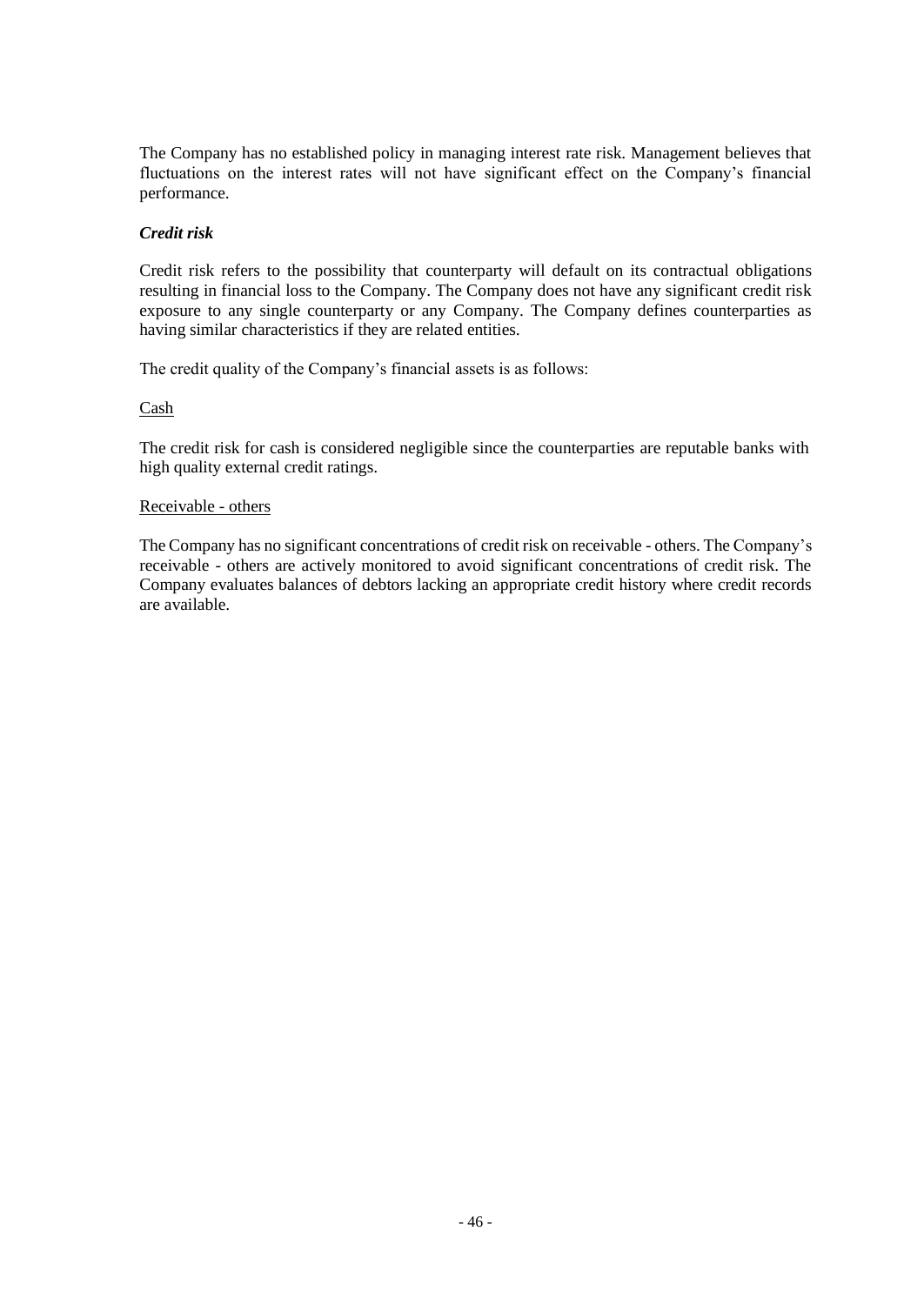Management believes that there are no indicators of impairment on the Company's receivable others.

### *Liquidity Risk*

Liquidity risk arises when the Company may encounter difficulty in meeting the obligation associated with its financial liabilities that are settled by delivering cash or another financial asset.

The Company's objective of managing liquidity risk is to ensure, as far as possible, that it will always have sufficient liquidity to meet its liabilities when due, under both normal and stressed conditions, without incurring unacceptable losses or risking damage to the Company's reputation.

The Company manages liquidity risk by maintaining banking facilities and by continuously monitoring forecast and actual cash flows. The Company maintains sufficient levels of cash to meet building construction requirements. The Company avails of funds from related parties and shareholders and bank loans when needed.

The table below summarizes the maturity profile of the Company's financial liabilities:

| <b>March 31, 2021</b>                   | 1 to 12 months | 1 to 5 years  | <b>Total</b>  |
|-----------------------------------------|----------------|---------------|---------------|
| Accounts payable and other liabilities* | 79,081,522     |               | 79,081,522    |
| Loans payable to individuals            | 26,411,220     |               | 26,411,220    |
| Notes payable                           | 19,393,250     | 856,996,830   | 876,390,080   |
|                                         | 124,885,992    | 856,996,830   | 981,882,882   |
|                                         |                |               |               |
| March 31, 2020                          | 1 to 12 months | 1 to 5 years  | Total         |
| Accounts payable and other liabilities* | 70,703,208     |               | 70,703,208    |
| Loans payable to individuals            | 75,250,000     |               | 75,250,000    |
| Notes payable                           | 17,970,720     | 763, 357, 760 | 781,328,480   |
| Advances from shareholders              |                | 116,300,566   | 116,300,566   |
|                                         | 163,923,928    | 879,658,326   | 1,043,582,254 |

*\*excluding government liabilities*

# **NOTE 22 - FAIR VALUE OF FINANCIAL INSTRUMENTS**

The carrying amounts and fair values of the categories of assets and liabilities presented in the statements of financial position are shown below:

|                         | <b>March 31, 2021</b> |            | March 31, 2020                   |              |
|-------------------------|-----------------------|------------|----------------------------------|--------------|
| <b>Financial assets</b> | Carrying<br>Value     |            | <b>Fair Value</b> Carrying Value | Fair Value   |
| Cash                    | 21,401,524            | 21,401,524 | 48, 545, 575                     | 48, 545, 575 |
| Receivable - others     | 6,637,021             | 6,637,021  | 111,740                          | 111,740      |
|                         | 28,038,545            | 28,038,545 | 48,657,315                       | 48,657,315   |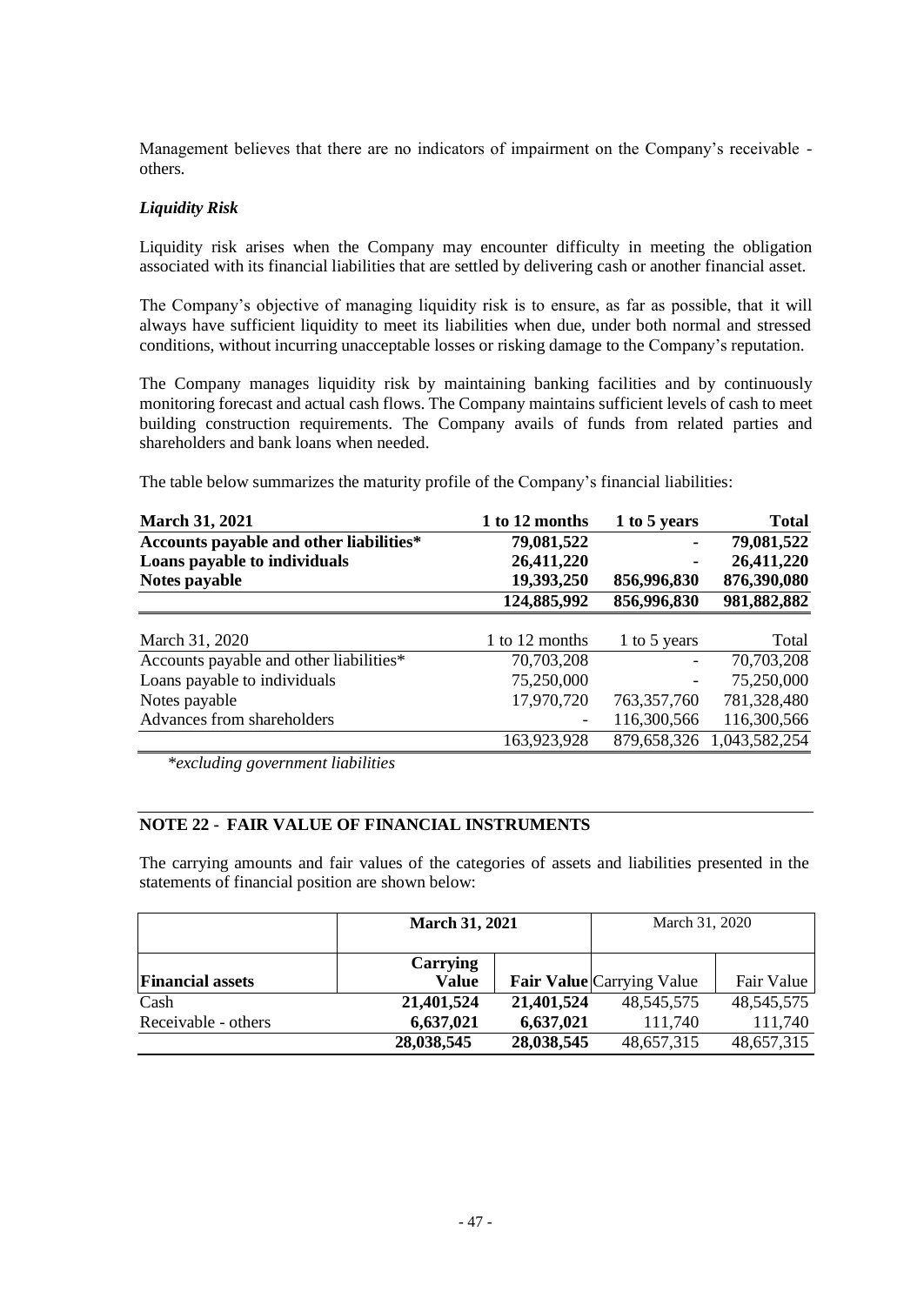|                              | <b>March 31, 2021</b>    |             | March 31, 2020                   |                             |
|------------------------------|--------------------------|-------------|----------------------------------|-----------------------------|
| <b>Financial liabilities</b> | Carrying<br><b>Value</b> |             | <b>Fair Value</b> Carrying Value | Fair Value                  |
| Accounts payable and other   |                          |             |                                  |                             |
| liabilities                  | 79,081,522               | 79,081,522  | 70,703,208                       | 70,703,208                  |
| Loans payable to individuals | 26,411,220               | 26,411,220  | 75,250,000                       | 75,250,000                  |
| Notes payable                | 876,390,080              | 876,390,080 | 781,328,480                      | 781,328,480                 |
| Advances from shareholders   |                          |             | 116,300,566                      | 116,300,566                 |
|                              | 981,882,882              | 981,882,882 |                                  | 1,043,582,254 1,043,582,254 |

The difference between the cash and accounts payable and other liabilities disclosed in the statements of financial position and the amounts disclosed in this note pertains to cash on hand and government liabilities, respectively, that are not considered as financial assets and liabilities.

Due to the short-term maturities of cash and cash equivalents, receivables – others, accounts payable and other liabilities and loans payable to individuals, their carrying amounts approximate their fair values.

The fair value of notes payable approximates its carrying value due to pre-determined contractual cash flow arrangements based on an applicable and regular re-priceable Philippine Dealing System Treasury (PDST) floating rate covering the term of the loan, as provided by a financial lending institution.

The fair value of advances from shareholders cannot be measured reliably since there was no comparable market data and inputs for the sources of fair value such as discounted cash flows analysis. However, Management believes that their carrying amounts approximate their fair value.

# **NOTE 23 - CAPITAL RISK MANAGEMENT**

The Company's capital management objectives are:

- To ensure that it maintains a strong credit rating and healthy capital ratios in order to support its business and maximize shareholder value.
- To invest the capital in investments that meet the expected return with the commensurate level of risk exposure.

The Company manages its capital structure and makes adjustments to it in the light of changes in economic conditions. To maintain or adjust the capital structure, the Company may adjust dividend payments to shareholders or issue new shares.

The Company monitors its financial leverage using the debt-to-equity ratio which is computed as total liabilities divided by total equity as shown in the table below:

|                          | <b>March 31, 2021</b> | 2019                      |
|--------------------------|-----------------------|---------------------------|
| <b>Total liabilities</b> |                       | 982,910,898 1,044,526,908 |
| Total equity             | 807.301.712           | 526,835,45                |
|                          | 1.22:1                | 1.98:1                    |

The loan agreement provides certain restrictions and requirements with respect to, among others, maintenance of financial ratios (current ratio of 1:1 and debt-to-equity ratio of 80:20), percentage of ownership of specific shareholders, creation of property encumbrances and additional guarantees for the incurrence of additional long-term indebtedness.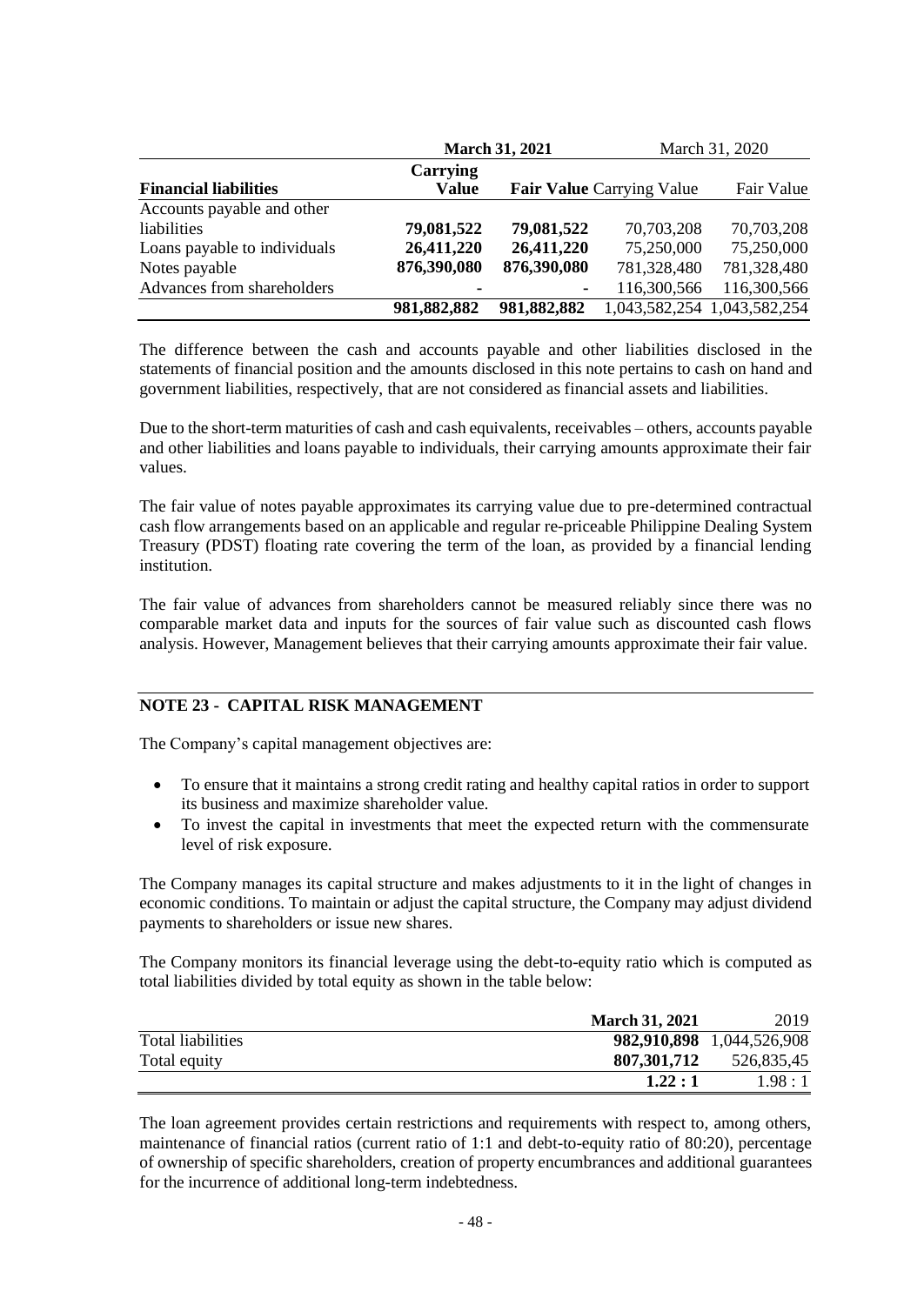As of reporting date, all covenants and requirements are complied with except for the required financial ratios wherein the financial institution was made aware of since the Company has not yet started commercial operations.

# **NOTE 24 - EVENTS BEFORE/AFTER REPORTING DATE**

On January 30, 2020, the World Health Organization ("WHO") announced a global health emergency because of new strain of coronavirus originating in Wuhan, China (the "COVID-19 outbreak") and the risks to the International community as the virus spreads globally beyond its point of origin. In March 2020, the WHO classified the COVID-19 outbreak as a pandemic, based on the rapid increase in exposure globally.

The Philippine Government, as a matter of national interest has implemented a nationwide community quarantine in March 2020, in accordance with the World Health Organization's (WHO) call for global response to combat the outbreak, as well as cushion the impending impact of the pandemic to the population, including both local and international commerce and industry.

Presently, the full impact of the lingering COVID 19 outbreak continues to evolve as of the date of this report and have threatened to impose its negative impact on the financial condition and results of operations, particularly solvency and liquidity, including the industry workforce and the supply chain.

Accordingly, the National Government enacted legislations (particularly the Bayanihan Act 1 & 2) to activate, among others, the logistical support mechanism of providing monetary grants to local communities and, above all, extend financial subsidies or assistance to the stakeholders and proponents of the local business sector.

However, since the Company has not started commercial operations, Management, therefore, have ascertained that the current circumstances of the lingering presence of the pandemic are not reasonably expected to have any immediate material impact on its financial standing or status and that no uncertainties yet, related to going concern may be applicable to the Company.

# **NOTE 25 - APPROVAL OF FINANCIAL STATEMENTS**

The financial statements of the Company as at March 31, 2021 including its comparative amounts of March 31, 2020, were approved and authorized for issuance by the Board of Directors on May 16, 2021.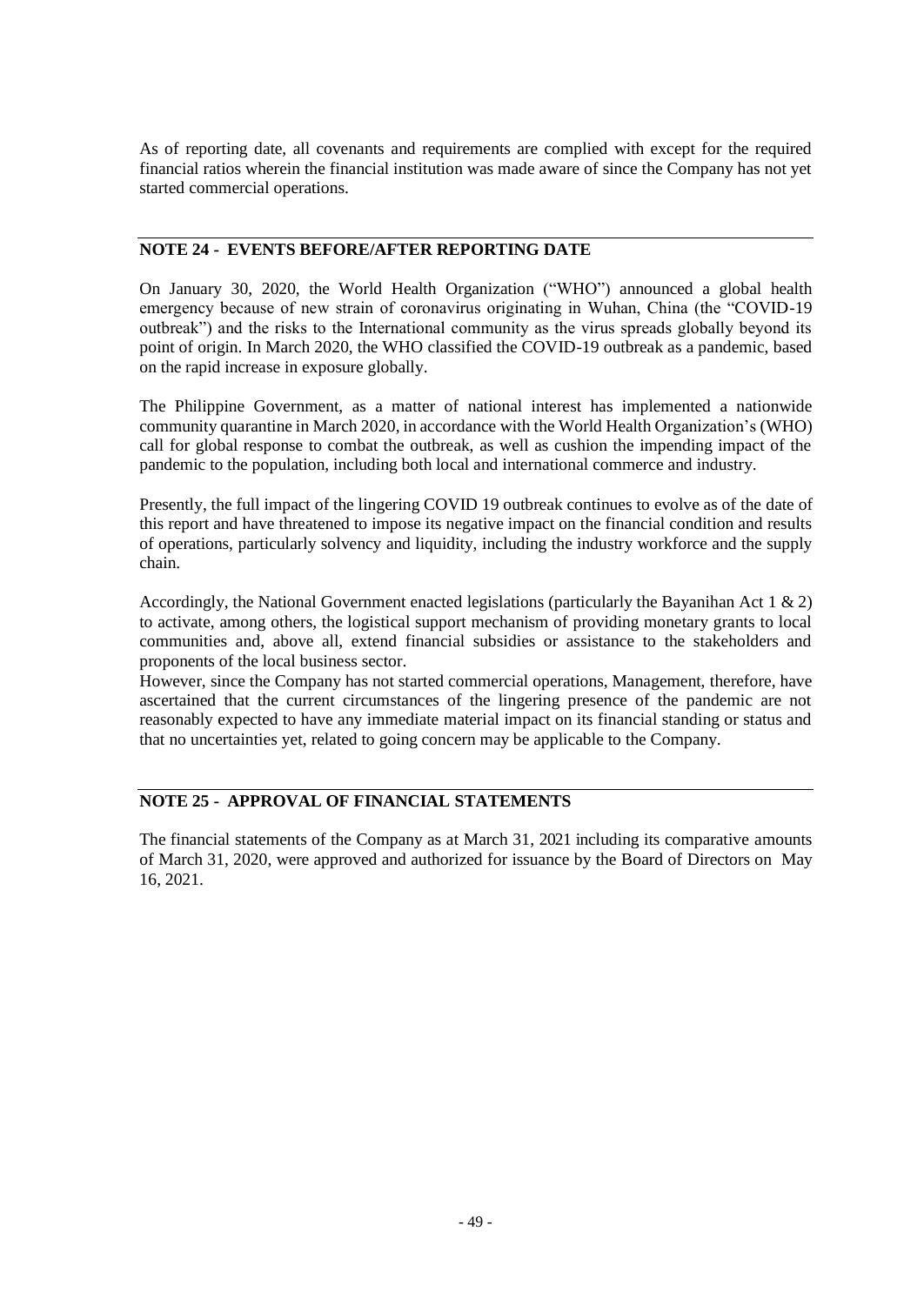### **SUPPLEMENTARY INFORMATION REQUIRED BY REVENUE REGULATION (RR) 15-2010**

The following information is presented for purposes of filing with the BIR and is not a required part of the basic financial statements.

On November 25, 2010, the Bureau of Internal Revenue (BIR) issued Revenue Regulations (RR) 15-2010, which requires certain information on taxes, duties, license fees paid or accrued during the taxable year to be disclosed as part of the notes to financial statements. This supplemental information, which is an addition to the disclos*u*res mandated under PFRS is presented as follows:

#### **Output and Input Value-Added Tax**

Hospitals and clinics are exempt from VAT by virtue of Section 109 of the National Internal Revenue Code.

#### **Documentary Stamp Tax**

Documentary stamp tax paid by the Company for the quarter is as follow:

|                                                  | <b>March 31, 2021</b> |
|--------------------------------------------------|-----------------------|
| Documentary stamp tax for subscription of shares | <b>19,700</b>         |
|                                                  | 19,700                |

### **Taxes and licenses**

Details of the Company's other local and national taxes for the quarter are as follows:

|                       | <b>March 31, 2021</b> |
|-----------------------|-----------------------|
| Documentary stamp tax | 19,700                |
| Real property tax     | 15,119                |
| Notarial fees         | 7,445                 |
| Others                | 131,904               |
|                       | 174,168               |

#### **Withholding Taxes**

Withholding taxes paid by the Company for the year are as follows:

|                               | <b>March 31, 2021</b> |
|-------------------------------|-----------------------|
| Expanded withholding taxes    | 427,213               |
| Compensation with holding tax | 474.194               |
|                               | 901,407               |

### **Deficiency Tax Assessment and Tax Cases**

The Company has no deficiency tax assessments or any tax cases, litigation, and/or prosecution in court or bodies outside the Bureau of Internal Revenue as of March 31, 2021.